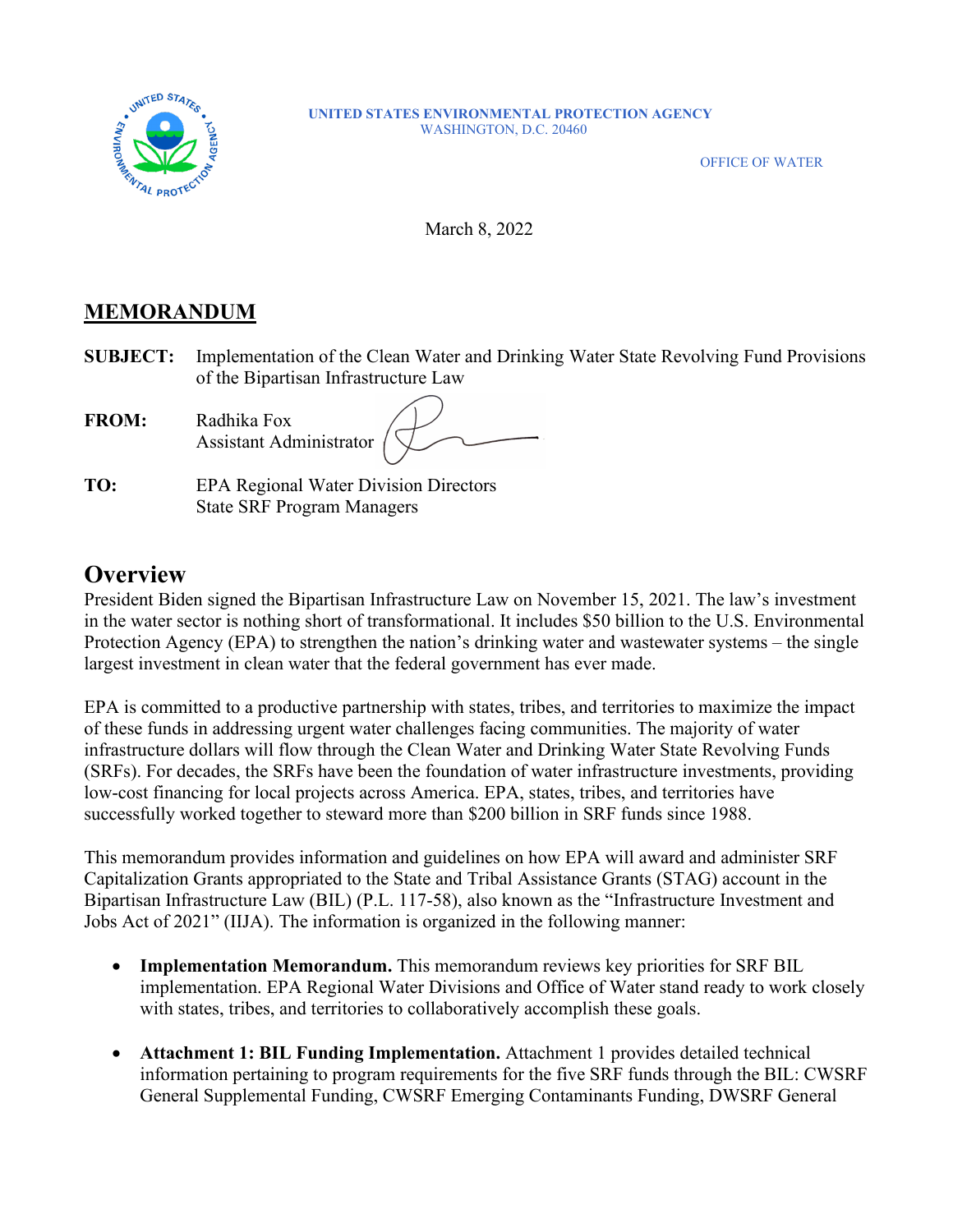Supplemental Funding, DWSRF Emerging Contaminants Funding, and DWSRF Lead Service Line Replacement Funding.

- **Attachment 2: CWSRF Base Program Implementation.** Attachment 2 reviews key BIL amendments to the Clean Water Act (CWA), which include new provisions applicable to the base CWSRF programs and, unless otherwise directed, are also applicable to projects funded in whole or in part with funds made available by BIL.
- **Attachment 3: DWSRF Base Program Implementation.** Attachment 3 reviews key BIL amendments to the Safe Drinking Water Act (SDWA), which include new provisions applicable to the base DWSRF programs and, unless otherwise directed, are also applicable to projects funded in whole or in part with BIL funds.

This implementation memorandum is expected to be applicable to all five years of BIL appropriations. EPA will issue procedures during FYs 2023 through 2026 with allotment tables and any other necessary program updates. EPA will also issue, and periodically update, a list of questions and answers.

# **Key Priorities**

# *Provide Flexibility to Meet Local Water Needs*

A fundamental principle of the SRFs – which is reaffirmed in this BIL implementation memorandum – is the flexibility provided to states and borrowers to address a wide variety of local water quality and public health challenges. EPA continues to support and actively encourage flexibility in the implementation of BIL SRF funding. For borrowers, the SRFs remain a flexible source of capital that can be used in combination with additional funding sources to finance water infrastructure projects. With supplemental funding to the CWSRF and DWSRF – and creation of dedicated funding within the SRFs to tackle lead and emerging contaminants – states have a great deal of flexibility in program administration. This implementation memorandum and accompanying technical attachments confirm state flexibilities for the BIL SRF funding, including, but not limited to, the following:

As it relates to program administration and processes, states have the flexibility to:

- Determine priorities and select projects.
- Combine Intended Use Plans (IUPs) and Project Priority Lists (PPLs) for both the BIL and base funding or submit separate IUPs and PPLs for both base and BIL funding.
- Apply for conditional or partial grants.
- Craft single assistance agreements (e.g., loans or grants) that contain multiple types of construction components and activities funded by multiple pots if the funds are tracked separately.
- Design and manage the application process.
- Take administrative funds from each funding stream.
- Transfer funds between programs to address state needs.
- Use recycled funds for any eligible purpose.
- Set interest rates and repayment terms.

As it relates to the additional subsidy, states have the flexibility to:

- Define disadvantaged community and affordability criteria in a manner that is consistent with SDWA and CWA.
- Determine the amount of additional subsidization provided in each assistance agreement.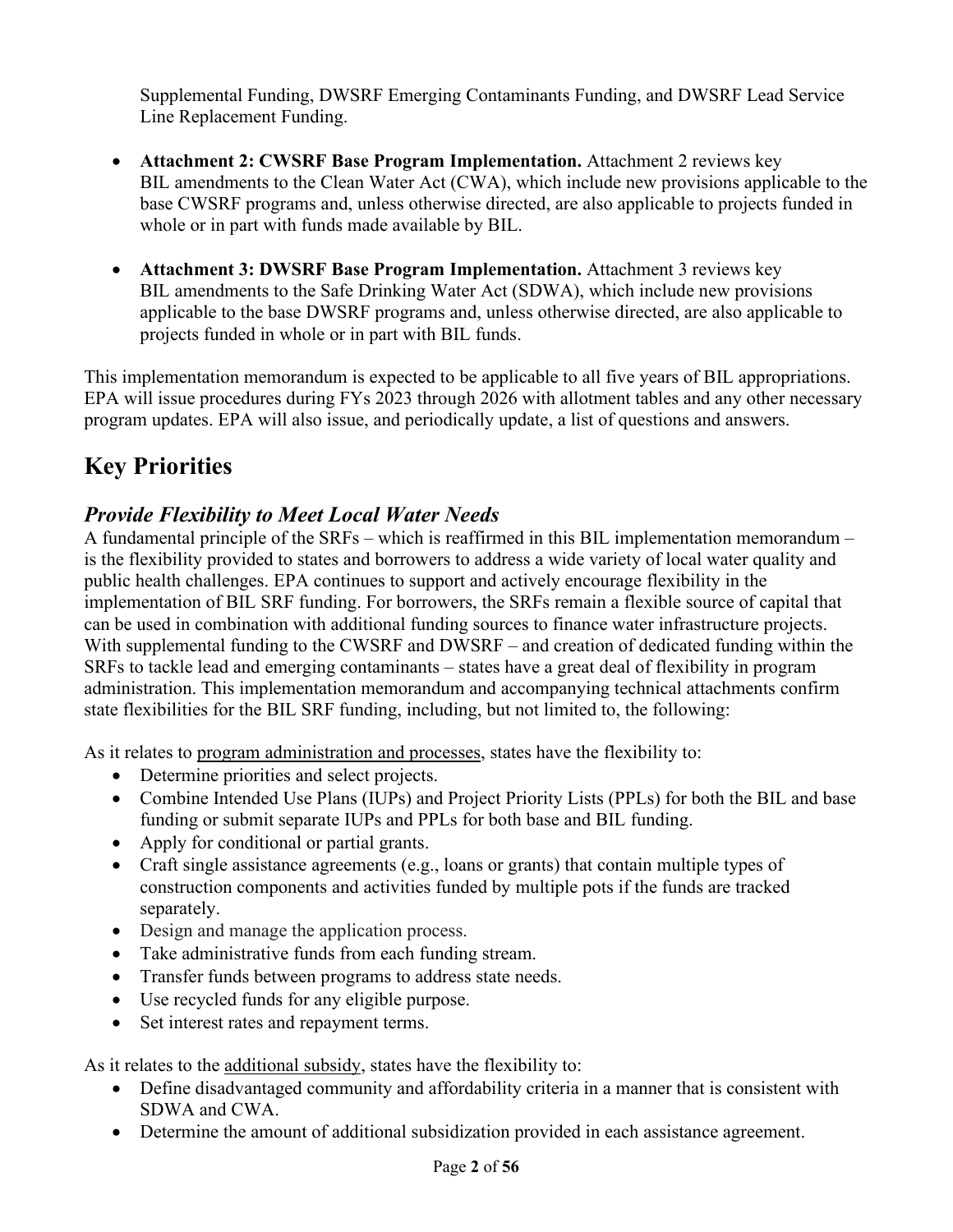As it relates to emerging contaminants, states have the flexibility to:

- Choose projects that are CWSRF eligible whose primary purpose is to address emerging contaminants using a broad definition.
- Select projects that are DWSRF eligible whose primary purpose must be to address emerging contaminants, with a focus on PFAS, using the broad CCL 1-5.

Additionally, the Department of the Treasury has determined that State and Local Financial Recovery Funds under the American Rescue Plan Act available for the provision of government services, up to the amount of the recipient's reduction in revenue due to the public health emergency, may be used to meet the non-federal match requirements of the DWSRF and CWSRF programs. This provides states additional flexibility to meet match requirements included in the BIL. EPA will be providing a fact sheet to state SRF programs to support utilization of this flexibility.

### *Increase Investment in Disadvantaged Communities*

A key priority of BIL is to ensure that disadvantaged communities benefit equitably from this historic investment in water infrastructure. Disadvantaged communities can include those with environmental justice concerns that often include low-income people and communities of color. Disadvantaged communities exist in every state, tribe, and territory and encompass urban, suburban, and rural areas across America. Disadvantaged communities experience, or are at risk of experiencing, disproportionately high exposure to pollution – whether in air, land, or water.

The BIL mandates that 49% of funds provided through the DWSRF General Supplemental Funding and DWSRF Lead Service Line Replacement Funding must be provided as grants and forgivable loans to disadvantaged communities. The BIL also requires that not less than 25% of funds provided through the DWSRF Emerging Contaminants Funding be provided as grants and forgivable loans to disadvantaged communities or public water systems serving fewer than 25,000 people. The SDWA requires states to establish a definition of disadvantaged communities that can receive this additional subsidization.

For the CWSRF, the BIL mandates that 49% of funds provided through the CWSRF General Supplemental Funding must be provided as grants and forgivable loans to the following assistance recipients or project types:

- Municipalities that meet the state's affordability criteria.
- Municipalities that do not meet the state's affordability criteria but seek additional subsidization to benefit individual ratepayers in the residential user rate class.
- Entities that implement a process, material, technique, or technology that addresses water or energy efficiency goals; mitigates stormwater runoff; or encourages sustainable project planning, design, and construction.

Congress, acting in a bipartisan fashion, included these provisions to ensure that disadvantaged communities fully benefit from these historic investments in the water sector. EPA will actively work with states to fully meet Congressional intent. This will include helping states identify communities in need, affirmatively reviewing SRF IUPs, and conducting annual reviews that evaluate progress toward this bipartisan requirement.

EPA will collaborate with state SRF programs to share models, examples, and build state capacity to target resources to disadvantaged communities. In addition to the technical assistance offered by the states to disadvantaged communities, EPA will launch a substantial technical assistance program – in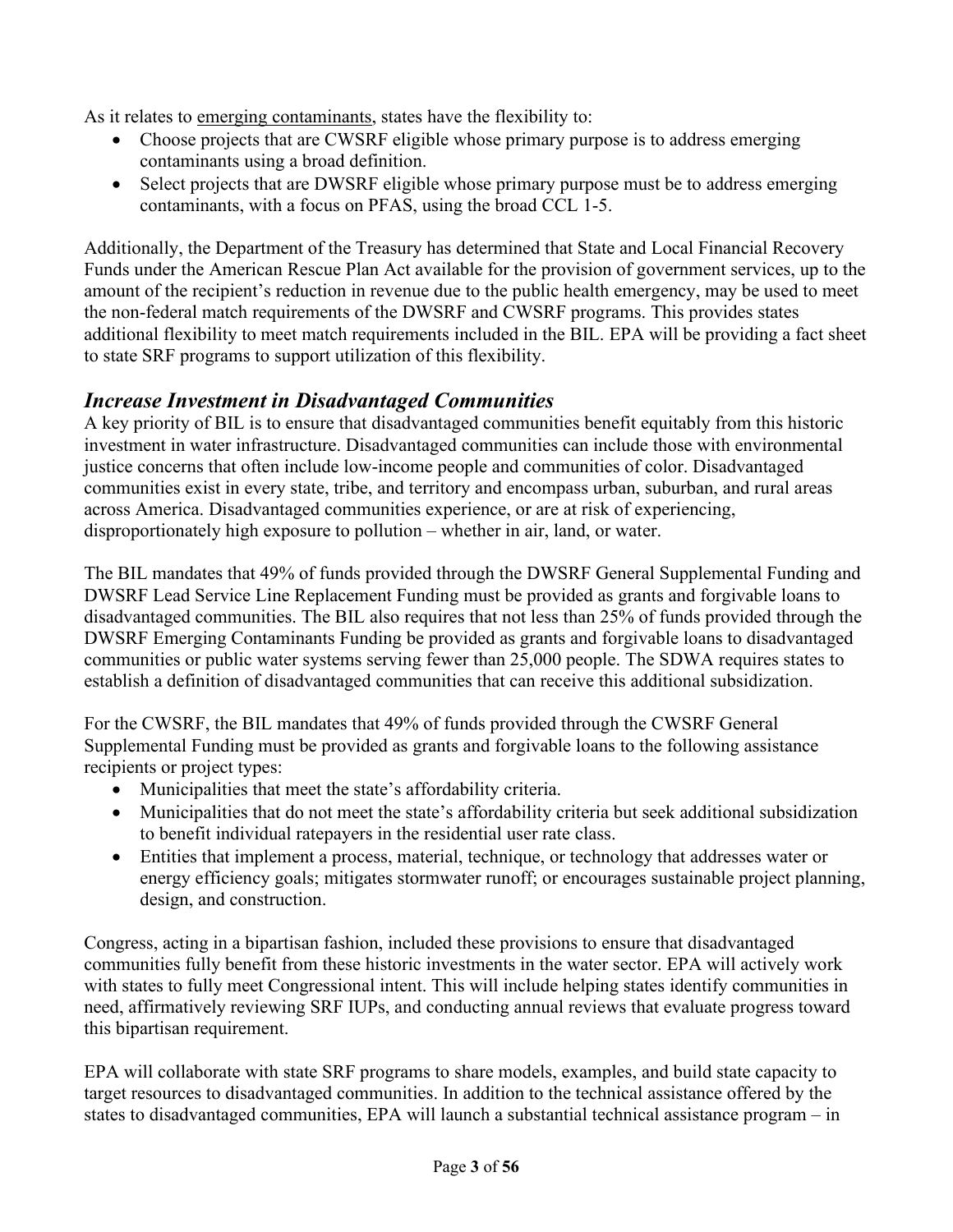close collaboration with states – to provide assistance directly to disadvantaged communities that lack the financial, managerial, and technical capacity to access the SRF program.

Throughout the five years of BIL implementation, EPA expects states to:

- **Evaluate and revise, as needed, the DWSRF disadvantaged community definition and CWSRF affordability criteria.** This definition and these criteria should capture both urban and rural disadvantaged communities and include criteria that are consistent with the appropriate statute. For example, a state definition of "disadvantaged" under the SDWA entirely based on population and without reference to affordability is problematic. The technical guidance in Attachment 1, Appendix E provides further information on disadvantaged community definitions/affordability criteria and EPA oversight of this provision.
- **Evaluate the SRFs' priority point system for project ranking commensurate with need.** Priority points may need to be redistributed to ensure disadvantaged communities are receiving funding. For example, states should evaluate the weight associated with points given for different ranking criteria to determine whether they act as a barrier to, or encourage, funding for disadvantaged communities.
- **Technical assistance funding.** EPA recommends states use the full DWSRF 2% small system technical assistance set-aside and the newly available CWSRF 2% technical assistance funds to enhance or build programs that proactively identify, reach out to, and provide assistance to rural, small, and tribal publicly owned treatment works and drinking water systems, particularly in disadvantaged communities. The programs should be designed to help disadvantaged communities identify needs, develop projects, apply for funding, design and implement projects, build capacity, and create training and career pathways.
- **Engage residents and community stakeholders in disadvantaged communities.** SRFs have successfully funded many projects in small and disadvantaged communities in the past. To continue and deepen this success, it may be necessary to develop relationships with new constituencies to reach disadvantaged communities with technical assistance and funding. EPA encourages states to reach beyond traditional stakeholder organizations and engage neighborhood and other organizations connected to the community to help identify needs, comment on IUPs, and communicate priorities.

Working collaboratively, EPA and SRF programs can make progress towards Justice40, which aims to ensure that federal agencies deliver at least 40% of benefits from certain investments to disadvantaged communities.

# *Make Rapid Progress on Lead Service Line Replacement*

The BIL contains a historic \$15 billion in dedicated funding through the DWSRF for lead service line (LSL) identification and replacement. This funding is being provided to states with no match requirement. EPA will collaborate with state SRF programs to share models, guidance, and build state capacity to assist local communities and ensure lead service line funding is effectively and equitably deployed. DWSRF supplemental funding and base funding can be used for LSL identification and replacement.

As states plan for the use of these funds, EPA recommends:

• **Working closely with local water agencies to rapidly complete LSL inventories.** While inventories do not need to be complete before LSL replacement begins, EPA strongly encourages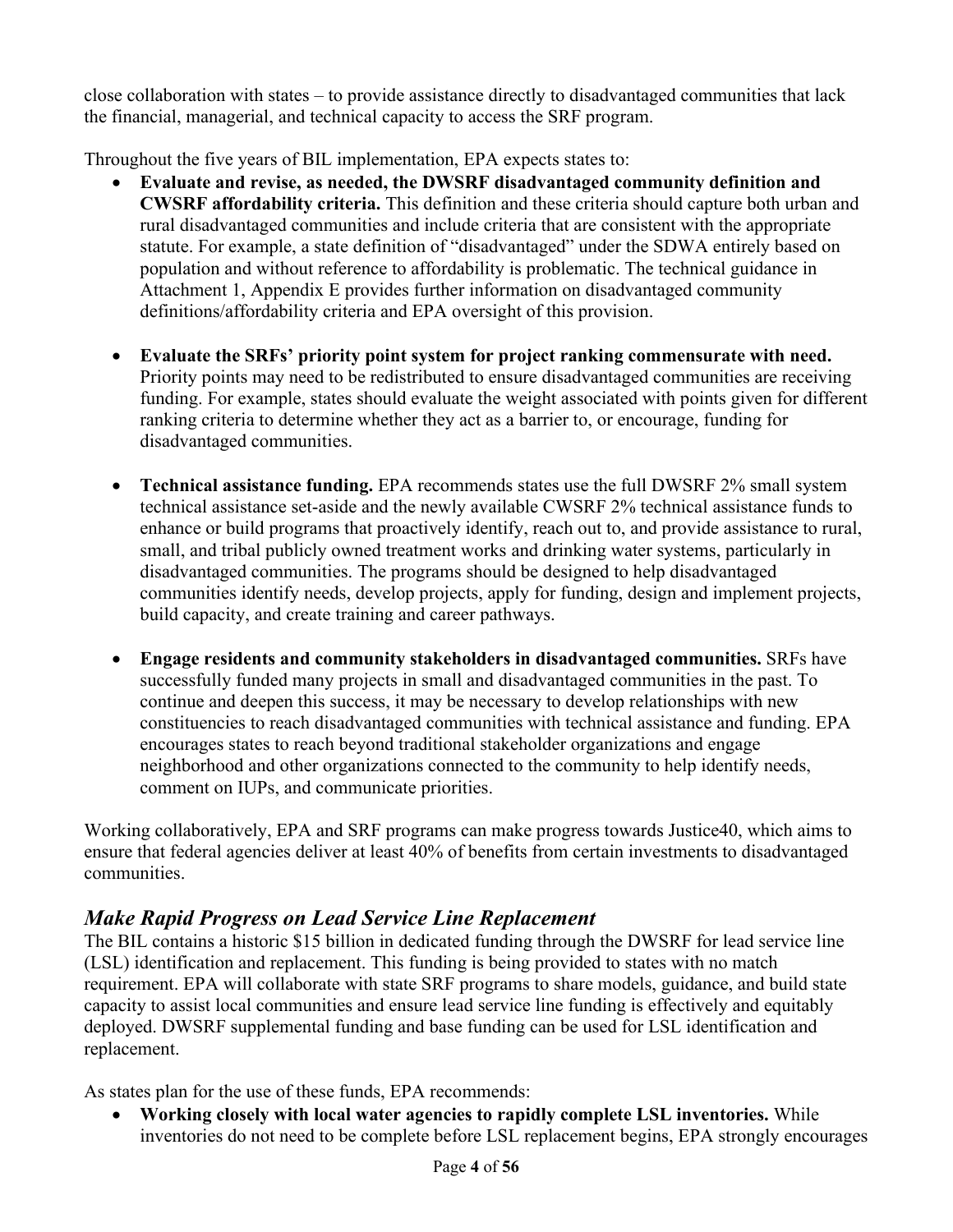states to devote funding and technical assistance to help local water systems develop LSL inventories and undertake replacement planning. Under the Lead and Copper Rule Revisions, all water systems must have initial inventories by October 2024, but EPA urges states to employ technical assistance set-aside funds to help water systems develop inventories more quickly, wherever practicable. Preparing the inventory will allow systems to assess the magnitude of their LSLs, better identify sampling locations, and begin planning for LSL removal actions, including applying for BIL funds.

• **Supporting water agencies in planning for full, not partial, LSL replacement.** Any project funded under this \$15 billion appropriation for the replacement of LSLs must replace the entire LSL, not just a portion, unless a portion has already been replaced. States should affirmatively convey this to potential SRF applicants to ensure that they propose projects that fully replace, and pay for, both public and private LSLs. This BIL requirement helps address a long-standing equity challenge – for some Americans, the cost to replace their portion of LSLs is prohibitively high. Americans unable to replace their portion of the LSL remain disproportionately exposed to lead and its harmful impacts.

### *Address PFAS and Emerging Contaminants*

The BIL provides \$5 billion through the SRFs to reduce people's exposure to perfluoroalkyl and polyfluoroalkyl substances (PFAS) and other emerging contaminants through their drinking water and to help address discharges through wastewater and, potentially, nonpoint sources. This is a unique opportunity to prioritize investment to local communities that are on the frontlines of PFAS contamination and that have few options to finance solutions through traditional programs. The BIL provides emerging contaminants funding through the SRFs that must be distributed to communities entirely as forgivable loans or grants. States are not required to provide matching funds. This demonstrates an unprecedented commitment from Congress to addressing PFAS water contamination across the nation.

PFAS are not the only emerging contaminants that threaten our water supplies and environment. Water projects that address other emerging contaminants will also be eligible for funding under this program. In Attachment 1, Appendices B and C, EPA has provided a description of emerging contaminants for the SRF programs to use in evaluating project eligibility.

### *Support Resilience and One Water Innovation*

One of the defining features of the SRFs is the broad range of eligible projects that states can fund to flexibly support priority needs. EPA encourages states to utilize the significant increase in SRF funding for infrastructure projects that make water systems more resilient to all threats – whether it is natural disasters, climate change, or threats such as bioterrorism and cyber-attacks.

States are strongly encouraged to fund projects that:

- **Foster resilience to all threats and hazards.** Consistent with Presidential Policy Directive (PPD) 21, critical infrastructure must be secure and resilient to all threats and hazards, both natural and manmade, in an increasingly electrified, digitized, and interconnected society. EPA urges states to use the historic increase in SRF funding to foster water, wastewater, and stormwater system resilience to all hazards, including new and emerging threats like cyberattacks.
- **Support climate adaptation.** EPA strongly encourages states to support water, wastewater, and stormwater infrastructure projects that apply the best available and most geographically relevant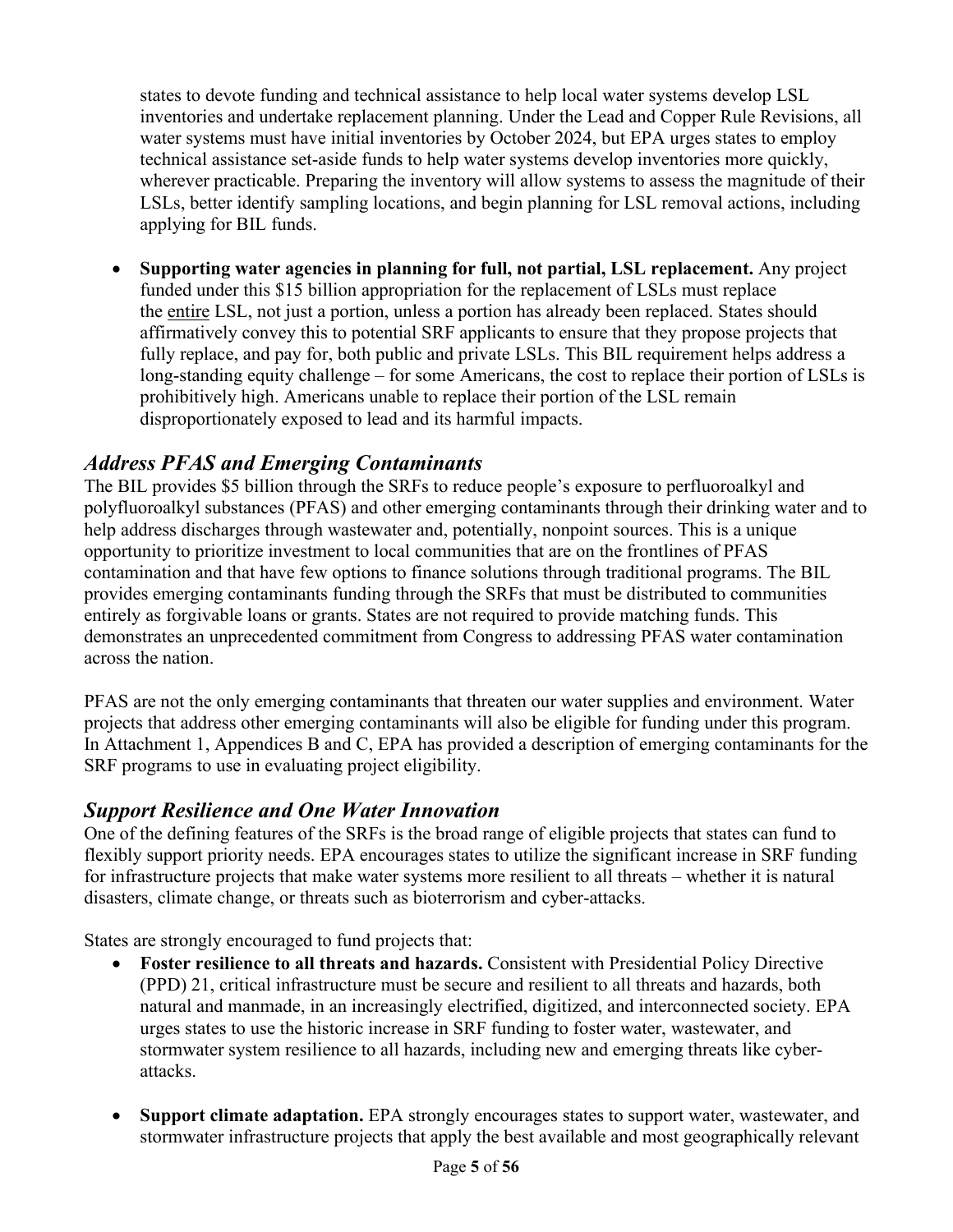climate information, projections, and standards, such as the Federal Flood Risk Management Standard. States should consider how to incorporate climate resilience criteria into their prioritization of SRF funding under the BIL.

• **Drive toward energy efficient and climate smart water systems.** Water and wastewater systems are significant energy users and release potent greenhouse gases, including nitrous oxide and methane. EPA strongly encourages states to utilize BIL funding to support local water and wastewater agencies' efforts to reduce nitrous oxide and methane emissions, incorporate renewable energy generation, and complete other projects that reduce the greenhouse gas footprint of the water industry.

### *Support American Workers and Renew the Water Workforce*

The BIL is not only an opportunity to reinvest in America's water infrastructure, but also an opportunity to invest in the American worker. BIL investments will create jobs in construction, operations, and maintenance, and other family-supporting careers – at a pivotal moment when more than one-third of the water workforce will retire in the next five years. Throughout BIL implementation, EPA is committed to working with states, tribes, and territories – as well as labor organizations, employers, and educators – to renew America's water workforce and create good-paying jobs in communities across America.

As states implement SRF funding, they should:

- Enforce long-standing Davis-Bacon related act prevailing wage requirements across projects that receive CWSRF and DWSRF resources, as required under federal law.
- Encourage pre-apprenticeship, registered apprenticeship, and youth training programs that open pathways to employment.
- Encourage SRF funding recipients to support safe, equitable, and fair labor practices by adopting collective bargaining agreements, local hiring provisions (as applicable), project labor agreements, and community benefits agreements. EPA, in collaboration with the Department of Labor, will provide information and tools to support these efforts.

### *Cultivate Domestic Manufacturing*

Acting in a bipartisan fashion, Congress passed the Build America Buy America (BABA) Act in 2021, concurrently with the BIL. Congress established this domestic preference program to create long-term opportunities for domestic manufacturers and manufacturing jobs and build resilient domestic supply chains for a wide range of products.

For SRF recipients, BABA expands existing American Iron and Steel (AIS) requirements (which EPA has implemented since 2014) to include construction materials and manufactured goods.

The Office of Management and Budget will release program guidance to federal agencies. EPA will then issue implementation procedures for BABA compliance for federal water infrastructure funding programs. EPA recognizes this is a new and complex provision, and we will work closely with states, tribes, and territories on technical assistance and training.

As states deploy BIL SRF funding, programs should: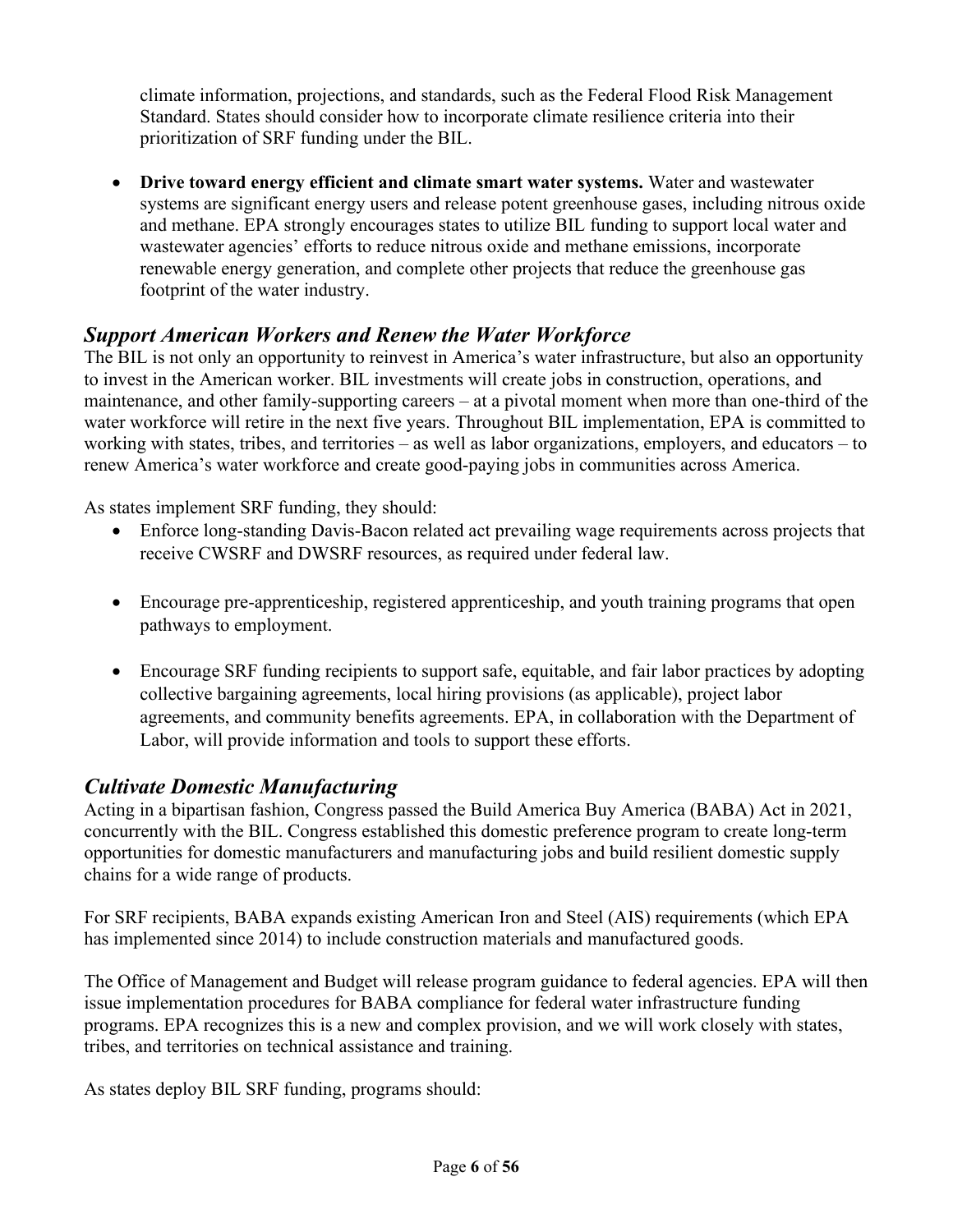- Oversee BABA implementation across state SRF-funded projects, as applicable, and provide detailed information on BABA compliance requirements, flexibilities, and processes to recipients.
- Inform SRF grant and loan recipients of the domestic preference requirements. EPA will work with states to develop and provide information to SRF recipients.
- Collaborate with EPA and industry to incentivize and grow domestic supply chains and U.S. manufacturing capacity for products essential to drinking water, wastewater, and stormwater infrastructure.
- Educate funding recipients about their eligibility for waivers and provide help applying for waivers. EPA will develop appropriate waivers and processes to facilitate a smooth transition to these expanded requirements.

# *Fully Enforce Civil Rights*

Under Title VI of the Civil Rights Act, EPA has a responsibility to ensure that federal funds are not being used to subsidize discrimination based on race, color, or national origin. This prohibition against discrimination under Title VI has been a statutory mandate since 1964, and EPA has had Title VI regulations since 1973. EPA's nondiscrimination regulations prohibit recipients of EPA financial assistance from taking actions in their programs or activities that are intentionally discriminatory and/or have a discriminatory effect based on race, color, national origin (including limited English proficiency), age, disability, or sex. EPA intends to carefully evaluate the implementation of SRF funding under the BIL to ensure compliance with civil rights laws. EPA will provide interested states with technical assistance and training to support their compliance with Title VI obligations.

## *Refine State SRFs to Build the Pipeline of Projects*

EPA encourages states to strategically use new authorities and funds from BIL as a catalyst to continue building and maintaining a robust project pipeline of SRF projects. It is critical that states use all funds– both from BIL and the base SRF programs – in a timely and expeditious manner. At the same time, sustainable projects are necessary to transforming the sector. To help achieve this balance, EPA recommends states use practices already exemplified in some SRF programs:

- **Simplify and streamline the application process.** Burdensome application processes, additional program requirements, or other barriers may discourage program participation from disadvantaged communities. States should take actions that reduce the burden including moving to a digital application process, coordinating applications and requirements across funding programs, and more. States are encouraged to introduce greater flexibility to the application timeline, such as eliminating application deadlines or operating a year-round application cycle with quarterly project ranking.
- **Use set-asides and technical assistance.** Some disadvantaged communities lack the capacity to navigate the SRF application process and manage the project. States should offer and expand pre-development and pre-construction funding to seed project development for small and disadvantaged communities.
- **Encourage integrated, regional approaches.** Regionalization, partnerships, and/or nonphysical consolidation may be the best option for some systems. This can be encouraged and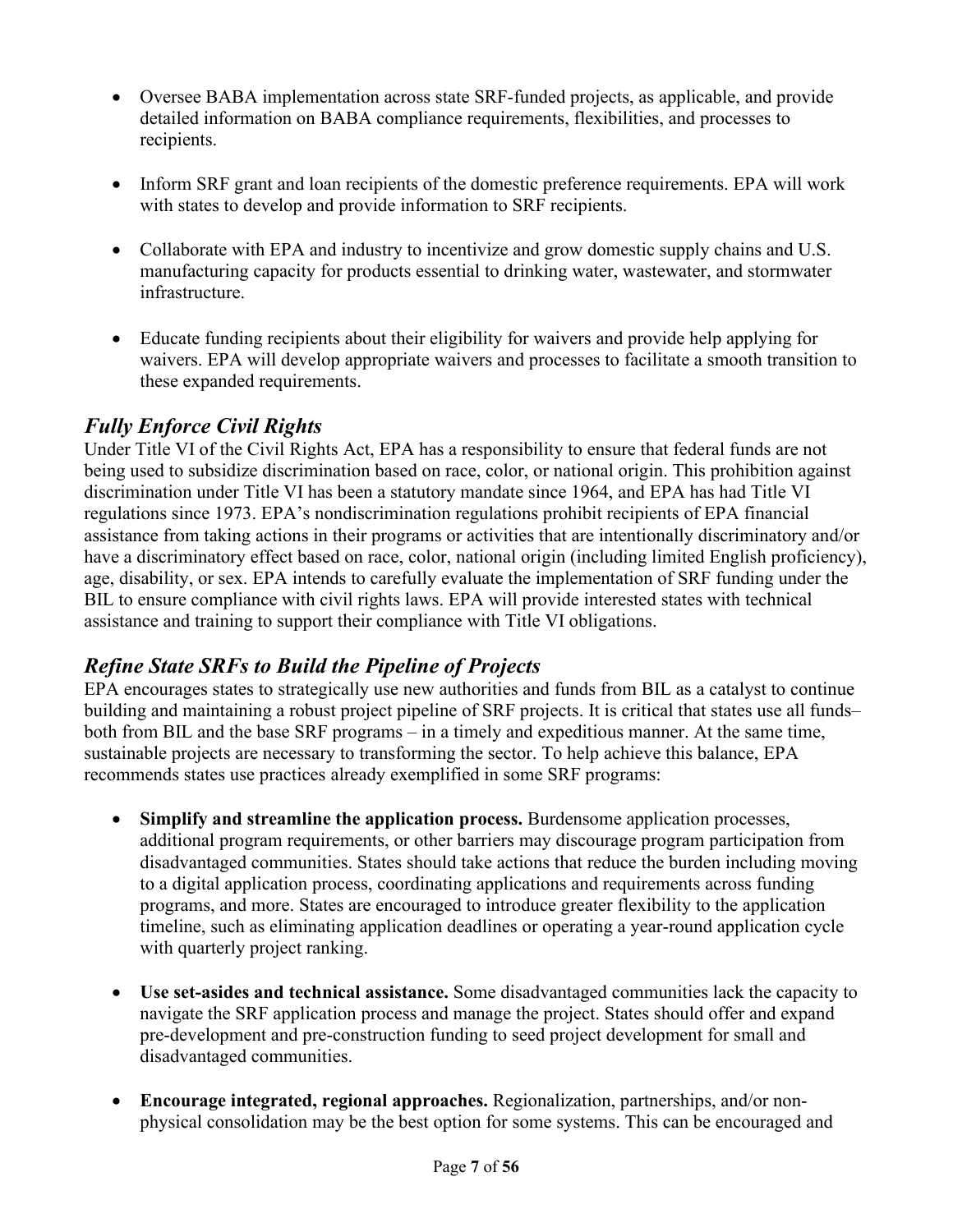incentivized through the SRFs. State SRF programs should explore ways to provide funding to communities that agree to connect small systems to their wastewater and drinking water systems. SRF programs should also employ state-led regional education and planning opportunities, giving emphasis to integrated planning as authorized under CWA Section 402(s).

• **Increase internal and external outreach and communications about the SRF programs and the BIL funding.** This could include presentations or other marketing events to municipal and utility officials, targeted outreach to distressed water systems or those with substantial infrastructure needs, workshops and webinars, in-person training programs, training video or digital modules on the application process, and partnering with community groups and philanthropic organizations.

# **Conclusion**

Building on the long and successful history of the SRFs, EPA, state and tribal water programs, and local governments can transform the water sector through this funding. EPA is committed to ensuring all communities have access to drinkable, fishable, and swimmable water – particularly historically disadvantaged communities. EPA is committed to a productive partnership with states, tribes, and territories to maximize the impact of these funds in addressing urgent water challenges facing communities.

# **Attachments**

#### **Attachment 1: BIL Funding Implementation**

Guidance on CWSRF General Supplemental Funding**,** CWSRF Emerging Contaminants Funding**,**  DWSRF General Supplemental Funding**,** DWSRF Emerging Contaminants Funding and DWSRF Lead Service Line Replacement Funding.

#### *Appendices to Attachment 1*

- A. Bipartisan Infrastructure Law: Environmental Protection Agency: 2022 State Revolving Fund (SRF) Grants to States, Tribes, and Territories by Program
- B. CWSRF Definition of Emerging Contaminants
- C. Detailed List of DWSRF Emerging Contaminants Project and Activity Examples
- D. Detailed List of DWSRF Lead Service Line Replacement Project and Activity Examples
- E. Additional Information to Assist States with Developing a Disadvantaged Community Definition and Affordability Criteria

#### **Attachment 2: Implementation of CWSRF-Related Amendments in the BIL**

The BIL amends the CWA to include new provisions applicable to the base CWSRF programs and unless otherwise directed, applicable to projects funded in whole or in part with funds made available by BIL.

#### **Attachment 3: Implementation of DWSRF-Related Amendments in the BIL**

The BIL amends the SDWA to include new provisions applicable to the base DWSRF programs and unless otherwise directed, applicable to projects funded in whole or in part with funds made available by BIL.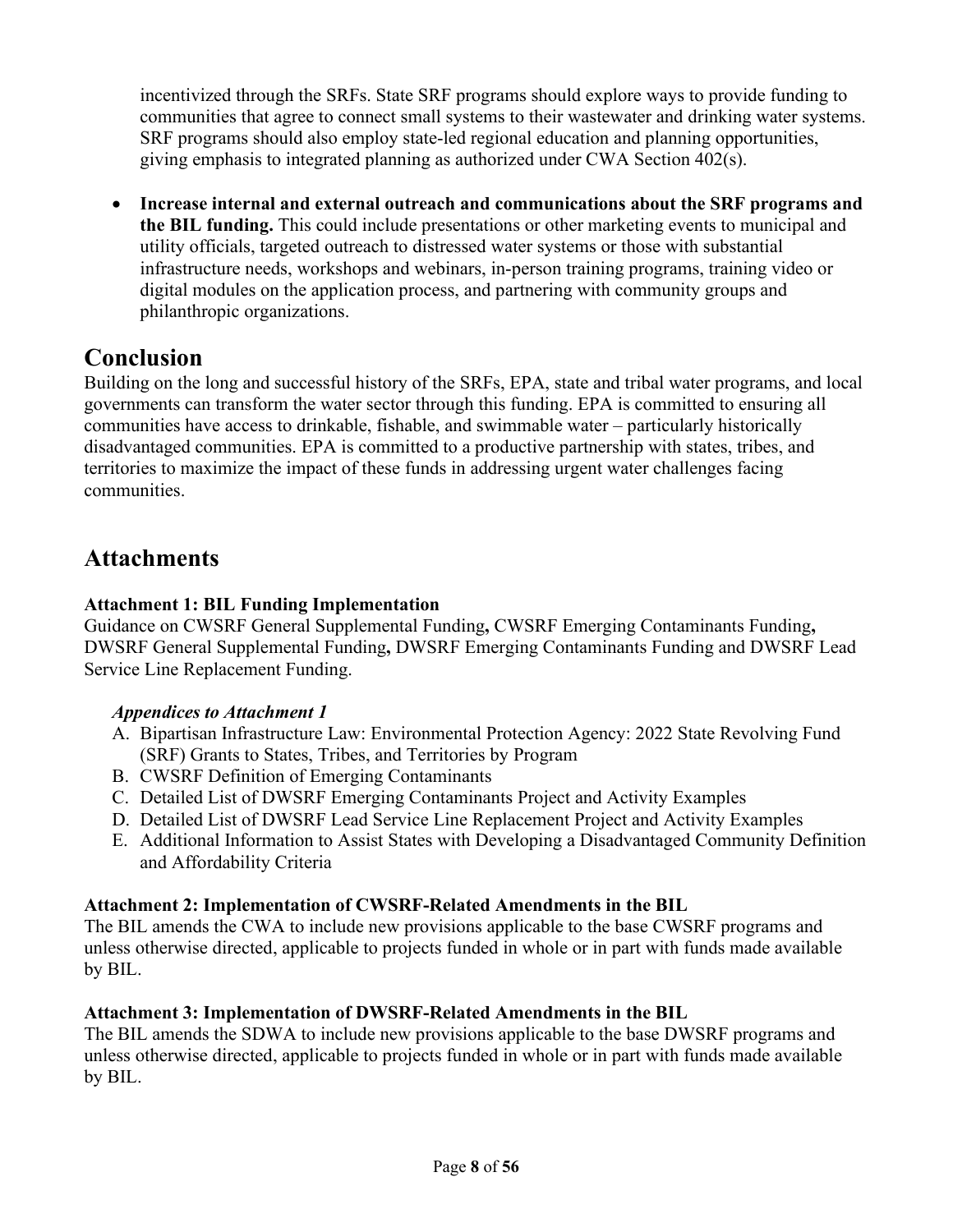# **Attachment 1: BIL Funding Implementation**

# **Implementation of CWSRF and DWSRF Funding in the Bipartisan Infrastructure Law (BIL)**

This attachment assists states in implementing funding appropriated from the Bipartisan Infrastructure Law (BIL), also known as the Infrastructure Investment and Jobs Act (IIJA) of 2021, (P.L. 117-58), signed by President Biden on November 15, 2021. The following information guides the implementation of five BIL appropriations:

- CWSRF General Supplemental Funding
- CWSRF Emerging Contaminants Funding
- DWSRF General Supplemental Funding
- DWSRF Emerging Contaminants Funding
- DWSRF Lead Service Line Replacement Funding

### **I. BACKGROUND**

The BIL appropriates more than \$43 billion to be administered through the existing CWSRF and DWSRF programs from fiscal years (FYs) 2022 through 2026. There are two appropriations per year for the CWSRF and three appropriations per year for the DWSRF. Table 1 below shows a summary of the five distinct appropriations and annual appropriation amounts. Per statute, EPA will use the existing  $SRF$  allotment formulas<sup>[1](#page-8-0)</sup> for all BIL SRF appropriations. For the DWSRF, the allotment formula will change upon release of new data derived from the Seventh Drinking Water Needs Survey and Assessment (DWINSA). Allotment tables for FY 2022 are included in Appendix A.

Funds will remain available for obligation to states for the fiscal year in which they are appropriated and the following fiscal year, per the Clean Water Act (CWA) and Safe Drinking Water Act (SDWA).<sup>[2](#page-8-1)</sup> For example, EPA will make the FY 2022 funds available for obligation to states during FY 2022 and FY 2023. EPA strongly encourages states to apply in the first fiscal year of availability. States must make commitments (i.e., they must sign assistance agreements, such as loans, with eligible recipients) within one year after the receipt of each capitalization grant payment from EPA.<sup>[3](#page-8-2)</sup> Once EPA obligates the capitalization grants to the states, the funds will be available to states pursuant to grant regulations.

States administer the funds through the existing SRF programs. SRF requirements and procedures apply to these new funds. The partnership between the federal government and states is key to addressing our significant water infrastructure challenges. A central tenant of this partnership is the flexibility provided to states that allow for funding to be used to address each state's unique needs. General information on the SRF programs can be found at:<https://www.epa.gov/cwsrf> and [https://www.epa.gov/dwsrf.](https://www.epa.gov/dwsrf)

<span id="page-8-0"></span><sup>1</sup> 33 U.S.C. §1384(c) and 42 U.S.C. 300j-12 (a)(1)(E)

<span id="page-8-1"></span><sup>&</sup>lt;sup>2</sup> 33 U.S.C. §1384(c)(2) and 42 U.S.C. 300 $i$ -12 (a)(1)(E)

<span id="page-8-2"></span><sup>3</sup> 40 CFR § 35.3135(c) and §35.3550(e)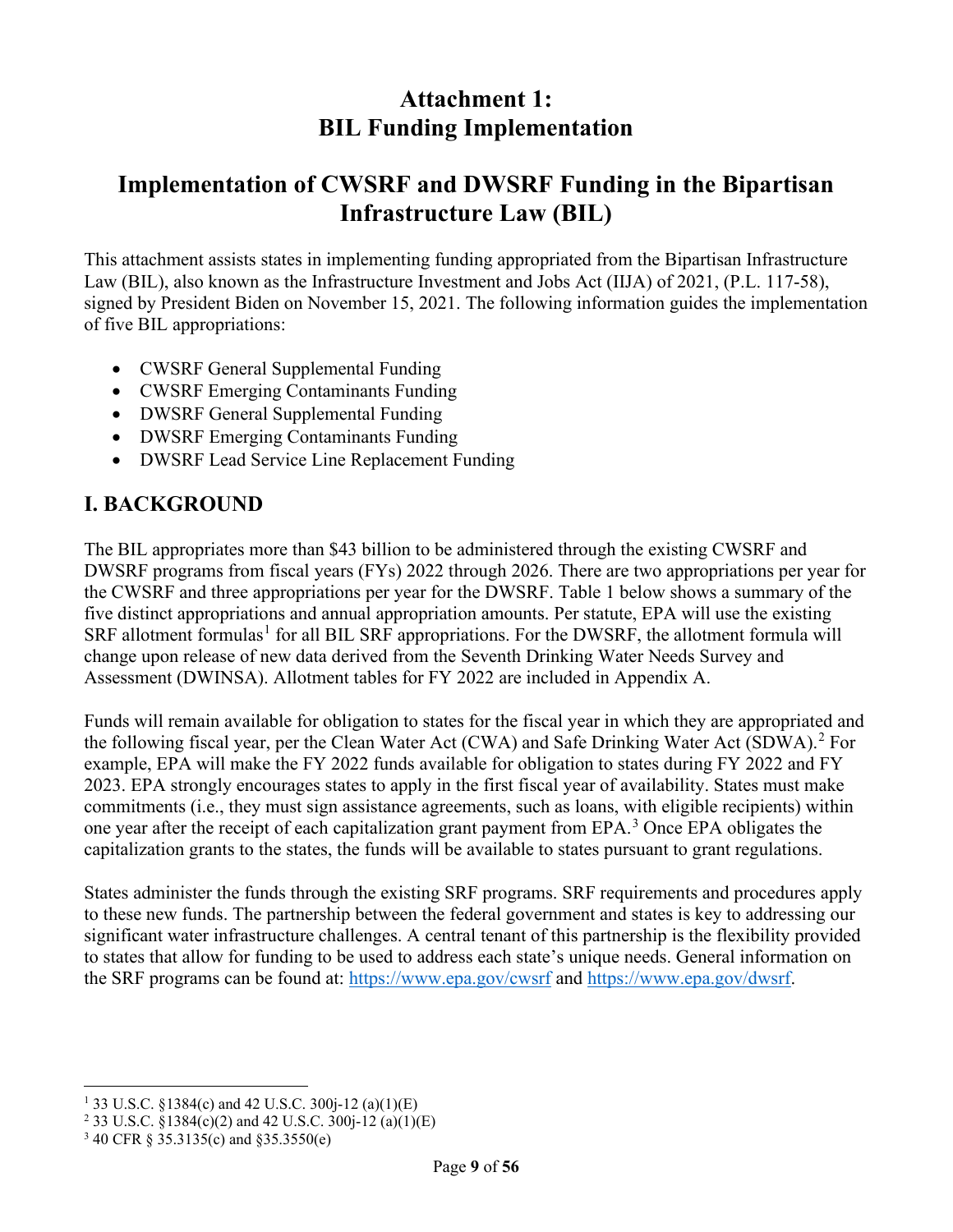Local drinking water and wastewater systems (and other eligible assistance recipients) apply for BIL SRF funding directly through their state [CWSRF](https://www.epa.gov/cwsrf/state-cwsrf-program-contacts) and [DWSRF](https://www.epa.gov/dwsrf/state-dwsrf-website-and-contacts) programs. Local leaders should direct questions about applications and state program eligibilities to their state SRF managers.

| Table 1. Summary of BIL Appropriations (FY 2022 through FY 2026) |                 |                 |                 |                 |                 |                        |  |
|------------------------------------------------------------------|-----------------|-----------------|-----------------|-----------------|-----------------|------------------------|--|
| Appropriation                                                    | <b>FY 2022</b>  | <b>FY 2023</b>  | <b>FY 2024</b>  | <b>FY 2025</b>  | <b>FY 2026</b>  | <b>Five Year Total</b> |  |
| <b>CWSRF General</b><br>Supplemental                             | \$1,902,000,000 | \$2,202,000,000 | \$2,403,000,000 | \$2,603,000,000 | \$2,603,000,000 | \$11,713,000,000       |  |
| <b>CWSRF</b><br>Emerging<br><b>Contaminants</b>                  | \$100,000,000   | \$225,000,000   | \$225,000,000   | \$225,000,000   | \$225,000,000   | \$1,000,000,000        |  |
| <b>DWSRF General</b><br>Supplemental                             | \$1,902,000,000 | \$2,202,000,000 | \$2,403,000,000 | \$2,603,000,000 | \$2,603,000,000 | \$11,713,000,000       |  |
| <b>DWSRF</b><br>Emerging<br><b>Contaminants</b>                  | \$800,000,000   | \$800,000,000   | \$800,000,000   | \$800,000,000   | \$800,000,000   | \$4,000,000,000        |  |
| <b>DWSRF Lead</b><br><b>Service Line</b><br>Replacement          | \$3,000,000,000 | \$3,000,000,000 | \$3,000,000,000 | \$3,000,000,000 | \$3,000,000,000 | \$15,000,000,000       |  |

# **II. APPLICATION REQUIREMENTS FOR BIL CAPITALIZATION GRANT FUNDS**

EPA recommends that states submit grant applications to EPA as soon as possible. States have the flexibility to combine Intended Use Plans (IUPs) and Project Priority Lists (PPLs) for both the BIL and base funding or submit separate IUPs and PPLs for both base and BIL funding. If combined, states must construct the IUPs and PPLs to ensure that EPA and the public can clearly identify BIL- and baseeligible projects, including identifying additional subsidization and funding amounts. The IUPs and PPLs must meet existing SRF requirements. Because of the BIL's appropriations for particular purposes, and to be consistent with existing grants regulations and reporting requirements, states must submit separate grant applications for each BIL appropriation, and separately from "base" SRF capitalization grant applications in grants.gov.

To receive BIL funding, states must submit the following documents to EPA:

#### **A. INTENDED USE PLANS**

Section 606(c) of the CWA and section 1452(b) of the SDWA require the states to prepare a plan identifying the intended uses of the funds in the SRF and describing how those uses support the goals of the SRF. An IUP, meeting all requirements of Title VI of the CWA and regulations, or section 1452 of the SDWA and regulations, will be required for EPA's approval of a grant award and release of awarded funds. Public engagement is strongly encouraged during the state's solicitation stage to ensure an abundance of diverse applicants as the IUP is being developed. EPA will review IUPs to ensure consistency between the state's DWSRF disadvantaged community definition or CWSRF affordability criteria and the statutory requirements.

**1. List of Projects:** States have flexibility to fund a wide variety of projects. Under CWA §606(c)(1), the IUP must include a list of publicly owned treatment works projects on the state's Project Priority List (PPL), developed pursuant to section 216 of the CWA, that are eligible for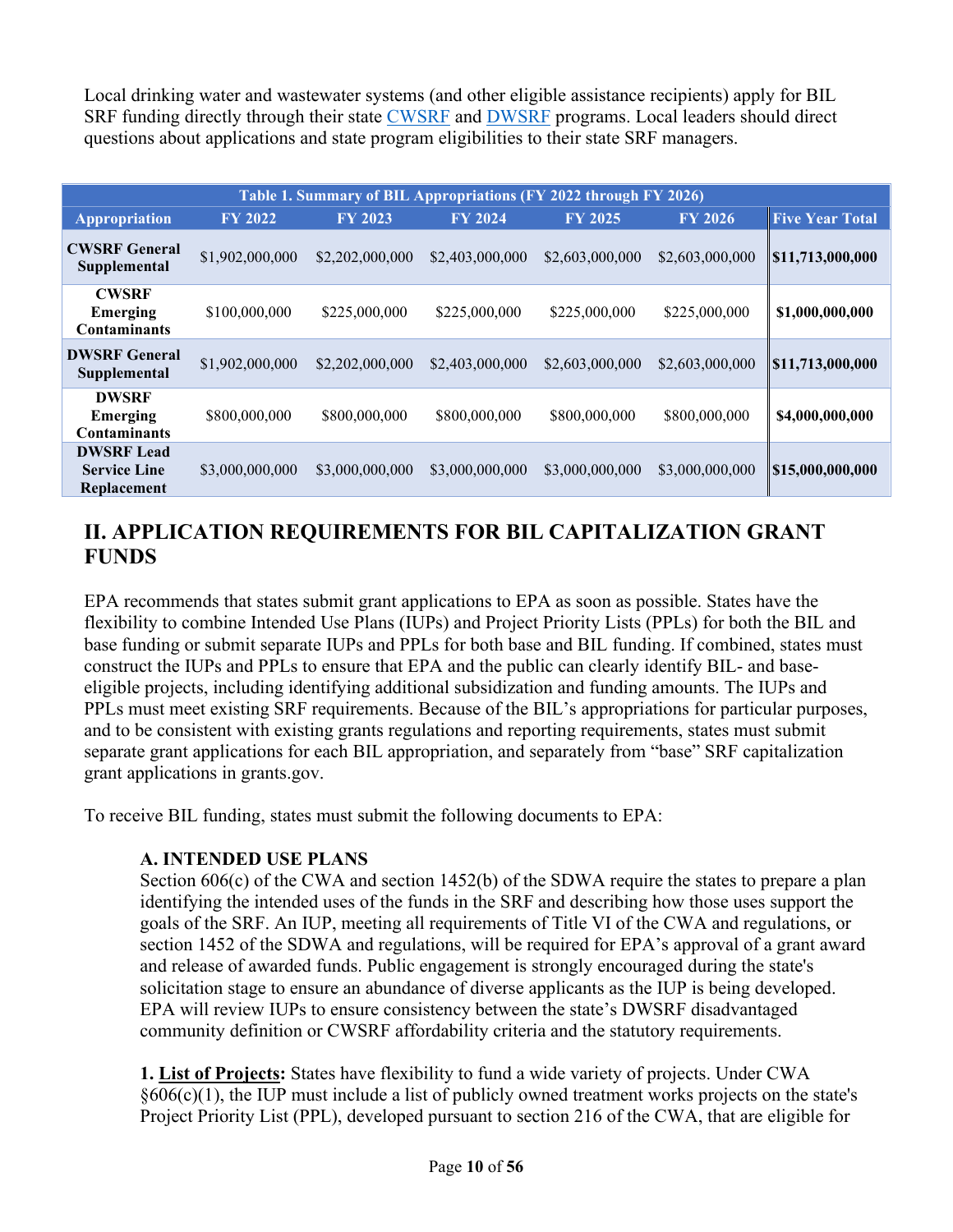SRF construction assistance. This list must include: the name of the community; permit number or other applicable enforceable requirement, if available; the type of financial assistance; and the projected amount of eligible assistance. The IUP must also contain a list of the activities eligible under section 603(c) of the CWA, including the nonpoint source and national estuary protection activities that the state expects to fund from its SRF. The fundable list must contain eligible projects for which the total cost of assistance requested is at least equal to the amount of the grant(s) being applied for. States should make every effort to identify projects for all available SRF funds (i.e., capitalization grants, recycled funds, interest earnings, etc.) to ensure previously appropriated dollars revolve.

Under SDWA, states retain similar funding flexibility. SDWA §1452(b)(3)(B), requires state IUPs to include a list of projects that are eligible for assistance under section 1452 and are to be assisted pursuant to the plan (i.e., a PPL). This list must include: the name of the public water system, a description of the project, the priority assigned to the project, the expected terms of financial assistance, and the size of the community served. The IUP must contain a fundable list of projects for which the total cost of assistance requested is at least equal to the amount of the grant being applied for. States should make every effort to identify projects for all available SRF funds (i.e., capitalization grants, recycled funds, interest earnings, etc.) to ensure previously appropriated dollars revolve. The IUP must also contain a comprehensive list of projects that may receive DWSRF assistance in the future. A state may combine the fundable and comprehensive lists into one list, provided that projects which are expected to receive assistance from available funds designated for use in the current IUP are identified.

**2. Priority Setting:** The IUP must include a priority system for ranking individual projects for funding that provides sufficient detail for the public and EPA to readily understand the criteria used for ranking. The priority for the use of funds should address water quality, the most serious risks to public health, ensure compliance, and assist systems most in need based on the state's affordability criteria and disadvantaged community definition. States should review their SRF priority setting system to ensure they adequately address these priorities.

**3. Explanation About Administrative Funds:** The maximum *annual* amount of CWSRF and DWSRF money (not including any fees collected that are placed in the fund) that may be used to cover the reasonable costs of administering the fund (i.e., all BIL and base appropriations) is the greatest of the following: an amount equal to 4% of all grant awards to the fund received by a state CWSRF (less any amounts that have been used in previous years to cover administrative expenses) or DWSRF for the fiscal year; \$400,000; or 1/5 percent of the current valuation of the fund. The BIL did not alter these options or the calculation of available administrative funds and verification procedures already in place.

**4. CWSRF 2% Technical Assistance:** BIL includes the following provision:

*(k) Additional Use of Funds.--A State may use an additional 2 percent of the funds annually awarded to each State under this title for nonprofit organizations (as defined in section 104(w)) or State, regional, interstate, or municipal entities to provide technical assistance to rural, small, and tribal publicly owned treatment works (within the meaning of section 104(b)(8)(B)) in the State.*

States have the flexibility to use up to an amount equal to 2% of their annual CWSRF capitalization grant for the purpose of hiring staff, nonprofit organizations, or regional, interstate,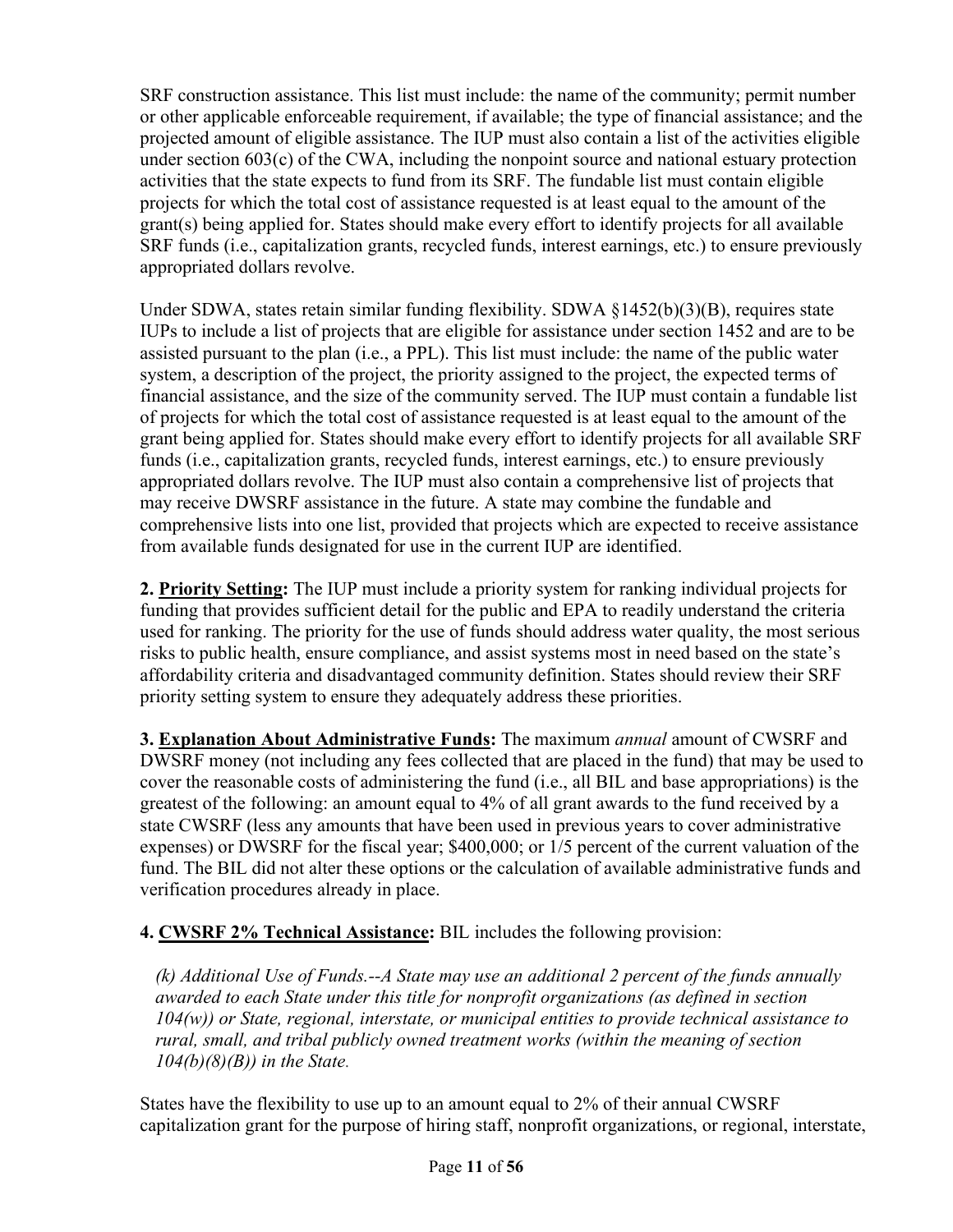or municipal entities to assist rural, small, and tribal publicly owned treatment works. The form of that assistance is flexible and could include, but is not limited to, community outreach, technical evaluation of wastewater solutions, preparation of applications, preliminary engineering reports, and financial documents necessary for receiving SRF assistance. This provision applies to the base program, the BIL CWSRF General Supplemental fund, and the BIL CWSRF Emerging Contaminants fund.

The maximum amount of CWSRF money that may be used to provide technical assistance consistent with section 603(k) of the CWA is an amount equal to 2% of all grant awards received by a state CWSRF after November 15, 2021. If a state does not utilize the full amount of the technical assistance funds allowed under a capitalization grant, they may reserve the right to utilize the unused portion at a later date.

States must include in the IUP the amount of the technical assistance funds they plan to use and a description of the activities they plan to fund. In the Annual Report and the SRF Reporting System, states must provide a detailed accounting of the use of the funds. EPA encourages states to maximize the use of the 2% technical assistance funds to identify and conduct proactive outreach to, and facilitate applications from, disadvantaged communities previously unable to begin or complete SRF funding requirements.

**5. Public Review and Comment:** The IUP must contain a statement of how the state met the requirement of CWA section 605 or SDWA section 1452(b)(1) for meaningful public review and comment on the preparation of the IUP. When seeking public review, states should include a diverse set of potential interested parties, including community groups, neighborhood associations, environmental organizations, environmental justice organizations, and public health groups, that represent a broad spectrum of community interests and extend beyond those on existing mailing lists and traditional participants in the SRF process. In addition, states should strive to achieve the following objectives when seeking public review: (1) assure that the public has the opportunity to understand official programs and proposed actions, and that the state fully considers the public's concerns; (2) assure that the state does not make any significant decision on any SRF activity without consulting interested and affected segments of the public; (3) assure that the state action is as responsive as possible to public concerns; (4) encourage public involvement in implementing the SRFs; (5) keep the public informed about significant issues and proposed project or program changes as they arise; (6) foster a spirit of openness and mutual trust between the state and the public; and (7) use all feasible means to create opportunities for public participation, and to stimulate and support public participation. States should make a particular effort to identify and engage organizations that work in disadvantaged communities. EPA will review IUPs with particular focus on whether the state has meaningfully engaged an inclusive spectrum of community interests.

**6. Draft IUPs for Purposes of Conditional Grants:** States may need additional time to complete public review or approval of an IUP by boards or state governments and have the flexibility to request conditional grants to facilitate expeditious use of funds upon final public review and/or approval. To receive a conditional grant, a draft IUP must be ready for public review and/or consideration by state government bodies and include the information shown above. Conditional awards will contain a grant condition stating that funds may not be drawn until an IUP has completed the review process. States must submit an IUP that has completed the public review process and satisfied the term and condition of the grant before funds may be drawn. This option provides additional flexibility to states to accelerate the grants process.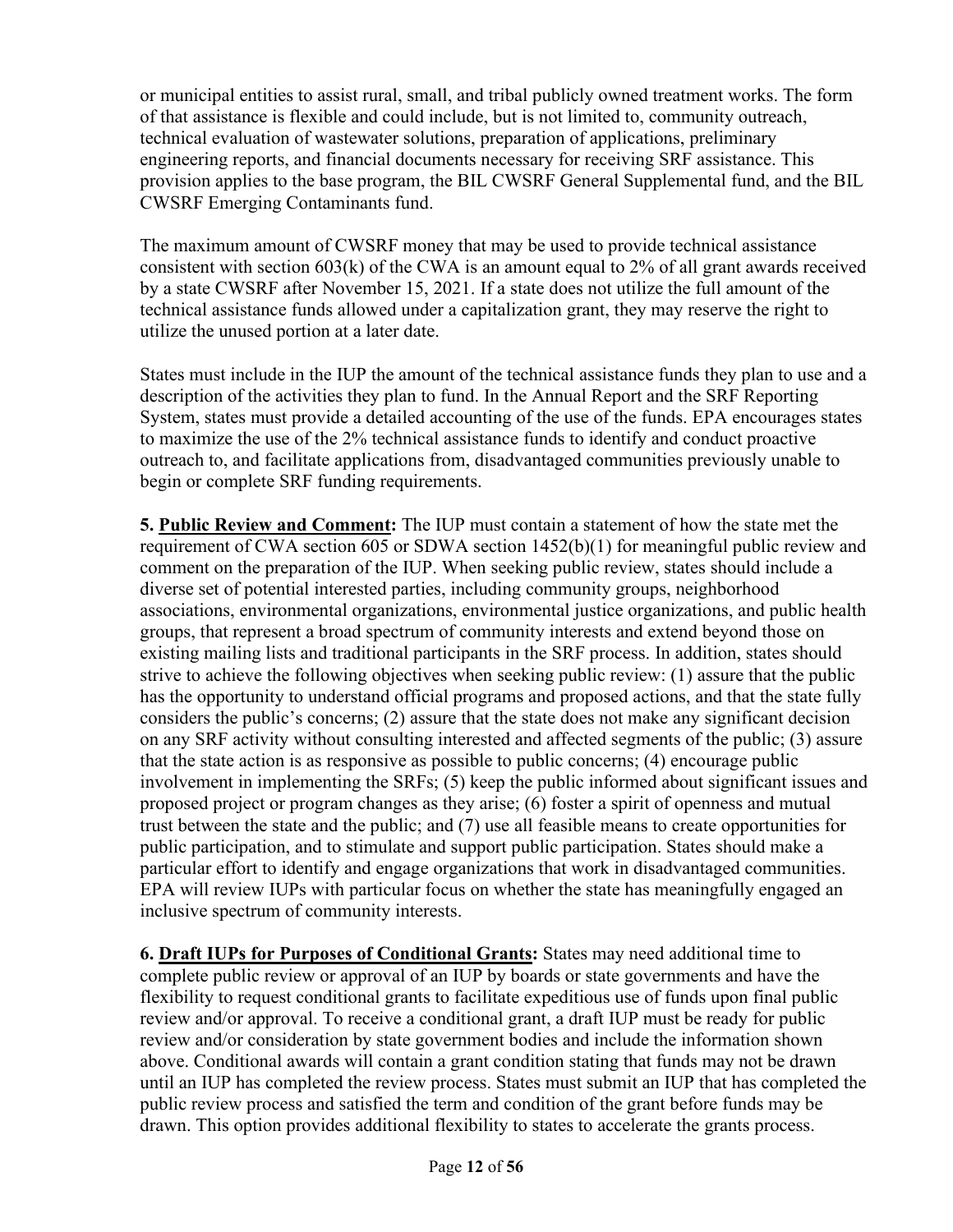**7. IUPs for Purposes of Partial Grants:** States that have not identified projects in an amount equal to the funds they are eligible to receive under each BIL appropriation have the flexibility to apply for a partial award. The IUP for a partial award must include the information shown above. EPA will only make a partial award for an amount equal to the total cost of the project list. An amended IUP including projects in an amount equal to the remaining funds available to the state under BIL must be submitted by the state to EPA before the grant is amended to award the remaining funds. This includes a revised grant application package through grants.gov. Certain requirements (e.g., additional subsidization and green project reserve) are calculated based on a percentage of the capitalization grant *awarded*. Per statute, states may not apply exclusively for the set-asides or the additional subsidization portion of the capitalization grant.

### **B. OTHER APPLICATION COMPONENTS**

- 1. SF-424 Application for Federal Assistance, with original signature, including:
	- a. SF-424A, Budget by categories and indirect cost rate.
	- b. SF-424B, Assurances for non-construction programs.
- 2. Certification regarding lobbying and SF LLL (applicable if EPA funds are over \$100,000).
- 3. EPA Form 4700-4 pre-award compliance review report.
- 4. Detailed itemized budget.
- 5. Copy of negotiated indirect cost rate agreement.
- 6. Key contacts form.
- 7. Attorney General's opinion, as required by 40 CFR §35.3110(d)(2), and 40 CFR §35.3545(d).
- 8. If applicable, workplans for DWSRF set-asides.

## **III. SUMMARY OF BIL PROVISIONS**

The BIL amends the CWA and SDWA to include several new provisions that apply to both base SRF programs as well as projects funded in whole or in part with funds made available by the BIL. The BIL also includes several provisions specific to projects funded in whole or in part with BIL. These provisions are described below.

All provisions promulgated through statute, guidance, or regulations issued by EPA for the implementation of the CWSRF and DWSRF programs will remain in effect (e.g., American Iron and Steel and Davis-Bacon related prevailing wage requirements) unless they are inconsistent with the BIL, capitalization grant conditions, or the requirements contained in this document. The BIL supplemental appropriations are federal funds and therefore all equivalency requirements apply to projects funded by BIL.

#### **A. CWSRF GENERAL SUPPLEMENTAL PROVISIONS**

**1. Eligible Use of Funds:** All CWSRF-eligible projects and activities may be funded from this appropriation.

#### **2. Match:** BIL contains the following provision:

*"Provided further, That for the funds provided under this paragraph in this Act in fiscal year 2022 and fiscal year 2023, the State shall deposit in the State loan fund from State moneys an amount equal to at least 10 percent of the total amount of the grant to be made to the State, notwithstanding sections 602(b)(2), 602(b)(3) or 202 of the Federal Water Pollution Control Act"*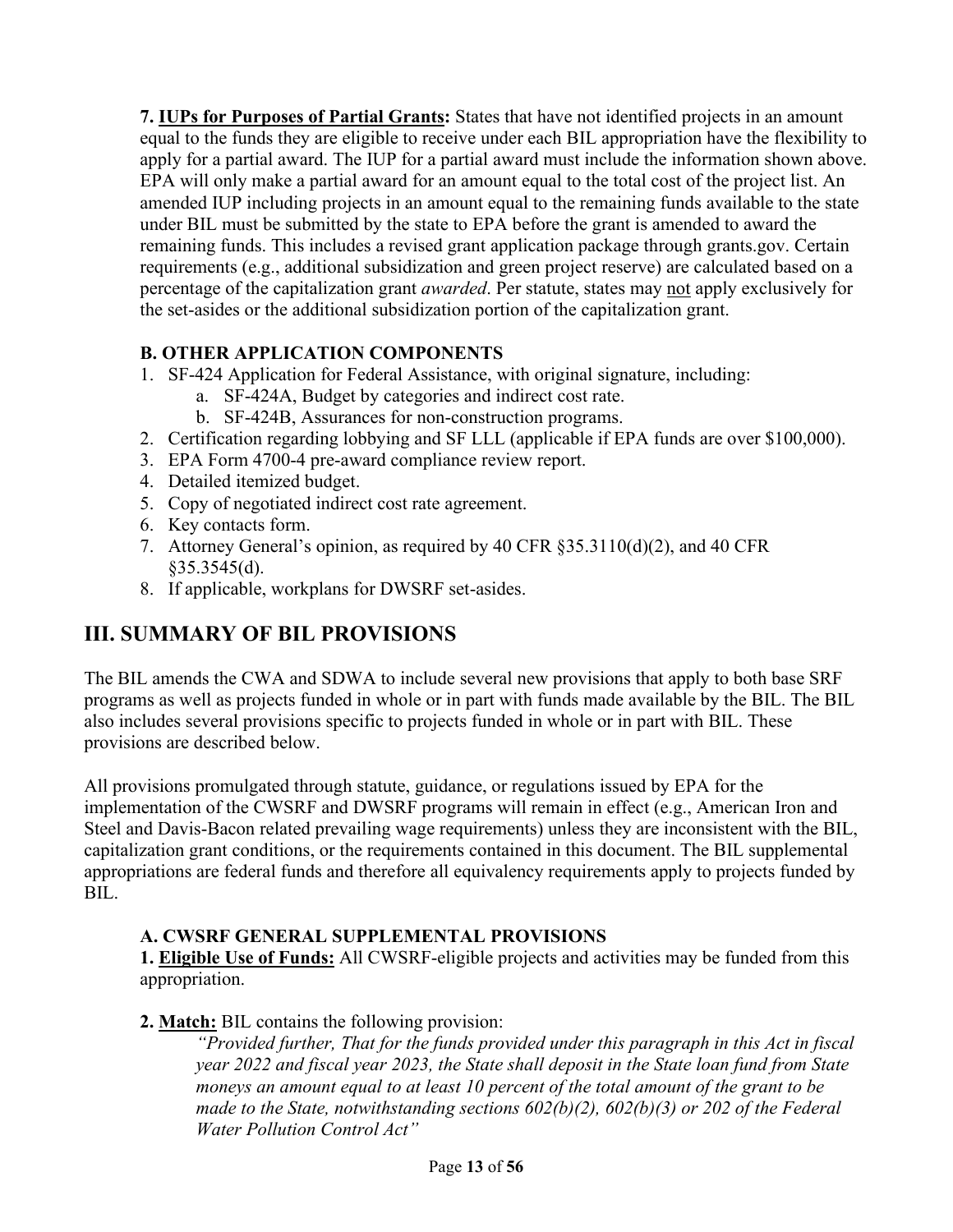This language reduces the state match requirement to 10% of the total amount of the capitalization grant in fiscal years 2022 and 2023. The match requirement returns to 20% of the capitalization grant in fiscal year 2024 and thereafter.

#### **3. Additional Subsidization:** BIL contains the following provision:

*Provided further, That for the funds made available under this paragraph in this Act, forty-nine percent of the funds made available to each State for Clean Water State Revolving Fund capitalization grants shall be used by the State to provide subsidy to eligible recipients in the form of assistance agreements with 100 percent forgiveness of principal or grants (or any combination of these), notwithstanding section 603(i)(3)(B) of the Federal Water Pollution Control Act (33 U.S.C. 1383):*

This language requires states to provide 49% of the capitalization grant amount as additional subsidization in the form of principal forgiveness or grants.

Additional subsidization must be provided to eligible CWSRF assistance recipients or project types as described in section 603(i) of the CWA:

- to benefit a municipality that meets the state's affordability criteria as established under the CWA section 603(i)(2);
- to benefit a municipality that does not meet the state's affordability criteria but seeks additional subsidization to benefit individual ratepayers in the residential user rate class; or
- to any eligible recipient to implement a process, material, technique, or technology that addresses water or energy efficiency goals; mitigates stormwater runoff; or encourages sustainable project planning, design, and construction.

#### State Affordability Criteria

Section 603(i)(2) of the CWA specifically requires states to develop affordability criteria for distribution of additional subsidization based on income, unemployment data, population trends, and other data determined relevant by the state. The IUP must include the state's criteria for providing additional subsidy. [4](#page-13-0) The BIL explicitly seeks to ensure that disadvantaged communities have access to funds to improve their wastewater infrastructure to protect public health and improve water quality. Given the level of funding under BIL, the state should review its definition to ensure that it is sufficient to address affordability issues that impact the goals of the Clean Water Act within the state.

Within the CWA statutory framework, EPA expects states will review, refine, and improve their CWSRF affordability definitions and priority point systems to ensure that additional subsidy is provided to disadvantaged communities to the maximum extent possible. EPA recognizes some communities will require assistance in meeting requirements to receive SRF funds and expects states to use the 2% technical assistance funds noted above to attract disadvantaged communities including those previously unable to complete SRF funding requirements. EPA encourages state SRF programs to identify and proactively reach out to disadvantaged communities that have wastewater needs but are not yet on a state PPL. EPA also expects states to offer benefits to

<span id="page-13-0"></span><sup>4</sup> 40 CFR **§** 35.3150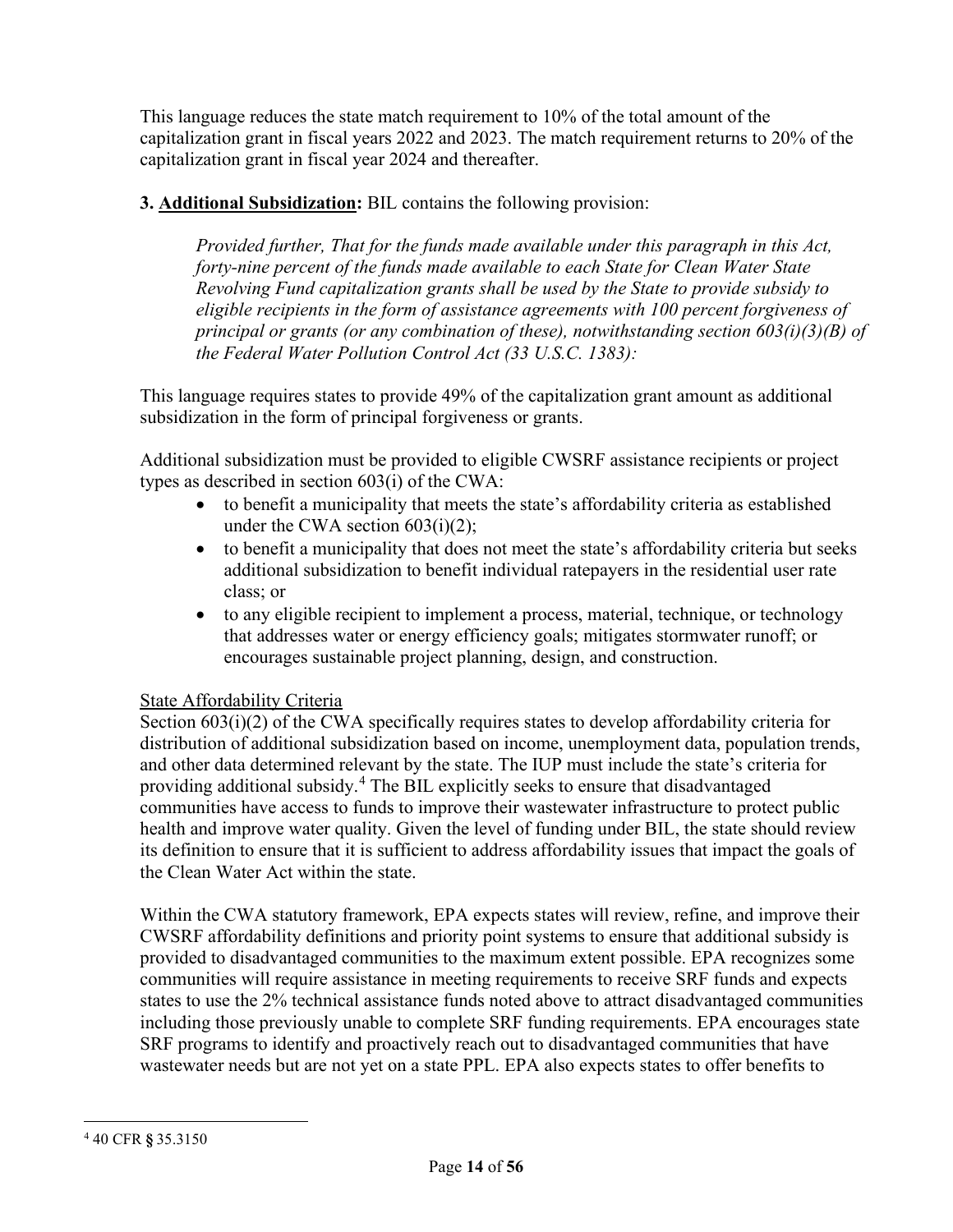disadvantaged communities in addition to additional subsidization, including lower interest rates and extended loan terms.

#### Allocating Additional Subsidy

States must include in the IUP, the amount and type of additional subsidy that is available under each appropriation, the projects that will receive this subsidy, and the respective amounts. The BIL explicitly seeks to ensure that disadvantaged communities receive funds to improve their water and wastewater infrastructure. Although the CWA does not require states to provide additional subsidization only to communities that meet the state's affordability criteria, states are strongly encouraged to use these funds for communities or subsets of communities that are most in need and use the 2% technical assistance funds to provide support necessary to ensure these communities receive needed funding.

Additional information on the management of the additional subsidization can be found in Section IV.B. of this guidance.

#### **B. CWSRF EMERGING CONTAMINANTS PROVISIONS**

**1. Eligible Use of Funds:** BIL contains the following provision:

*"Provided further, That funds provided under this paragraph in this Act shall be for eligible uses under section 603(c) of the Federal Water Pollution Control Act that address emerging contaminants"*

Emerging contaminants refer to substances and microorganisms, including manufactured or naturally occurring physical, chemical, biological, radiological, or nuclear materials, which are known or anticipated in the environment, that may pose newly identified or re-emerging risks to human health, aquatic life, or the environment. These substances, microorganisms, or materials can include many different types of natural or manufactured chemicals and substances – such as those in some compounds of personal care products, pharmaceuticals, industrial chemicals, pesticides, and microplastics. A description of emerging contaminants for the purposes of CWSRF financing can be found in Appendix B.

For a project or activity to be eligible under this appropriation, it must be otherwise eligible under section  $603(c)$  of the CWA and the primary purpose must be to address emerging contaminants. States may utilize an amount up to 2% of this appropriation to provide technical assistance to small, rural, and tribal publicly-owned treatment works. The technical assistance funds must be used in a manner that meets the statutory purpose of this appropriation ("to address emerging contaminants").

States have the flexibility to craft single assistance agreements (e.g., loans or grants) that contain multiple types of construction components and activities. Given the narrower eligibilities under this appropriation, states must be careful to only charge eligible project components to this appropriation. For a project component to be eligible to receive funds under this appropriation, the primary purpose of that component must be to address emerging contaminants.

**2. Match:** BIL contains the following provision: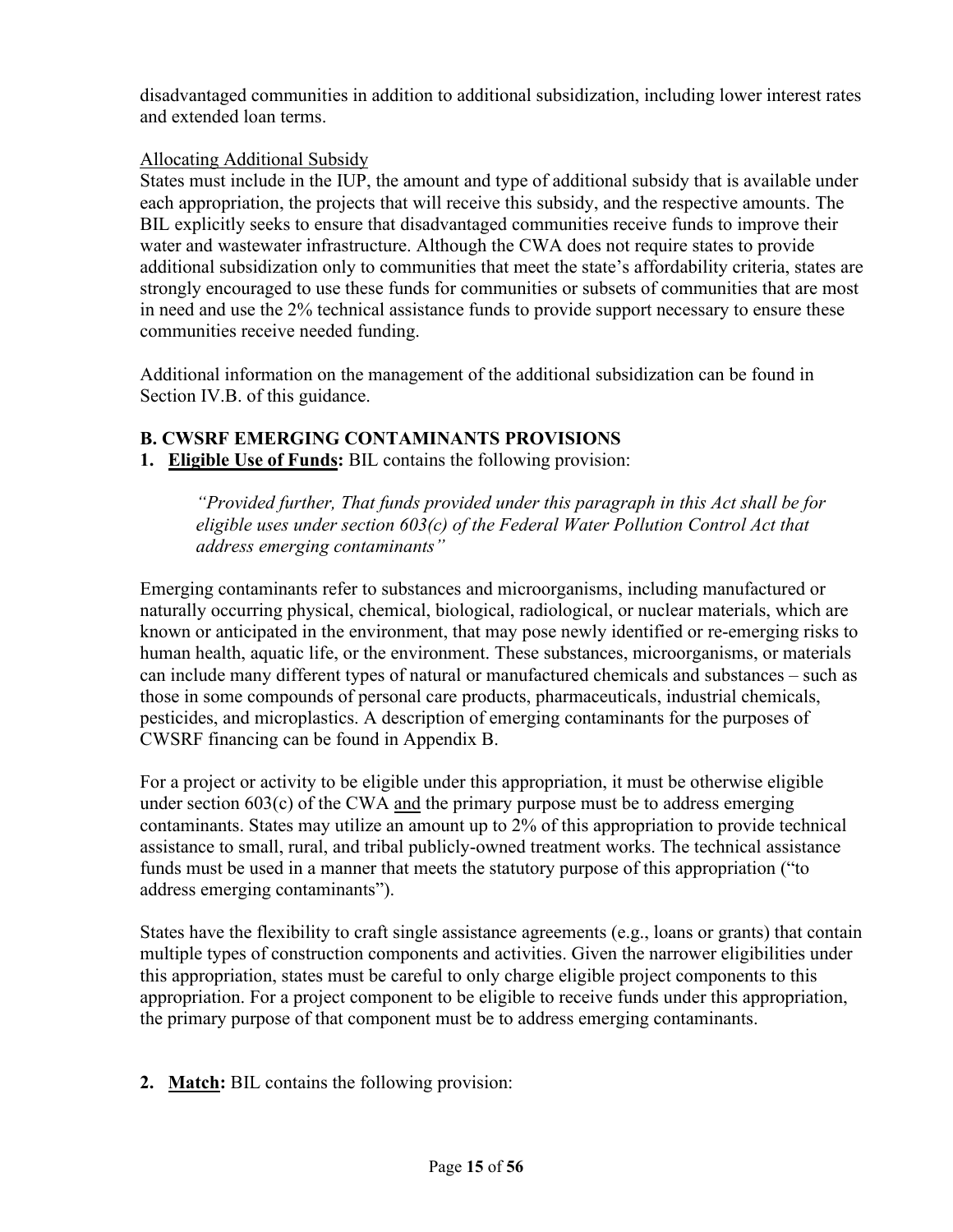*"Provided further, That funds provided under this paragraph in this Act shall not be subject to the matching or cost share requirements of sections 602(b)(2), 602(b)(3), or 202 of the Federal Water Pollution Control Act"*

This language waives the requirement of Title VI of the CWA to provide state match for the CWSRF Emerging Contaminants capitalization grant.

#### **3. Additional Subsidization:** BIL contains the following provision:

*"Provided further, That funds provided under this paragraph in this Act deposited into the state revolving fund shall be provided to eligible recipients as assistance agreements with 100 percent principal forgiveness or as grants (or a combination of these)"*

This language requires states to provide 100% of the capitalization grant amount as additional subsidization in the form of principal forgiveness and/or grants. Additional subsidization may be provided to any eligible CWSRF assistance recipient for any project eligible under section 603(c) of the CWA that addresses emerging contaminants. EPA expects states to review, refine, and improve their CWSRF affordability criteria and priority point systems to ensure that additional subsidy is provided to disadvantaged communities. EPA encourages states to prioritize communities that meet the state's affordability criteria or communities that do not meet the state's affordability criteria but seek additional subsidization to benefit individual ratepayers in the residential user rate class in providing additional subsidy, and to use the 2% technical assistance funds to provide the support necessary to ensure these communities receive needed funding.

Additional information on the management of additional subsidization can be found in Section IV.B. of this memorandum.

#### **C. DWSRF GENERAL SUPPLEMENTAL PROVISIONS**

**1. Eligible Use of Funds:** All DWSRF-eligible projects and set-aside activities may be funded from this appropriation.

Any project funded under this appropriation involving the replacement of a lead service line must replace the entire lead service line, not just a portion, unless a portion has already been replaced or is concurrently being replaced with another funding source. To address household affordability concerns, we encourage states to fund the private portion of service line replacements at no additional cost to the homeowner.

#### **2. Match:** BIL contains the following provision:

*"Provided further, That for the funds provided under this paragraph in this Act in fiscal year 2022 and fiscal year 2023, the State shall deposit in the State loan fund from State moneys an amount equal to at least 10 percent of the total amount of the grant to be made to the State, notwithstanding section 1452(e) of the Safe Drinking Water Act"*

This language reduces the state match to 10% of the total amount of the capitalization grant in fiscal years 2022 and 2023. The match requirement returns to 20% of the capitalization grant in fiscal year 2024 and thereafter.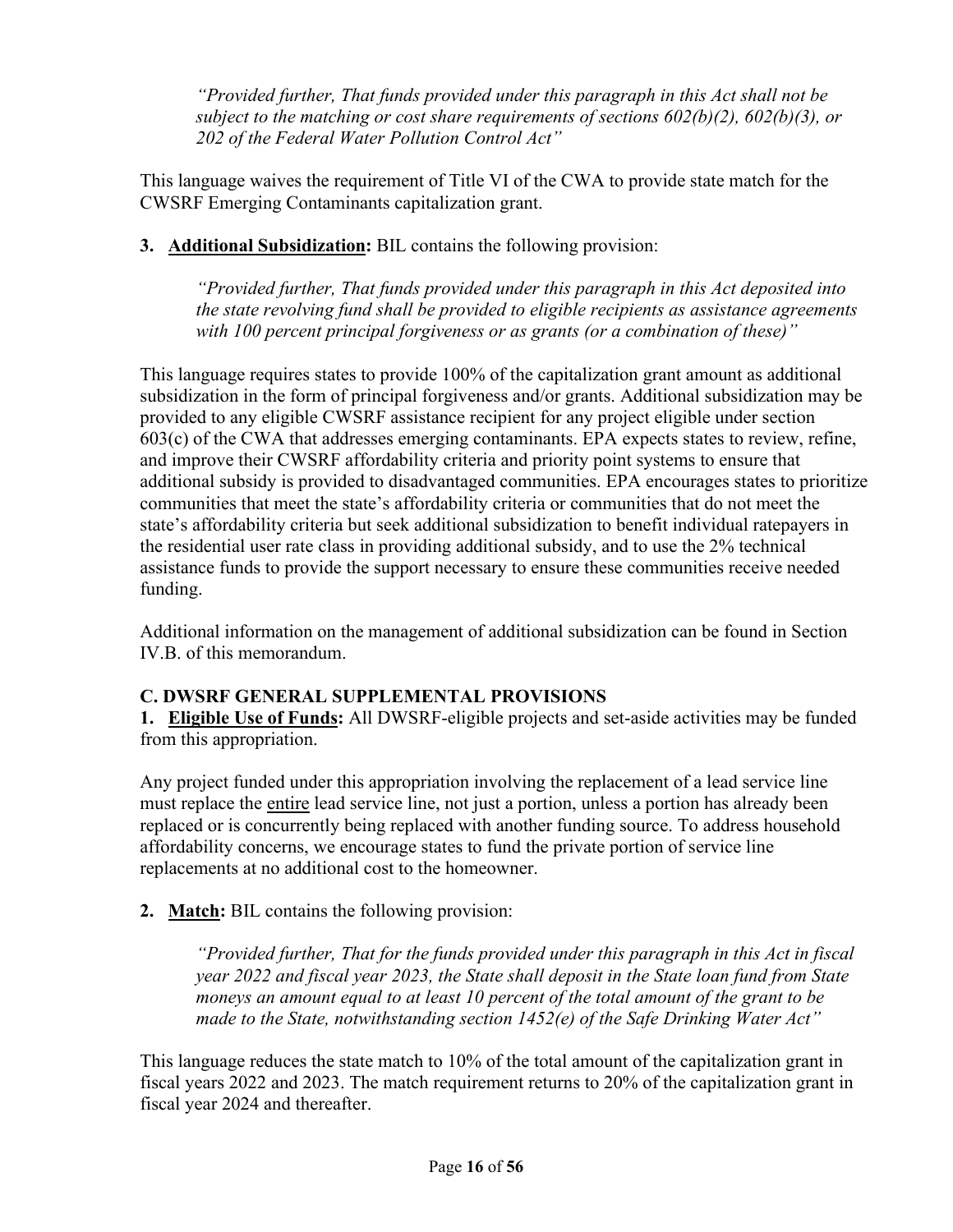#### **3. Additional Subsidization:** BIL contains the following provision:

*"Provided further, That for the funds made available under this paragraph in this Act, forty-nine percent of the funds made available to each State for Drinking Water State Revolving Fund capitalization grants shall be used by the State to provide subsidy to eligible recipients in the form of assistance agreements with 100 percent forgiveness of principal or grants (or any combination of these), notwithstanding section 1452(d)(2) of the Safe Drinking Water Act (42 U.S.C. 300j-12)"*

This language requires states to provide 49% of the capitalization grant amount as additional subsidization in the form of principal forgiveness and/or grants. States must provide additional subsidization to water systems that meet the state's disadvantaged community criteria as described in section 1452(d) of the SDWA. That SDWA subsection defines a "disadvantaged community" as:

"*…the service area of a public water system that meets affordability criteria established after public review and comment by the State in which the public water system is located."[5](#page-16-0)*

Pursuant to 40 CFR **§** 35.3555, the IUP must describe how a state's disadvantaged community program will operate including the state's definition of a disadvantaged community, a description of affordability criteria used to determine the amount of disadvantaged assistance, the amount and type of loan subsidies that may be made available to disadvantaged communities, and an identification of projects that will receive disadvantaged assistance and the respective amounts.

Given the level of funding under BIL, states should review the current disadvantaged community definition to ensure that it is sufficient to address public health and affordability issues within the state. The BIL explicitly seeks to ensure disadvantaged communities have access to funds to improve their water infrastructure to protect public health. EPA expects states to review, refine, and improve their DWSRF disadvantaged community definitions and priority point systems to ensure that additional subsidy is provided to disadvantaged communities. EPA recognizes that some communities will require assistance to meet requirements to receive SRF funds and expects states to use set-aside funds to attract and assist disadvantaged communities previously unable to complete SRF funding requirements. EPA encourages state SRF programs to identify and proactively communicate with water systems with health-based violations and significant deficiencies but are not yet on a state PPL. EPA also expects states to offer benefits to disadvantaged communities beyond additional subsidization, as needed, including lower interest rates and extended loan terms.

Additional information on the management of the additional subsidization can be found in Section IV.B. of this guidance.

#### **D. DWSRF EMERGING CONTAMINANTS PROVISIONS**

**1. Eligible Use of Funds:** BIL contains the following provision:

*"Provided further, That funds provided under this paragraph in this Act shall be to address emerging contaminants in drinking water with a focus on perfluoroalkyl and* 

<span id="page-16-0"></span> $5$  42 U.S.C. 300 $i$ -12 (d)(3)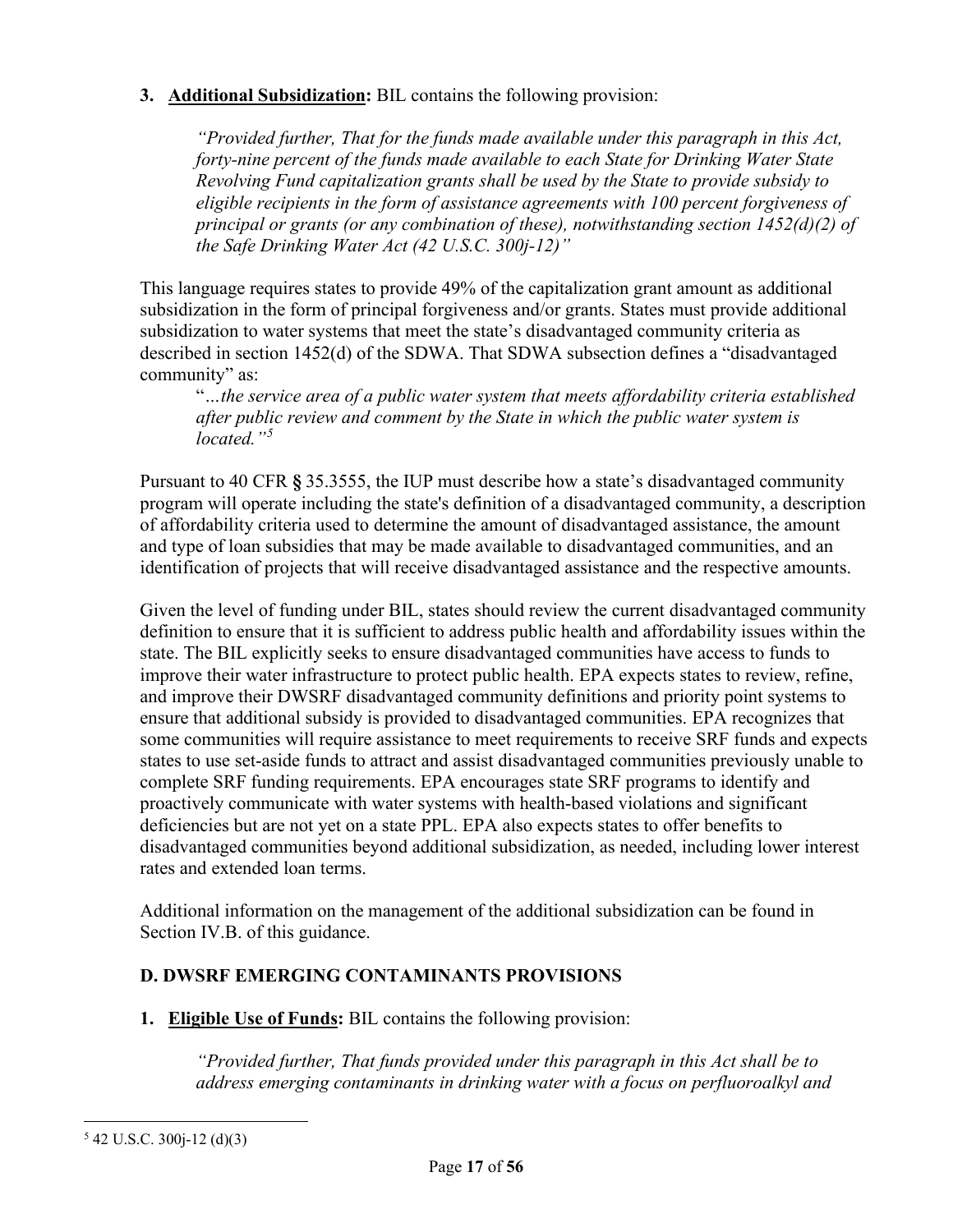*polyfluoroalkyl substances through capitalization grants under section 1452(t) of the Safe Drinking Water Act for the purposes described in section 1452(a)(2)(G) of such Act"*

For a project or activity to be eligible for funding under this appropriation, it must be otherwise DWSRF eligible and the primary purpose must be to address emerging contaminants in drinking water. Given the clear Congressional intent that these funds focus on projects addressing perfluoroalkyl and polyfluoroalkyl substances (hereinafter PFAS), EPA expects states to actively solicit and prioritize PFAS-focused projects. States, however, have the flexibility to fund projects for any contaminant in any of EPA's [Contaminant Candidate Lists.](https://www.epa.gov/ccl) For example, EPA also encourages states to consider using these funds to address perchlorate as well as contaminants that have higher levels of occurrence or health concerns.

If EPA has promulgated a [National Primary Drinking Water Regulation](https://www.epa.gov/ground-water-and-drinking-water/national-primary-drinking-water-regulations) (NPDWR) for a contaminant, then a project whose primary purpose is to address that contaminant is not eligible for funding under this appropriation, with the PFAS exception explained below. For example, a project for which the primary purpose is to address arsenic or nitrate in drinking water is not eligible because arsenic and nitrate are regulated under the NPDWRs. It should be noted that these projects may be eligible for funding under the DWSRF Base or General Supplemental appropriations.

EPA expects to establish a [NPDWR](https://www.epa.gov/pfas/pfas-strategic-roadmap-epas-commitments-action-2021-2024) for PFOA and PFOS. The Agency is also evaluating additional PFAS and groups of PFAS. Given stated Congressional intent of this appropriation, PFAS-focused projects will be eligible for funding under this appropriation regardless of whether EPA has established a NPDWR for that particular PFAS or group of PFAS. More information on PFAS is located here: [https://www.epa.gov/pfas.](https://www.epa.gov/pfas)

Congress has established multiple set-asides under the DWSRF. States have the flexibility to take set-asides from this appropriation. Set-asides must be used to either administer this capitalization grant or meet the statutory purpose of these funds: "to address emerging contaminants in drinking water with a focus on perfluoroalkyl and polyfluoroalkyl substances."

Appendix C contains examples of projects and activities eligible for funding under this DWSRF appropriation.

EPA recommends that states coordinate with other funding programs, such as the Assistance for Small and Disadvantaged Communities Grant program, SDWA 1459A, that also received BIL funding specifically to address emerging contaminants in drinking water.

States have the flexibility to craft single assistance agreements (e.g., loans or grants) that contain multiple types of construction components and activities. Given the narrower eligibilities under this appropriation, states must be careful to only charge eligible project components to this appropriation. For a project component to be eligible to receive funds under this appropriation, the primary purpose of that component must be to address emerging contaminants. For example, if an assistance agreement includes the construction of both an activated carbon treatment facility (whose primary purpose is to treat PFAS) *and* the replacement of water mains (whose primary purpose is to replace failing pipes as part of the water system's capital improvement plan), only the activated carbon treatment facility may be charged to this capitalization grant.

**2. Match:** BIL contains the following provision: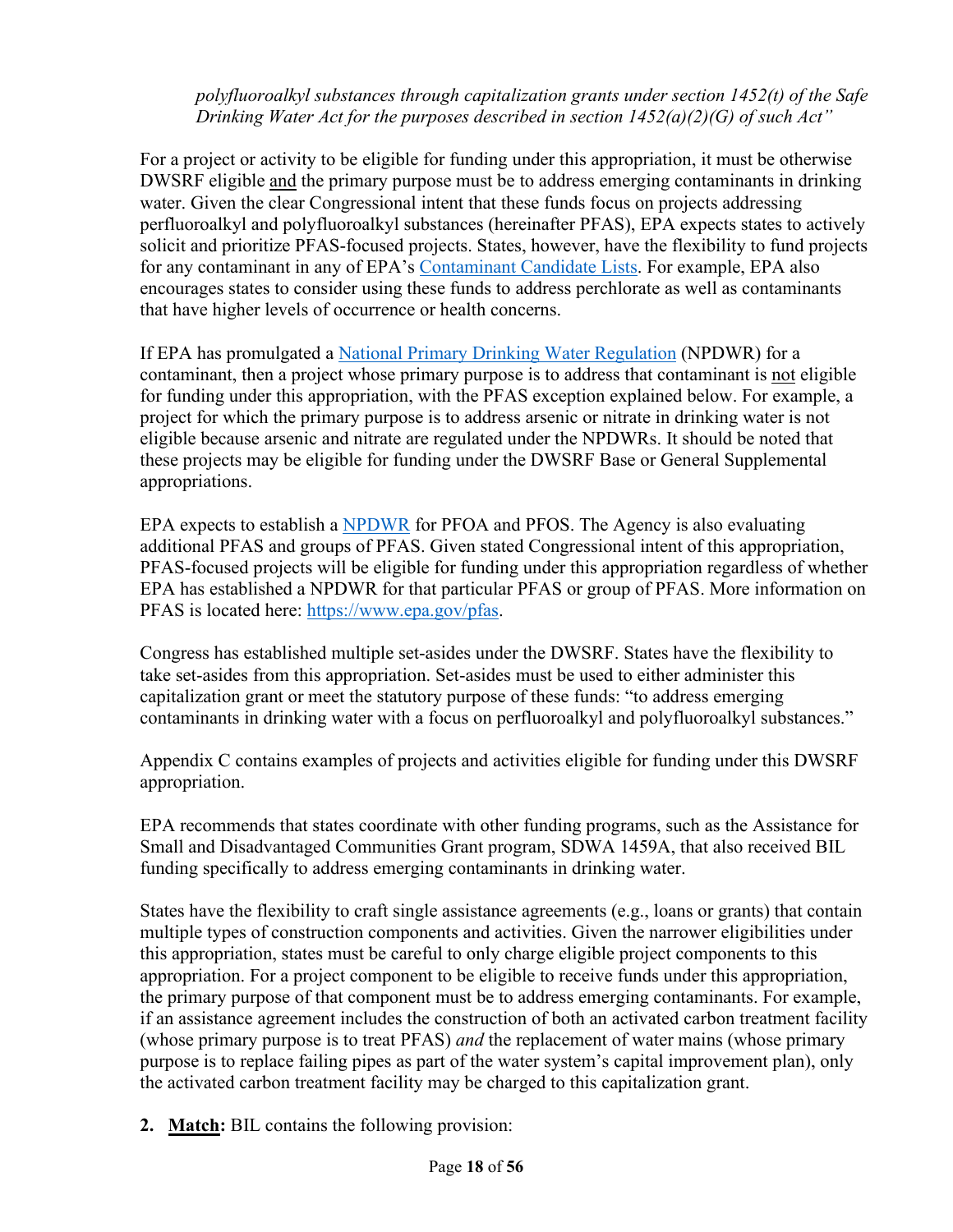*"Provided further, That funds provided under this paragraph in this Act shall not be subject to the matching or cost share requirements of section 1452(e) of the Safe Drinking Water Act"*

This language waives the requirement of section 1452(e) of the SDWA to provide state match for the emerging contaminants capitalization grant.

**3. Additional Subsidization:** BIL contains the following provision:

*"Provided further, That funds provided under this paragraph in this Act deposited into the State revolving fund shall be provided to eligible recipients as loans with 100 percent principal forgiveness or as grants (or a combination of these)"*

This language requires states to provide 100% of the capitalization grant amount, net of setasides taken, as additional subsidization in the form of principal forgiveness and/or grants. Per SDWA, states must direct at least 25% of these funds to disadvantaged communities (as defined by the state under SDWA 1452(d)) or public water systems serving fewer than 25,000 persons.<sup>[6](#page-18-0)</sup> EPA encourages states to offer benefits to disadvantaged communities in addition to grants and/or principal forgiveness including lower interest rates and extended loan terms.

Pursuant to 40 CFR **§** 35.3555, the IUP must describe how a state's disadvantaged community program will operate including the state's definition of a disadvantaged community, a description of affordability criteria used to determine the amount of disadvantaged assistance, the amount and type of loan subsidies that may be made available to disadvantaged communities, and an identification of projects that will receive disadvantaged assistance and the respective amounts.

Given the level of funding under BIL, this is an opportunity for the state to review its disadvantaged community definition to ensure that it is sufficient to address public health and affordability issues within the state as well as be broad enough to accommodate this increased SRF funding. The BIL explicitly seeks to ensure that disadvantaged communities have access to funds to improve their water infrastructure to address public health concerns. EPA encourages states to identify potential opportunities to refine and improve their DWSRF disadvantaged community definitions and priority point systems to ensure additional subsidy is provided to disadvantaged communities and communities with affordability concerns to the maximum extent possible.

Additional information on the management of the additional subsidization can be found in Section IV.B. of this guidance.

### **E. DWSRF LEAD SERVICE LINE REPLACEMENT PROVISIONS**

**1. Eligible Use of Funds:** BIL contains the following provision:

*"Provided further, That the funds provided under this paragraph in this Act shall be for*  lead service line replacement projects and associated activities directly connected to the *identification, planning, design, and replacement of lead service lines"*

<span id="page-18-0"></span> $6$  42 U.S.C. 300 $i$ -12 (a)(2)(G)(ii)(I)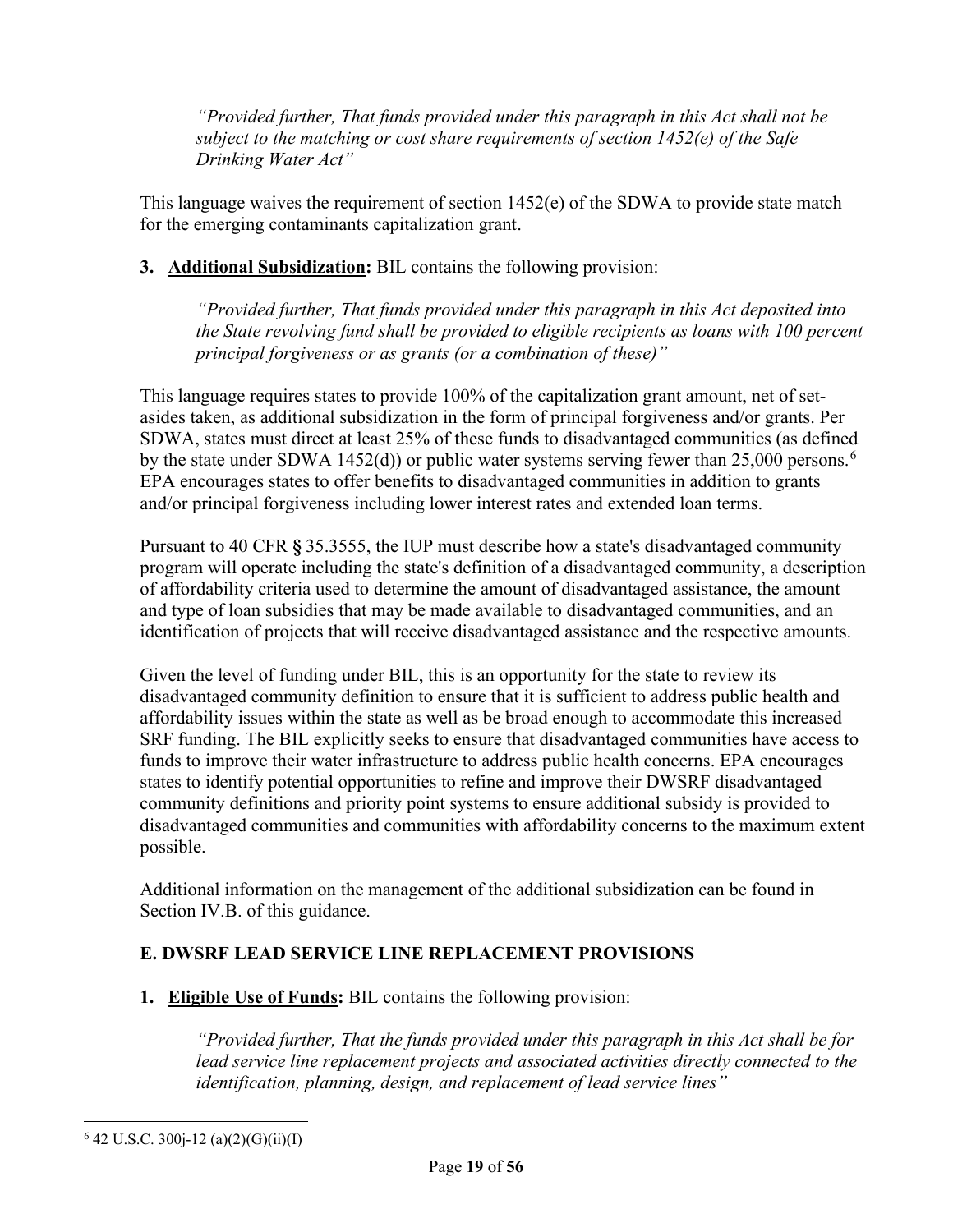For a project or activity to be eligible for funding under this appropriation, it must be otherwise DWSRF eligible and be a lead service line replacement (LSLR) project or associated activity *directly connected* to the identification, planning, design, and replacement of lead service lines. Any project funded under this appropriation involving the replacement of a lead service line must replace the entire lead service line, not just a portion, unless a portion has already been replaced or is concurrently being replaced with another funding source. To address household affordability concerns and to minimize adverse public health effects, we encourage states to fund the private portion of service line replacements at no additional cost to the homeowner.

To define a "lead service line" for the purpose of this appropriation, EPA will use an amended version of the [Lead and Copper Rule Revisions'](https://www.epa.gov/ground-water-and-drinking-water/proposed-revisions-lead-and-copper-rule) regulatory definition, which is,

*"…a service line made of lead, which connects the water main to the building inlet. A lead service line may be owned by the water system, owned by the property owner, or both. For the purposes of this subpart, a galvanized service line is considered a lead service line if it ever was or is currently downstream of any lead service line or service line of unknown material. If the only lead piping serving the home or building is a lead gooseneck, pigtail, or connector, and it is not a galvanized service line that is considered an LSL the service line is not a lead service line."*

EPA has expanded the eligible uses beyond the definition above to also include the replacement of lead goosenecks, pigtails, and connectors as eligible expenses, whether standalone or connected to a lead service line.

Appendix D contains examples of eligible projects and activities under this appropriation. Corrosion control studies, corrosion control infrastructure, and water meters are not eligible under this appropriation, but are eligible under the DWSRF base program and BIL General Supplemental. Consistent with the base DWSRF program, funding for bottled water and premise plumbing are not eligible under this appropriation. Temporary pitcher filters or point-of-use (POU) devices certified by an American National Standards Institute accredited certifier to reduce lead during or for a short time period after LSLR projects are eligible.

Congress has established multiple set-asides under the DWSRF. States have the flexibility to take set-asides from this appropriation. Set-asides must be used to either administer this capitalization grant or meet the statutory purpose of these funds: "for lead service line replacement projects and associated activities directly connected to the identification, planning, design, and replacement of lead service lines."

Under the DWSRF program, states have the flexibility to craft single assistance agreements (e.g., loans or grants) that contain multiple types of construction components and activities. Given the narrower eligibilities under this appropriation, states must be careful to only charge eligible project components consistent with the purpose of this appropriation. For example, if an assistance agreement includes the replacement of lead service lines and the replacement of water mains, only the LSLR and associated components may be charged to this capitalization grant.

**2. Match:** BIL contains the following provision: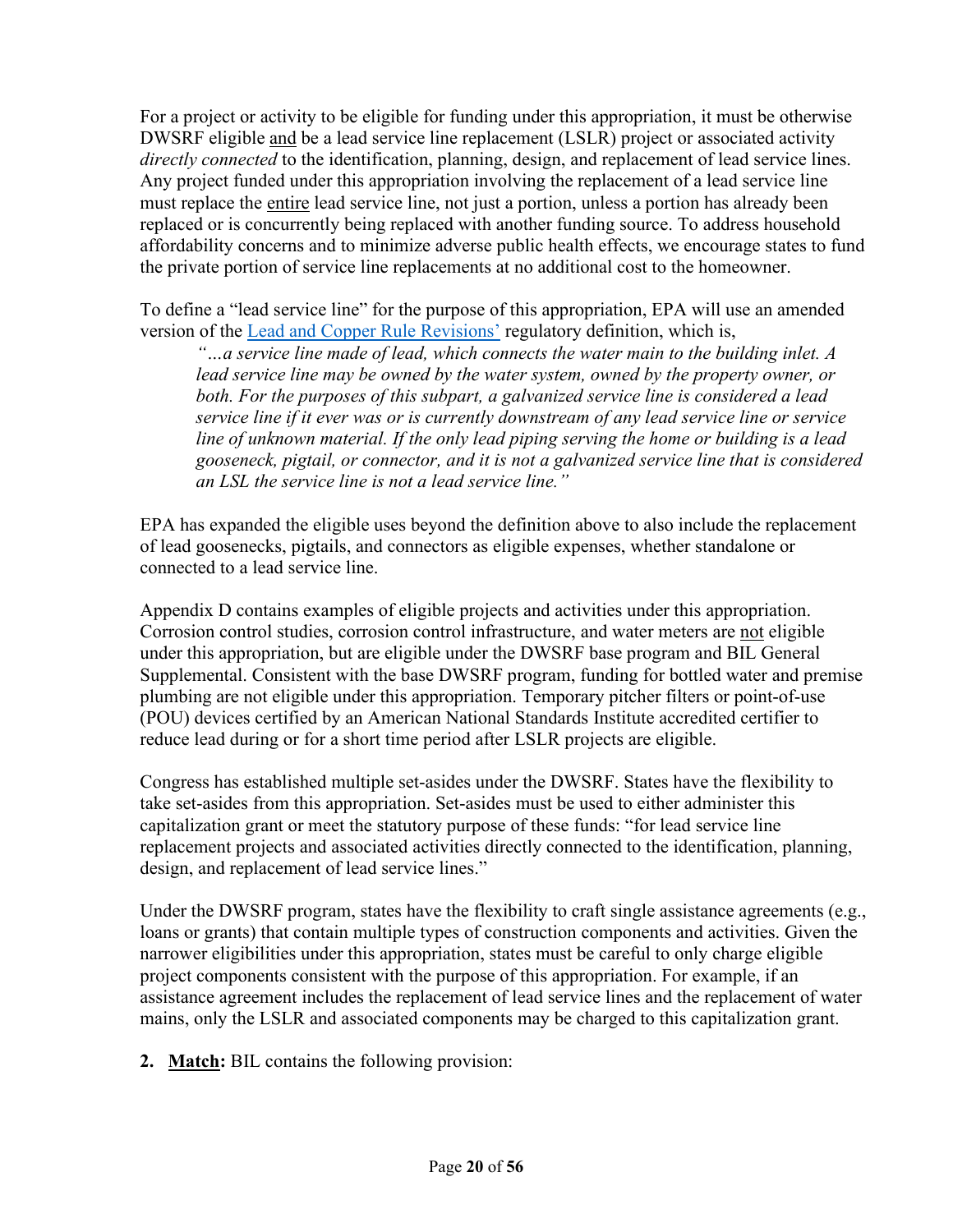*"Provided further, That the funds provided under this paragraph in this Act shall not be subject to the matching or cost share requirements of section 1452(e) of the Safe Drinking Water Act"*

This language waives the requirement of section  $1452(e)$  of the SDWA to provide state match for the lead service line capitalization grant.

### **3. Additional Subsidization:** BIL contains the following provision:

*"Provided further, That for the funds made available under this paragraph in this Act, forty-nine percent of the funds made available to each State for Drinking Water State Revolving Fund capitalization grants shall be used by the State to provide subsidy to eligible recipients in the form of assistance agreements with 100 percent forgiveness of principal or grants (or any combination of these), notwithstanding section 1452(d)(2) of the Safe Drinking Water Act (42 U.S.C. 300j-12)"*

This language requires states to provide 49% of the capitalization grant amount as additional subsidization in the form of principal forgiveness and/or grants. States must provide additional subsidization to water systems that meet the state's disadvantaged community criteria as described in section 1452(d) of SDWA. That SDWA subsection defines a "disadvantaged community" as:

"*…the service area of a public water system that meets affordability criteria established after public review and comment by the State in which the public water system is located."[7](#page-20-0)*

Pursuant to 40 CFR **§** 35.3555, the IUP must describe how a state's disadvantaged community program will operate including the state's definition of a disadvantaged community, a description of affordability criteria used to determine the amount of disadvantaged assistance, the amount and type of loan subsidies that may be made available to disadvantaged communities, and an identification of projects that will receive disadvantaged assistance and the respective amounts.

Given the level of funding under BIL, the state should review its disadvantaged community definition to ensure that it is sufficient to address public health and affordability issues within the state. The BIL explicitly seeks to ensure that disadvantaged communities have access to funds to improve their water infrastructure. EPA expects states to review, refine, and improve their DWSRF disadvantaged community definitions and priority point systems to ensure that additional subsidy is provided to disadvantaged communities. EPA recognizes that some communities will need assistance to meet requirements to receive SRF funds and expects states to use set-aside funds to support disadvantaged communities previously unable to complete SRF funding requirements. EPA encourages state SRF programs to identify and proactively reach out to disadvantaged communities that could benefit from this funding but are not yet on a state PPL. EPA also expects states to offer benefits to disadvantaged communities beyond additional subsidization, including lower interest rates and extended loan terms.

Additional information on the management of the additional subsidization can be found in Section IV.B. of this guidance.

<span id="page-20-0"></span> $7$  42 U.S.C. 300 $i$ -12 (d)(3)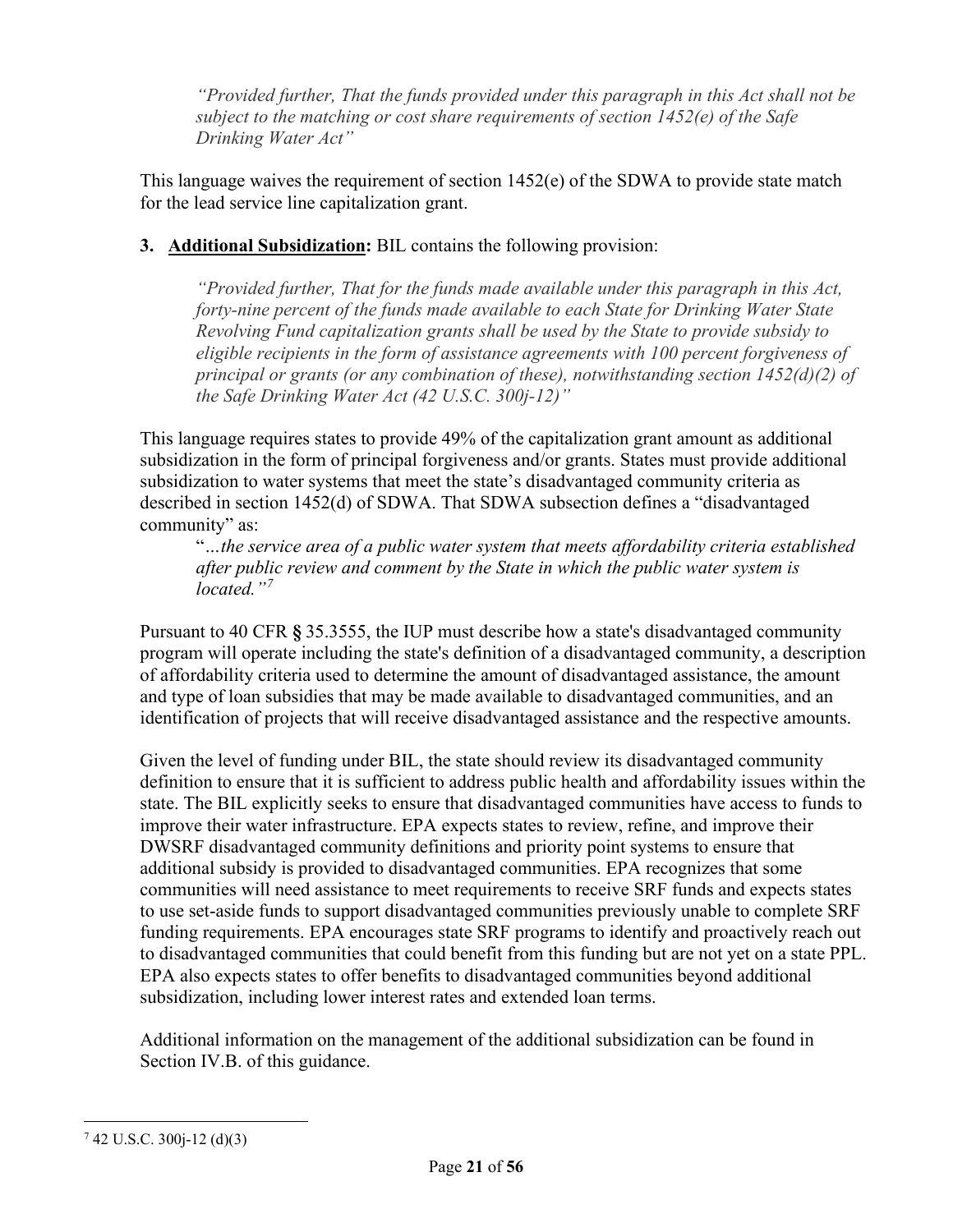### **F. OTHER APPLICABLE PROVISIONS**

**1. Equivalency:** BIL supplemental appropriations are federal funds and therefore all equivalency requirements apply to projects funded by each BIL capitalization grant. Projects funded through the base SRF programs cannot be used to meet the equivalency requirements of the BIL capitalization grants. Each BIL capitalization grant must meet the equivalency requirements separately.

**2. Build America, Buy America Act:** BIL creates the Build America, Buy America (BABA) Act domestic sourcing requirements for Federal financial assistance programs for infrastructure, including the SRF programs.<sup>[8](#page-21-0)</sup> For more specific information on BABA implementation, please refer to the Office of Management and Budget's Build America, Buy America Act Implementation Guidance. EPA will issue a separate memorandum for BABA after the United States Office of Management and Budget (OMB) publishes its guidance. The American Iron and Steel provisions of both the CWSRF and DWSRF continue to apply.

**3. Reporting:** Transparency and consistency is of the utmost importance to ensure that the funds are being used effectively and efficiently. States must use EPA's SRF Data System to report key BIL project characteristics and milestone information no less than quarterly. Additional reporting will be required through the terms and conditions of the grant award.

The Federal Funding Accountability and Transparency Act (FFATA) of 2010 requires SRF programs to report on recipients that received federal dollars in the FFATA Subaward Reporting System (www.fsrs.gov). FFATA reporting must exactly equal the capitalization grant amount.

**4. Blending Funds and Cash Draws:** States have the flexibility to craft single assistance agreements (e.g., loans) that contain multiple types of construction components and activities. These assistance agreements may commit funds from multiple BIL capitalization grants and base program funds. Upon disbursement of funds, these assistance agreements may draw from both BIL and base SRF capitalization grants for eligible project components. For example, state DWSRF programs may sign a single loan with a community water system for a project to replace lead service lines *and* replace water mains. In that example, the state may draw funds from the BIL DWSRF LSLR appropriation for the eligible LSLR project components and the 2022 DWSRF base appropriation for the water main components.

BIL and base funds must be separately managed and tracked for accounting purposes. States are encouraged to draw BIL funds first when projects are funded with both BIL and base funds.

**5. Green Project Reserve:** If provided for in the annual appropriation, the green project reserve (GPR) is applicable to the BIL capitalization grants for the corresponding fiscal year.

**6. Inter-SRF Transfers:** Per SRF statute and regulation, **s**tates have the flexibility to transfer funds between the CWSRF and DWSRF.<sup>[9](#page-21-1)</sup> Given BIL's requirements, authorities, and narrower SRF eligibilities, states may only transfer funds between the specific BIL appropriations in the equivalent CWSRF or DWSRF program. In other words, states may only transfer funds between the CWSRF and DWSRF General BIL capitalization grants and between the CWSRF and

<span id="page-21-0"></span><sup>8</sup> BIL §70901

<span id="page-21-1"></span> $9$  42 U.S.C. 300<sub>1</sub>-12 note and 40 CFR § 35.3530(c)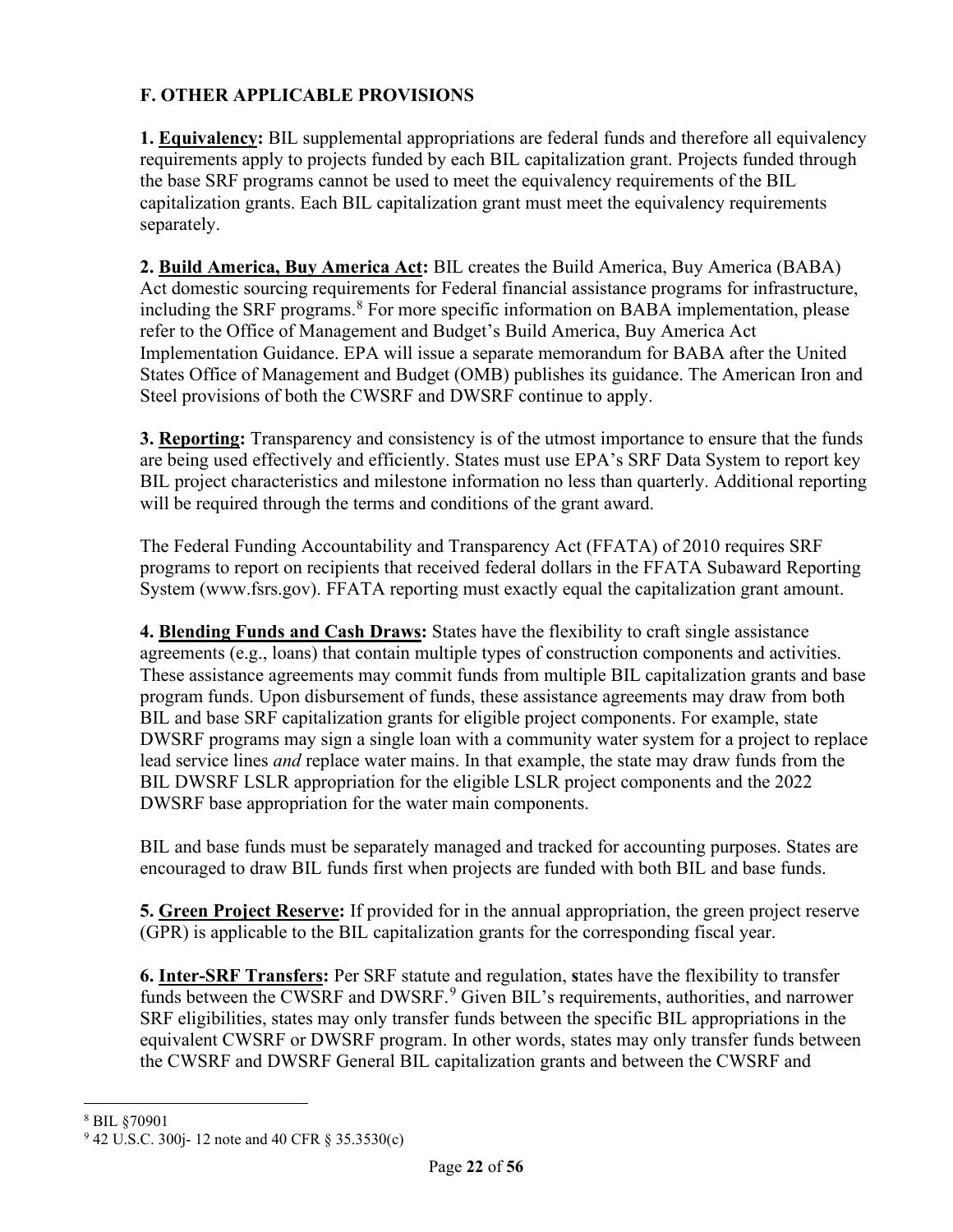DWSRF BIL Emerging Contaminants capitalization grants. Because there is no similar CWSRF appropriation to the DWSRF BIL LSLR appropriation, no funds may be transferred from or to the DWSRF BIL LSLR appropriation. States may not transfer BIL appropriations to or from base appropriations.

Transfers do not impact the state match calculation, the set-asides calculations in the DWSRF, or the administration and 2% technical assistance calculations in the CWSRF. Those calculations are based upon the original capitalization grant allotment amounts for each SRF.

All BIL supplemental funds are federal capitalization grant funds. Therefore, transferred funds carry the same requirements from the transferring SRF with respect to additional subsidization and GPR. For example, if a state's original BIL General allotments are \$60M for DWSRF and \$30M for CWSRF and the state chooses to transfer \$10M from the DWSRF grant to the CWSRF grant, then the post-transfer capitalization grants will be \$50M for DWSRF and \$40M for CWSRF and the state must calculate the additional subsidy requirement using those *post*-transfer amounts.

States also have the flexibility to reserve *authority* for BIL inter-SRF transfers and use that authority in later years from subsequent BIL appropriations.<sup>[10](#page-22-0)</sup> Funds may be transferred between the CWSRF and DWSRF on a net basis, as long as the statutory 33% ceiling is not breached. Transfers of BIL CWSRF and DWSRF Emerging Contaminants Supplemental funds are calculated based on BIL DWSRF Emerging Contaminants Supplemental allotments.

For details on inter-SRF transfers, see the **SRF Transfer Policy**.

**7. Reservation of DWSRF Set-Aside Authority:** Consistent with the DWSRF regulations, states have the flexibility to reserve the *authority* (under the 2%, 4%, and 10% set-asides) to take from future capitalization grants those set-aside funds they have not included in workplans.<sup>[11](#page-22-1)</sup> However, given the narrower eligibilities under the BIL Emerging Contaminants and LSLR appropriations, future use of authority reserved under those BIL capitalization grants will be limited to eligible uses under those grants. For example, reserved authority for LSLR set-asides can only be used in the future for BIL LSLR eligible set-aside activities. Reserved authority for Emerging Contaminants set-asides can only be used in the future for BIL Emerging Contaminants-eligible set-aside activities.

**8. Recycled Funds:** To the extent assistance recipients repay BIL funds or provide interest payments to the state SRF program, those repaid funds and interest have the flexibility to be used for any SRF-eligible purpose. For example, repaid DWSRF BIL LSLR funds are not limited to future LSLR projects and activities.

**9. Potential State Match Flexibility:** To support implementation of the SRF program, the Department of the Treasury has determined that State and Local Financial Recovery Funds under the American Rescue Plan Act (ARPA) available for the provision of government services, up to the amount of the recipient's reduction in revenue due to the public health emergency, may be used to meet the non-federal match requirements of the DWSRF and CWSRF programs. EPA

<span id="page-22-0"></span> $10$  40 CFR §35.3530(c)(4)

<span id="page-22-1"></span> $11$  40 CFR §35.3540(d)(2)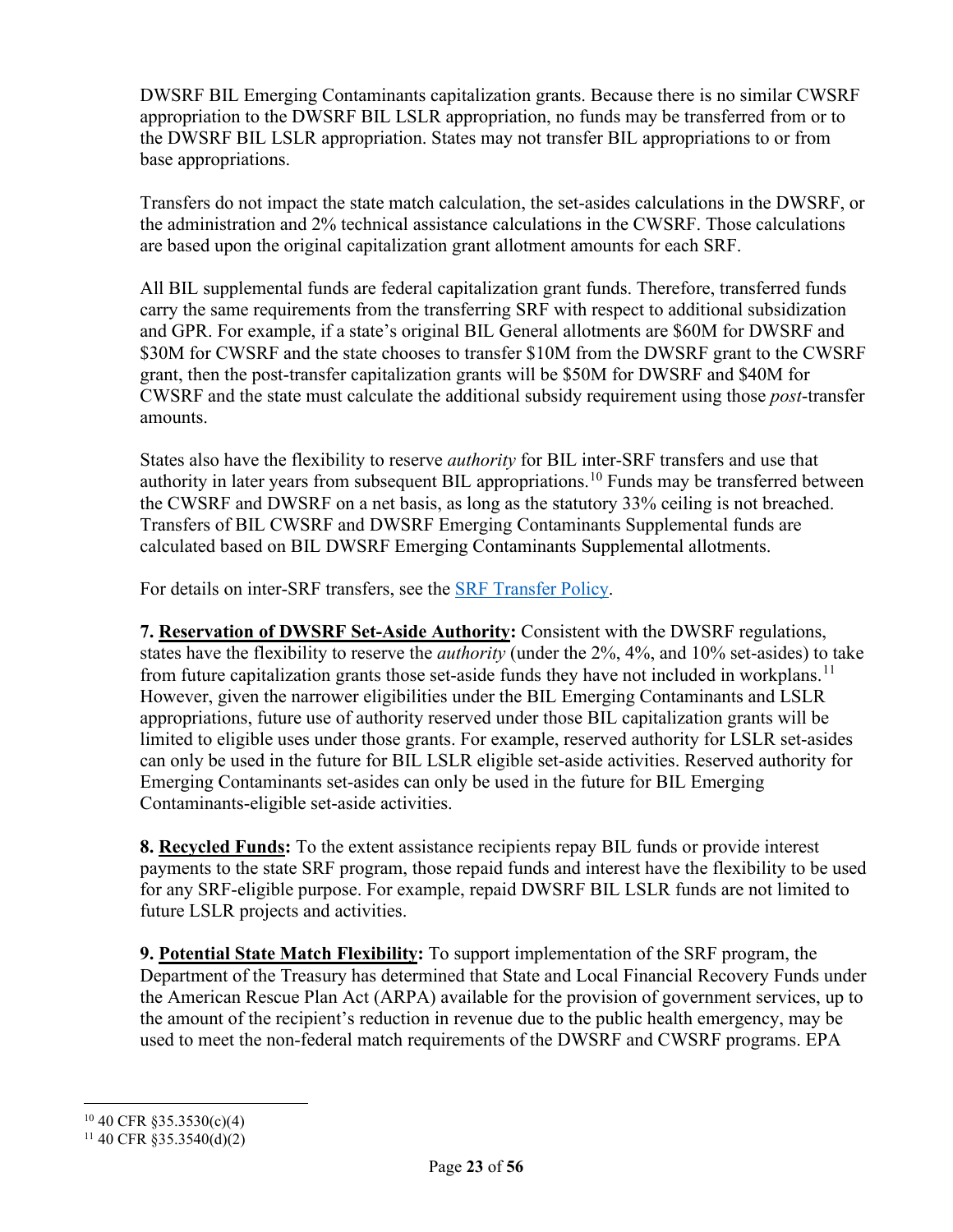will be providing a fact sheet in the near future to state SRF programs to support utilization of this additional flexibility.

#### **10. Federal Civil Rights Responsibilities, Including Title VI of the Civil Rights Act of 1964:**

In 1994, Executive Order  $12898^{12}$  $12898^{12}$  was issued to direct Federal agencies to incorporate achieving environmental justice into their mission. The Presidential Memorandum<sup>[13](#page-23-1)</sup> accompanying that Executive Order required in part, that consistent with Title VI of the Civil Rights Act of 1964, each Federal agency "...ensure that all programs or activities receiving Federal financial assistance that affect human health or the environment do not directly, or through contractual or other arrangements, use criteria, methods, or practices that discriminate on the basis of race, color, or national origin."[14](#page-23-2)

EPA has a responsibility to ensure that recipients and subrecipients of federal financial assistance from EPA comply with federal civil rights laws that prohibit discrimination on the basis of race, color, national origin (including limited English proficiency), disability, sex and age, including Title VI of the Civil Rights Act of 1964.<sup>[15](#page-23-3)</sup>

EPA's implementing regulation generally prohibits discrimination in any programs, activities and services receiving federal financial assistance. 40 CFR § 7.30. In addition, EPA's implementing regulations at 40 CFR § 7.35, states that programs or activities receiving EPA assistance "shall not directly or through contractual, licensing, or other arrangements on the basis of race, color, or national origin…":

- Subject a person to segregation or separate treatment;
- Deny a person or group the opportunity to participate as members of any planning or advisory body;
- Restrict a person in any way in the enjoyment of any advantage or privilege enjoyed by others receiving any service, aid, or benefit provided by the program;
- Use criteria or methods of administration "which have the effect of subjecting individuals to discrimination;" or
- Choose a site or location of a facility with "the purpose or effect of excluding individuals" from, denying them the benefits of, or subjecting them to discrimination," among other things.

EPA's nondiscrimination regulation in 40 CFR Parts 5 and 7 also contain longstanding procedural requirements applicable to applicants for and recipients (including sub-recipients) of EPA financial assistance.<sup>[16](#page-23-4)</sup> These requirements include having a notice of nondiscrimination, nondiscrimination coordinator, grievance procedures, a process for collecting and maintaining nondiscrimination compliance information, and pursuant to Title VI and the Rehabilitation Act of 1973, developing policies and procedures for ensuring meaningful access to programs and

<span id="page-23-0"></span> $12$  Executive Order 12898: Federal Actions to Address Environmental Justice in Minority Populations and Low-Income Populations, 59 FR 7629, February 16, 1994.

<span id="page-23-1"></span><sup>&</sup>lt;sup>13</sup> [Presidential Memorandum on Executive Order for Federal Actions to Address Environmental Justice in](https://www.epa.gov/sites/default/files/2015-02/documents/clinton_memo_12898.pdf) Minority [Populations and Low-Income Populations \(pdf\).](https://www.epa.gov/sites/default/files/2015-02/documents/clinton_memo_12898.pdf)

<span id="page-23-4"></span><span id="page-23-3"></span><span id="page-23-2"></span><sup>&</sup>lt;sup>14</sup> *Id*. <sup>14</sup> *Id*. <sup>14</sup> *Id*. **15** Title VI of the Civil Rights Act of 1964, 42 U.S.C. §§ 2000(d) *et seq*. (Title VI); Section 504 of the Rehabilitation Act of 1973, as amended, 29 U.S.C., 29 U.S.C. § 794, Title IX of the Education Amendments of 1972, as amended, 20 U.S.C. §§ 1681 et seq.; Age Discrimination Act of 1975, 42 U.S.C. §§ 6101 et seq.; Federal Water Pollution Control Act Amendments of 1972, Pub. L. 92 500 § 13, 86 Stat. 903 (codified as amended at 33 U.S.C. § 1251 (1972)); 40 CFR Parts 5 and 7. <sup>16</sup> EPA's nondiscrimination regulation at 40 CFR Parts 5 and 7 requires recipients to establish and implement their own nondiscrimination programs. *See* 40 CFR §§ 7.80-7.100.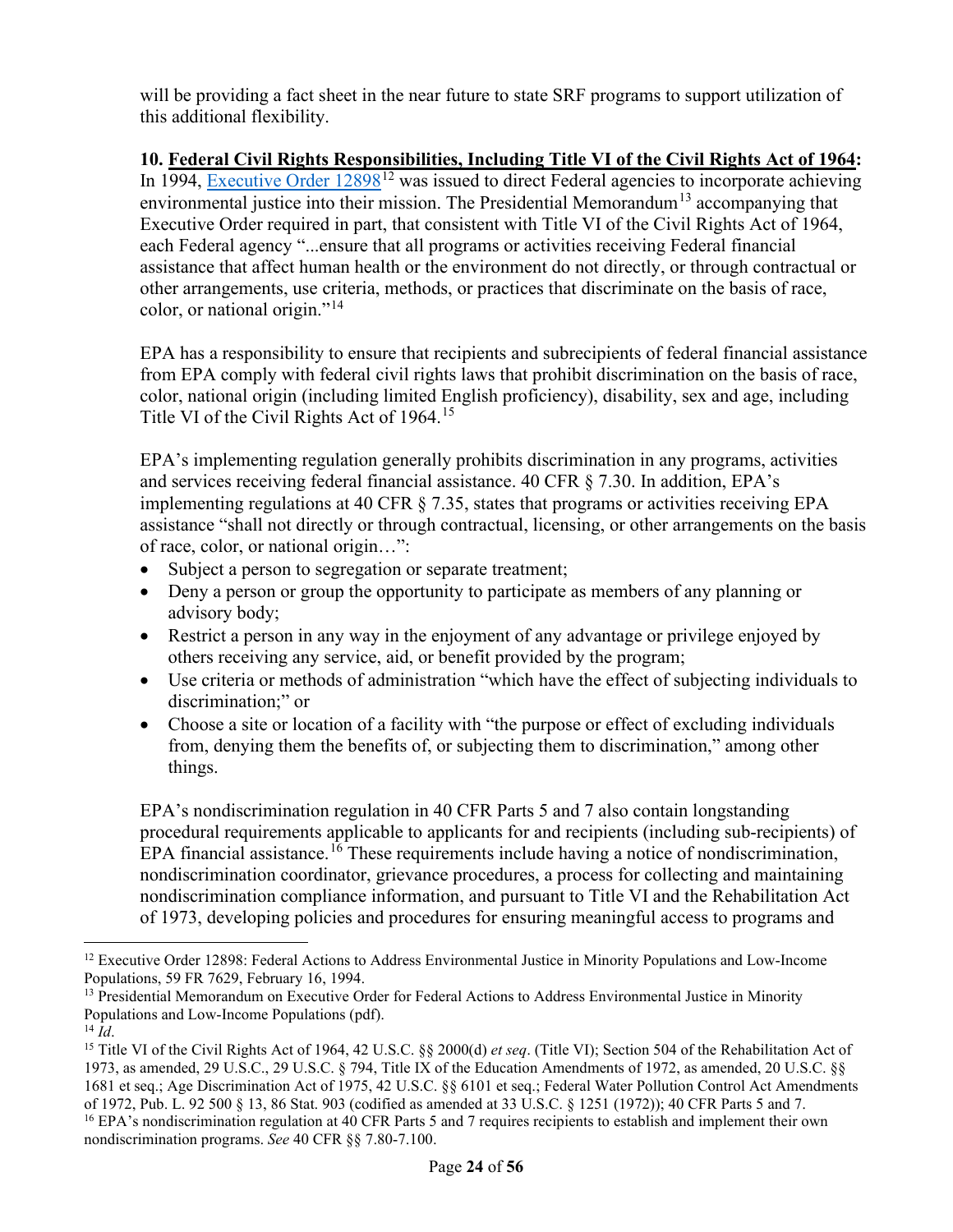activities for individuals with limited-English proficiency and individuals with disabilities. In addition, recipients' public participation processes must also be implemented consistent with the federal civil rights laws.[17](#page-24-0)

EPA intends to carefully evaluate the implementation of BIL SRF funding to ensure compliance with civil rights laws by recipients of EPA funding and to confirm no community is excluded from receiving or denied benefit of SRF funding based on race, color, national origin (including limited English proficiency), age, disability or sex. EPA expects the state to review program activities to ensure compliance with Title VI of the Civil Rights Act of 1964 and make an affirmative statement documenting the review and commitment to Title VI requirements in IUPs. Further, financial award agreements and contracts must include appropriate Title VI nondiscrimination language.

For more information about the federal civil rights laws enforced by EPA, including Title VI, please visit:<https://www.epa.gov/ocr/title-vi-laws-and-regulations> and [https://www.epa.gov/ogc/external-civil-rights-compliance-office-title-vi.](https://www.epa.gov/ogc/external-civil-rights-compliance-office-title-vi)

# **IV. PROGRAM IMPLEMENTATION**

### **A. EXPEDITIOUS COMMITMENTS AND EXPEDITURES**

BIL funds must be committed and expended in an expeditious and timely manner, consistent with law, regulation, and guidance. States must make commitments (*i.e.*, they must sign assistance agreements, such as loans, with eligible recipients) within one year after the receipt of each capitalization grant payment from EPA.<sup>[18](#page-24-1)</sup> States must make effort to draw down (expend) funds within two years of capitalization grant award.

#### **B. MANAGEMENT OF ADDITIONAL SUBSIDIZATION**

**1. Opportunities to Address Disadvantaged Communities and Affordability:** The BIL is designed to rebuild America's infrastructure and invest in communities that have too often been left behind – from rural towns to struggling cities. The level of funding provided under BIL and the amount of additional subsidy available that must be directed to these communities presents a unique opportunity for the SRF programs. The CWA and SDWA require states to develop "affordability criteria" and definitions of "disadvantaged communities" to best address

02/documents/title\_vi\_public\_involvement\_guidance\_for\_epa\_recipients\_2006.03.21.pdf); U.S. EPA, Procedural Safeguards Checklist for Recipients, at [https://www.epa.gov/sites/production/files/2020-](https://www.epa.gov/sites/production/files/2020-02/documents/procedural_safeguards_checklist_for_recipients_2020.01.pdf)

<span id="page-24-0"></span><sup>17</sup> *See* Title VI, 42 U.S.C. 2000(d) *et seq*.; Section 504 of the Rehabilitation Act of 1973, as amended, 29 U.S.C. § 794; *Lau v. Nichols*, 414 U.S. 563, 568-69 (1974) (finding that the government properly required language services to be provided under a recipient's Title VI obligations not to discriminate based on national origin); 40 CFR § 7.35(a). *See also* U.S. EPA, Guidance to Environmental Protection Agency Financial Assistance Recipients Regarding Title VI Prohibition Against National Origin Discrimination Affecting Limited English Proficient Persons. 69 FR 35602 (June 25, 2004) (available at https://www.epa.gov/sites/production/files/2020-02/documents/title\_vi\_lep\_guidance\_for\_epa\_recipients\_2004.06.25.pdf); U.S. EPA, Title VI Public Involvement Guidance for EPA Assistance Recipients Administering Environmental Permitting Programs, 71 FR 14207 (March 21, 2006) (available at https://www.epa.gov/sites/production/files/2020-

[<sup>02/</sup>documents/procedural\\_safeguards\\_checklist\\_for\\_recipients\\_2020.01.pdf](https://www.epa.gov/sites/production/files/2020-02/documents/procedural_safeguards_checklist_for_recipients_2020.01.pdf) (rev. Jan. 2020) (which provides a more detailed explanation of nondiscrimination obligations and best practices); U.S. EPA, Disability Nondiscrimination Plan Sample, at [https://www.epa.gov/sites/production/files/2020-](https://www.epa.gov/sites/production/files/2020-02/documents/disability_nondiscrimination_plan_sample_for_recipients_2020.01.pdf)

[<sup>02/</sup>documents/disability\\_nondiscrimination\\_plan\\_sample\\_for\\_recipients\\_2020.01.pdf.](https://www.epa.gov/sites/production/files/2020-02/documents/disability_nondiscrimination_plan_sample_for_recipients_2020.01.pdf) (2017).

<span id="page-24-1"></span><sup>&</sup>lt;sup>18</sup> 33 U.S.C. §1382(b)(3) and 40 CFR §35.3550(e)(1)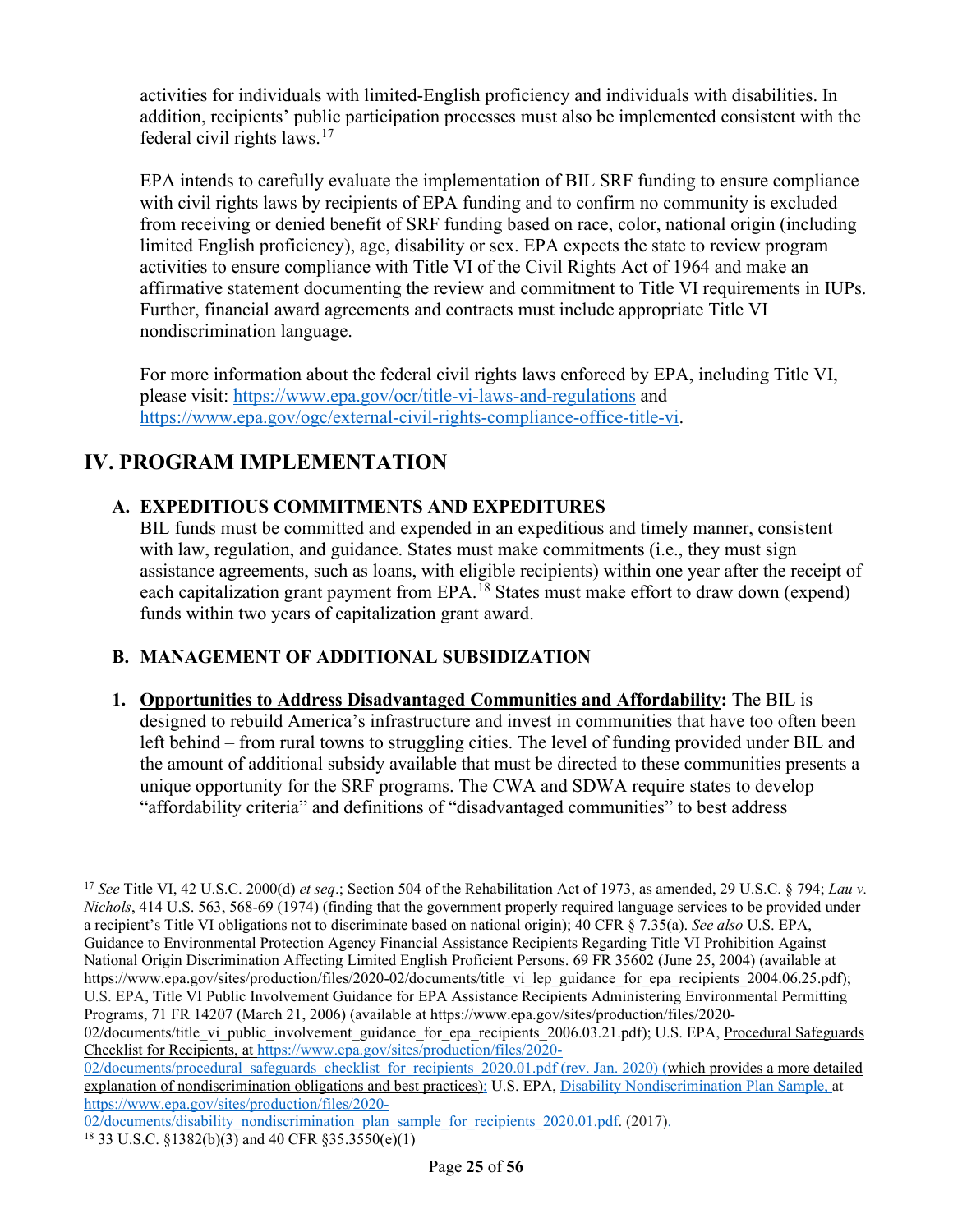affordability needs consistent with other laws, including federal non-discrimination statutes, such as, Title VI of the Civil Rights Act of 1964, discussed above.

Given this new influx of funding, EPA expects states to review, refine, and improve as necessary, their disadvantaged community definition and affordability criteria to ensure that they are reflective of current affordability issues within the state. In Appendix E, EPA provides examples of factors that states may consider in updating their disadvantaged community definition or affordability criteria. States must include the disadvantaged community definition and the state affordability criteria in the IUP, which provides an opportunity for meaningful public review and comment.

EPA is committed to working with states to ensure additional subsidy is provided to disadvantaged communities and communities with affordability concerns to the maximum extent possible. EPA will use a variety of tools to accomplish this goal:

- **Review of the Effective Integration of the Program to Reach Disadvantaged Communities**: Recognizing that the communities in greatest need are often the least equipped or prepared to move forward with an SRF project and application, EPA will review how the state is utilizing the flexibilities and set-asides to support the disadvantaged communities' efforts to undertake deficiency or need identification, project development, and preliminary engineering steps that are necessary to apply for funding. States should also make funding sources available to communities for planning, design, and other pre-projects costs, as these steps can be a barrier to communities working to access SRF funding for water infrastructure needs. Working collaboratively, EPA and SRF programs can make progress towards Justice40, which aims to ensure that federal agencies deliver at least 40% of benefits from certain investments to disadvantaged communities.
- **Review of Disadvantaged Community Definition and Affordability Criteria:** EPA will review IUPs with a particular focus on the definition of disadvantaged community, state affordability criteria, and communities on the PPL slated for additional subsidization. EPA will actively work with states to identify potential opportunities to refine and improve DWSRF disadvantaged community definitions and CWSRF affordability criteria to be consistent with the language and intent of SDWA and the CWA.
- **Reaching Disadvantaged Neighborhoods within Larger Communities:** The CWA specifically allows CWSRF programs to provide additional subsidization to communities that do not meet a state's affordability criteria, but where the assistance recipient seeks additional subsidization to benefit individual ratepayers in the residential user rate class that will experience a significant hardship from the increase in rates necessary to finance the project if additional subsidization is not provided. EPA expects states to work with EPA and stakeholders to identify how this provision can be implemented. EPA expects states to evaluate their affordability criteria to determine whether it can be crafted broadly to include neighborhoods with affordability concerns within larger communities.

The SDWA authorizes states to define a "disadvantaged community." Note that some states define a disadvantaged community to include a large public water system where a particular project within the system addresses a sub-set of the service area that meets affordability criteria. EPA has accepted this type of definition and believes that it is consistent with the definition of "disadvantaged community" at 42 U.S.C. §1452(d)(3). These definitions are not prohibited and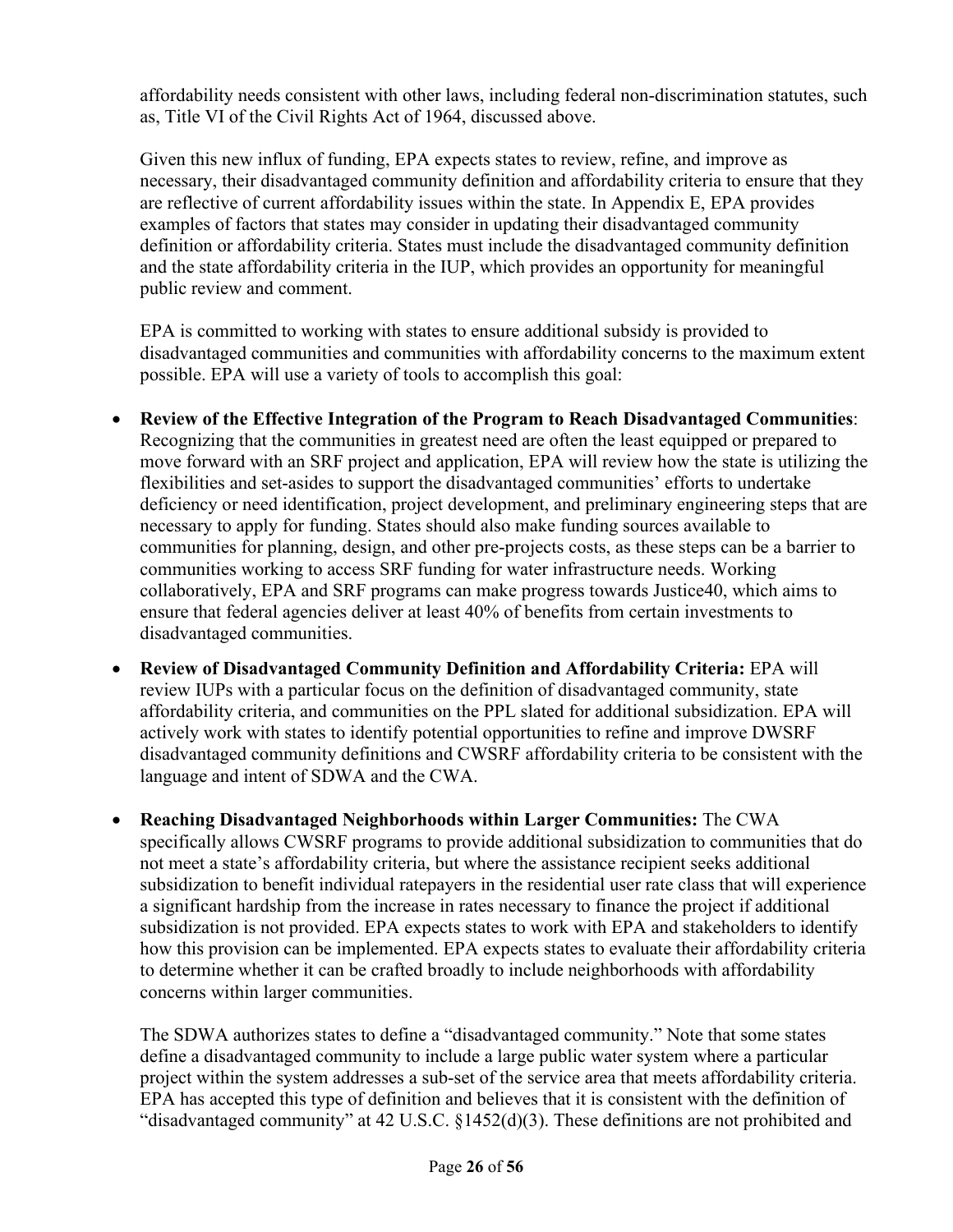serve to make the DWSRF definition of "disadvantaged community" consistent with the CWSRF affordability criteria which considers particular ratepayers.

- **Terms and Conditions of State Grants:** EPA will provide a term and condition on the grants detailing the amount and eligible uses of additional subsidy to meet statutory language and congressional intent to ensure that disadvantaged communities that have historically struggled to access SRF funding can do so through the BIL.
- **Reallocation and Partial Awards:** States must identify in the IUP sufficient eligible projects that will receive additional subsidization. States that are unable to identify sufficient eligible projects may receive partial grant awards until they are able to fund sufficient communities or projects that meet the criteria for receiving additional subsidization. Funds will be reallotted in instances where states are unable to identify sufficient eligible communities or projects to receive additional subsidization by the end of the second fiscal year of grant availability. This is consistent with both SRF statutes.
- **Oversight:** EPA will discuss the state's affordability criteria and disadvantaged community definition during the capitalization grant application process and annual review so that any needed adjustments can be made for BIL funding. One focus will be how project priority systems support the goal of reaching disadvantaged communities and address the most serious risks to human health. EPA will amend the annual review checklist to include detailed questions related to additional subsidization assistance to disadvantaged communities, capacity development, technical assistance, and solicitation.
- **2. Eligible Forms of Additional Subsidy:** Loans with principal forgiveness and grants are the only authorized methods states may use to deliver BIL additional subsidy to assistance recipients.
- **3. Calculation of Additional Subsidization Provided:** Appendix A includes additional subsidy tables for each state and BIL appropriation. The additional subsidization requirement is considered met when the subsidy funds required have been disbursed. Each state must report on the use of additional subsidization in the SRF Reporting System and in the state's Annual or Biennial Report.
- **4. Eligible Recipients of Additional Subsidy:** For the CWSRF General Supplemental, the DWSRF General Supplemental, and the DWSRF LSLR funding, BIL requires 49% of the funds be made available as additional subsidy. Congress specified that it made this appropriation "notwithstanding" the specific provisions of the CWA and SDWA (CWA  $603(i)(3)(B)$ ) and  $SDWA1452(d)(2)$ ) that provide for minimum and maximum percentages that may be additional subsidy. In doing so, Congress made clear its intent that the only exception it was making to EPA's underlying authority was to the provision specifying the minimum and maximum additional subsidization levels and not to any of the other provisions regarding additional subsidization. Therefore, Congress expected the other limitations on additional subsidization, including the limitation to the eligible uses, to remain intact. For the DWSRF, states must provide additional subsidization to water systems that meet the state's disadvantaged community criteria as described in section 1452(d) of the SDWA, and for the CWSRF additional subsidy must be provided to eligible CWSRF assistance recipients or project types as described in section 603(i) of the CWA.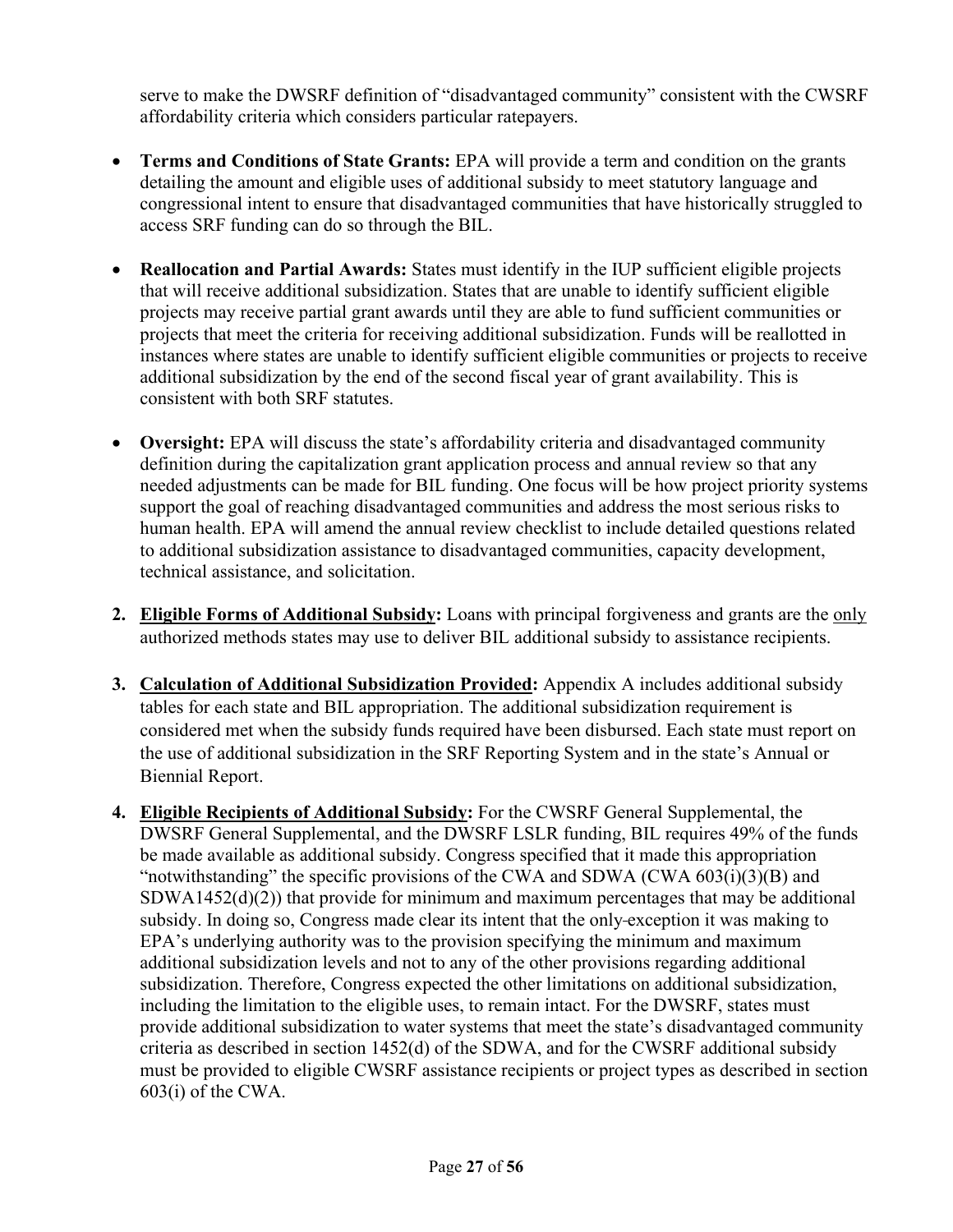For the CWSRF Emerging Contaminants Funding, BIL requires 100% of the funds be made available as additional subsidy. For this funding, Congress did not use the "notwithstanding" language. Therefore, as it has in prior appropriations bills containing similar language, Congress is creating a new subsidization program separate from the statutorily authorized program which provides additional subsidy to any eligible CWSRF assistance recipient for any project eligible under section 603(c) of the CWA that addresses emerging contaminants.

For the DWSRF Emerging Contaminants funding, BIL requires 100% of the funding to be made available as additional subsidy. For this funding, Congress did not use the "notwithstanding" language. In addition, in the SDWA, Congress established separate provisions for emerging contaminants (SDWA  $\S1452(a)(2)(G)$ ). Appropriations language in the BIL can be read along with the DWSRF provisions in the SDWA – there is no conflict between the provisions in the BIL and the SDWA statutory provision. Therefore, with respect to the DWSRF Emerging Contaminants appropriation, each state must provide at least 25% of the funds to either disadvantaged communities (as defined in subsection  $(d)(3)$ ) or public water systems serving fewer than 25,000 persons that address emerging contaminants in drinking water with a focus on perfluoroalkyl and polyfluoroalkyl substances.

- **5. Structuring Assistance Agreements:** Assistance agreements may include any combination of additional subsidization (i.e., principal forgiveness or grant) and repayable financing, subject to the limitations of the BIL. For example, a state might structure a \$1 million loan to include \$200,000 of repayable principal and \$800,000 of forgiven principal. In that example, the \$800,000 in principal forgiveness counts towards the limitations of the BIL. A state may structure an individual assistance agreement to provide 100% principal forgiveness, as well. The state has the flexibility to determine the amount of additional subsidization provided in a given assistance agreement.
- **6. Laws, Regulations, and Requirements for Assistance Agreements in the Form of Grants**: BIL allows state CWSRF and DWSRF programs to provide grants to eligible recipients. States should be aware that "grant" recipients are legally considered "subrecipients" for the purposes of OMB's grant regulations at 2 CFR Part 200 *et. seq*. In other words, assistance recipients receiving additional subsidy in the form of a grant are subject to additional cross-cutting federal requirements not applicable to those receiving other forms of additional subsidy. EPA's [subaward policy](https://www.epa.gov/sites/default/files/2020-11/documents/gpi-16-01-subaward-policy_attachments.pdf?VersionId=Gpyn6th6aI5b8IUFE.nf8Zw4cBEoZNHY) establishes the requirements and procedures for Grants Management Offices and Program Offices in making determinations regarding subrecipient eligibility, overseeing pass-through entity monitoring and management of subawards, and authorizing fixed amount subawards under 2 CFR 200.331, 200.332, and 200.333 ("the applicable regulations").

Note that the use of a "grant" as an additional subsidy instrument does not change the established SRF cash draw rules.<sup>[19](#page-27-0)</sup> SRF assistance recipients (e.g., a water or wastewater system) must first incur a cost associated with an executed assistance agreement for the state SRF to have the authority to draw capitalization grant funds from the Treasury and disburse those funds to the assistance recipient.

#### **C. REALLOTMENT**

<span id="page-27-0"></span><sup>19</sup> 40 CFR §35.3155(d)(2) and §35.3565(a)(1)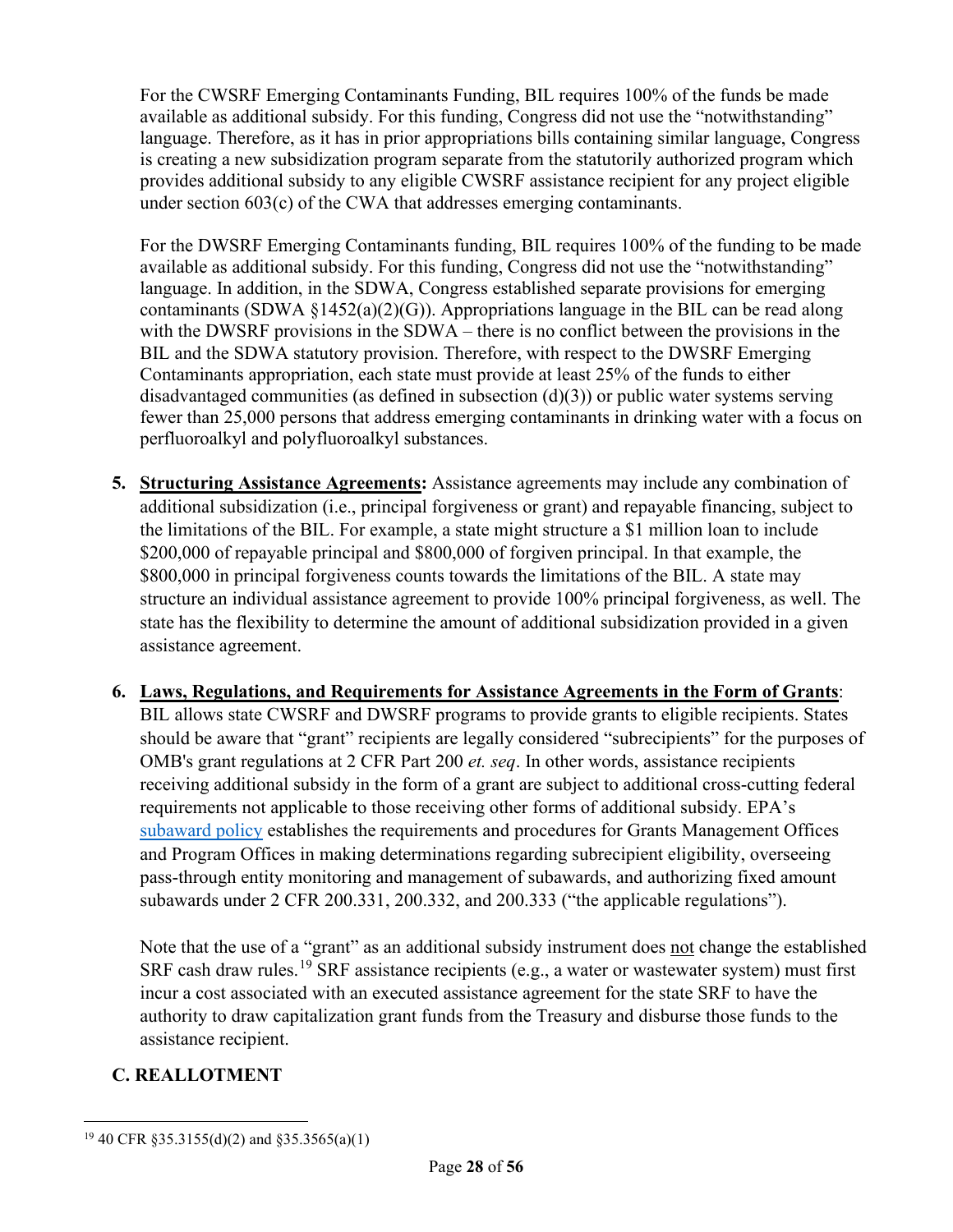Consistent with the CWA and SDWA, $^{20}$  $^{20}$  $^{20}$  EPA will reallot unobligated BIL funds after the second fiscal year of availability. The procedure is explained in *State Revolving Fund Capitalization Grant Reallotment Procedure* memorandum, September 2020.

# **V. EPA Oversight**

To fulfill our critical programmatic and fiduciary oversight responsibilities for the SRF programs, each EPA Region will provide oversight of the BIL funds. Oversight will include BIL project file and transaction reviews in addition to the reviews of the base SRF files and transaction tests. During the onsite reviews, EPA Regions will discuss ongoing implementation of BIL funding with the states, including supporting disadvantaged communities and how they are utilizing additional subsidization. BIL observations, findings, and/or corrective actions will be documented in the Program Evaluation Report (PER).

<span id="page-28-0"></span><sup>&</sup>lt;sup>20</sup> 33 U.S.C. §1384(c)(2) and 42 U.S.C. 300 $i$ -12 (a)(1)(E)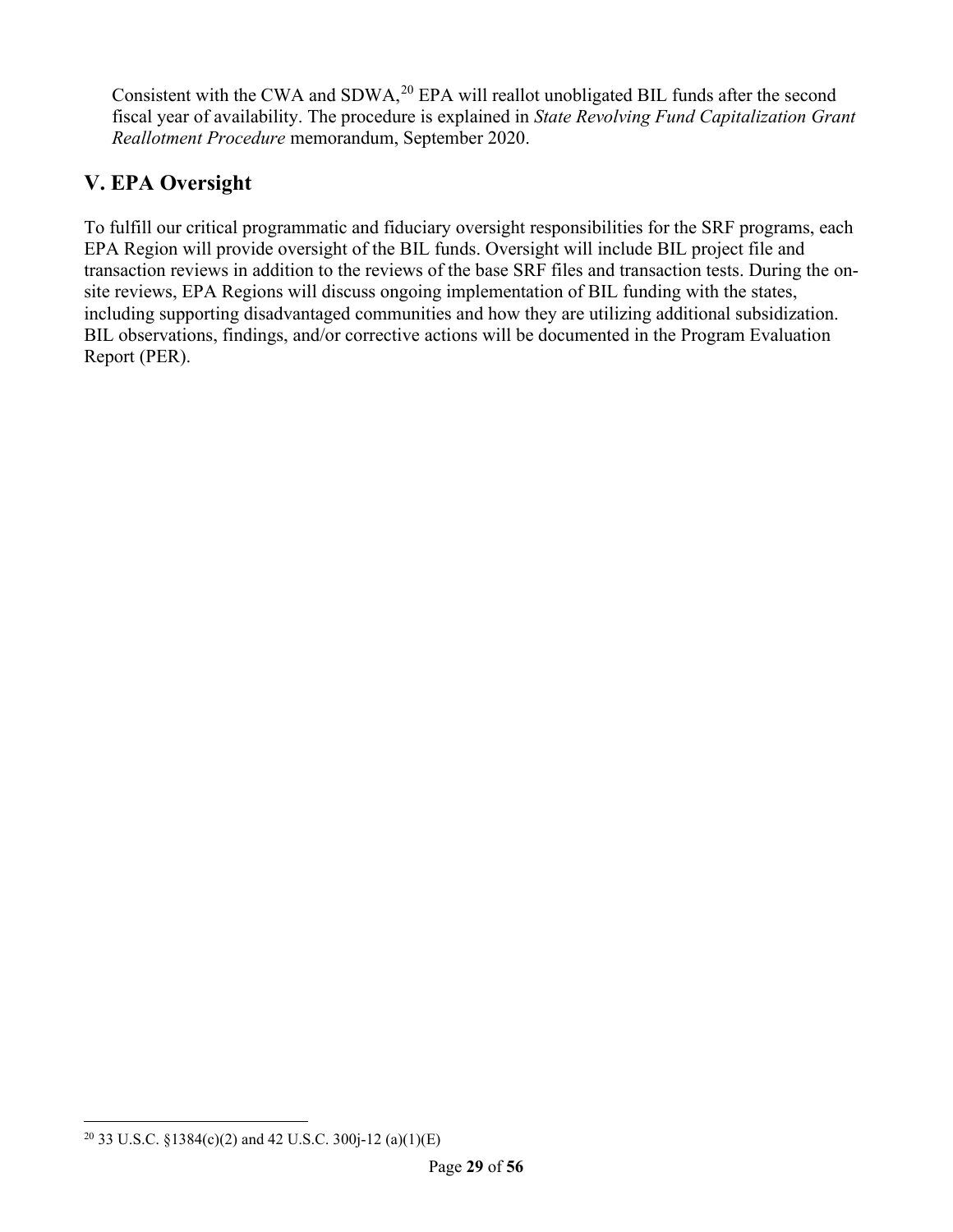# **Attachment 1 – Appendix A: Bipartisan Infrastructure Law: Environmental Protection Agency 2022 State Revolving Fund (SRF) Grants to States, Tribes, and Territories by Program**

|                      | <b>DWSRF</b><br>General | <b>DWSRF Lead</b><br><b>Service Line</b><br>Replacement | <b>DWSRF</b><br><b>Emerging</b><br><b>Contaminants</b> | <b>CWSRF</b><br>General | <b>CWSRF</b><br><b>Emerging</b><br><b>Contaminants</b> |
|----------------------|-------------------------|---------------------------------------------------------|--------------------------------------------------------|-------------------------|--------------------------------------------------------|
| Alabama              | \$38,787,000            | \$61,114,000                                            | \$16,286,000                                           | \$19,901,000            | \$1,045,000                                            |
| Alaska               | \$17,992,000            | \$28,350,000                                            | \$7,555,000                                            | \$10,652,000            | \$559,000                                              |
| Arizona              | \$32,359,000            | \$50,986,000                                            | \$13,587,000                                           | \$12,021,000            | \$632,000                                              |
| Arkansas             | \$27,070,000            | \$42,653,000                                            | \$11,367,000                                           | \$11,642,000            | \$612,000                                              |
| California           | \$158,733,000           | \$250,107,000                                           | \$66,649,000                                           | \$127,290,000           | \$6,687,000                                            |
| Colorado             | \$35,550,000            | \$56,015,000                                            | \$14,927,000                                           | \$14,236,000            | \$747,000                                              |
| Connecticut          | \$17,992,000            | \$28,350,000                                            | \$7,555,000                                            | \$21,804,000            | \$1,145,000                                            |
| Delaware             | \$17,992,000            | \$28,350,000                                            | \$7,555,000                                            | \$8,738,000             | \$459,000                                              |
| District of Columbia | \$17,992,000            | \$28,350,000                                            | \$7,555,000                                            | \$8,738,000             | \$459,000                                              |
| Florida              | \$70,829,000            | \$111,601,000                                           | \$29,741,000                                           | \$60,077,000            | \$3,156,000                                            |
| Georgia              | \$42,400,000            | \$66,808,000                                            | \$17,804,000                                           | \$30,092,000            | \$1,581,000                                            |
| Hawaii               | \$17,992,000            | \$28,350,000                                            | \$7,555,000                                            | \$13,785,000            | \$724,000                                              |
| Idaho                | \$17,992,000            | \$28,350,000                                            | \$7,555,000                                            | \$8,738,000             | \$459,000                                              |
| Illinois             | \$67,885,000            | \$106,964,000                                           | \$28,505,000                                           | \$80,494,000            | \$4,229,000                                            |
| Indiana              | \$27,502,000            | \$43,334,000                                            | \$11,548,000                                           | \$42,893,000            | \$2,253,000                                            |
| Iowa                 | \$28,504,000            | \$44,913,000                                            | \$11,969,000                                           | \$24,088,000            | \$1,265,000                                            |
| Kansas               | \$20,875,000            | \$32,891,000                                            | \$8,765,000                                            | \$16,065,000            | \$844,000                                              |
| Kentucky             | \$29,649,000            | \$46,717,000                                            | \$12,450,000                                           | \$22,652,000            | \$1,190,000                                            |
| Louisiana            | \$26,930,000            | \$42,433,000                                            | \$11,308,000                                           | \$19,565,000            | \$1,028,000                                            |
| Maine                | \$17,992,000            | \$28,350,000                                            | \$7,555,000                                            | \$13,777,000            | \$724,000                                              |
| Maryland             | \$32,960,000            | \$51,934,000                                            | \$13,840,000                                           | \$43,046,000            | \$2,261,000                                            |
| Massachusetts        | \$41,750,000            | \$65,783,000                                            | \$17,531,000                                           | \$60,428,000            | \$3,175,000                                            |
| Michigan             | \$44,168,000            | \$69,593,000                                            | \$18,546,000                                           | \$76,528,000            | \$4,020,000                                            |
| Minnesota            | \$27,465,000            | \$43,276,000                                            | \$11,533,000                                           | \$32,713,000            | \$1,719,000                                            |
| Mississippi          | \$19,368,000            | \$30,518,000                                            | \$8,133,000                                            | \$16,035,000            | \$842,000                                              |
| Missouri             | \$31,720,000            | \$49,980,000                                            | \$13,319,000                                           | \$49,339,000            | \$2,592,000                                            |
| Montana              | \$17,992,000            | \$28,350,000                                            | \$7,555,000                                            | \$8,738,000             | \$459,000                                              |
| Nebraska             | \$17,992,000            | \$28,350,000                                            | \$7,555,000                                            | \$9,103,000             | \$478,000                                              |
| Nevada               | \$20,857,000            | \$32,864,000                                            | \$8,758,000                                            | \$8,738,000             | \$459,000                                              |
| New Hampshire        | \$17,992,000            | \$28,350,000                                            | \$7,555,000                                            | \$17,786,000            | \$935,000                                              |
| New Jersey           | \$30,708,000            | \$48,385,000                                            | \$12,894,000                                           | \$72,730,000            | \$3,821,000                                            |
| New Mexico           | \$17,992,000            | \$28,350,000                                            | \$7,555,000                                            | \$8,738,000             | \$459,000                                              |
| New York             | \$73,481,000            | \$115,781,000                                           | \$30,854,000                                           | \$196,443,000           | \$10,318,000                                           |
| North Carolina       | \$55,254,000            | \$87,062,000                                            | \$23,201,000                                           | \$32,122,000            | \$1,688,000                                            |
| North Dakota         | \$17,992,000            | \$28,350,000                                            | \$7,555,000                                            | \$8,738,000             | \$459,000                                              |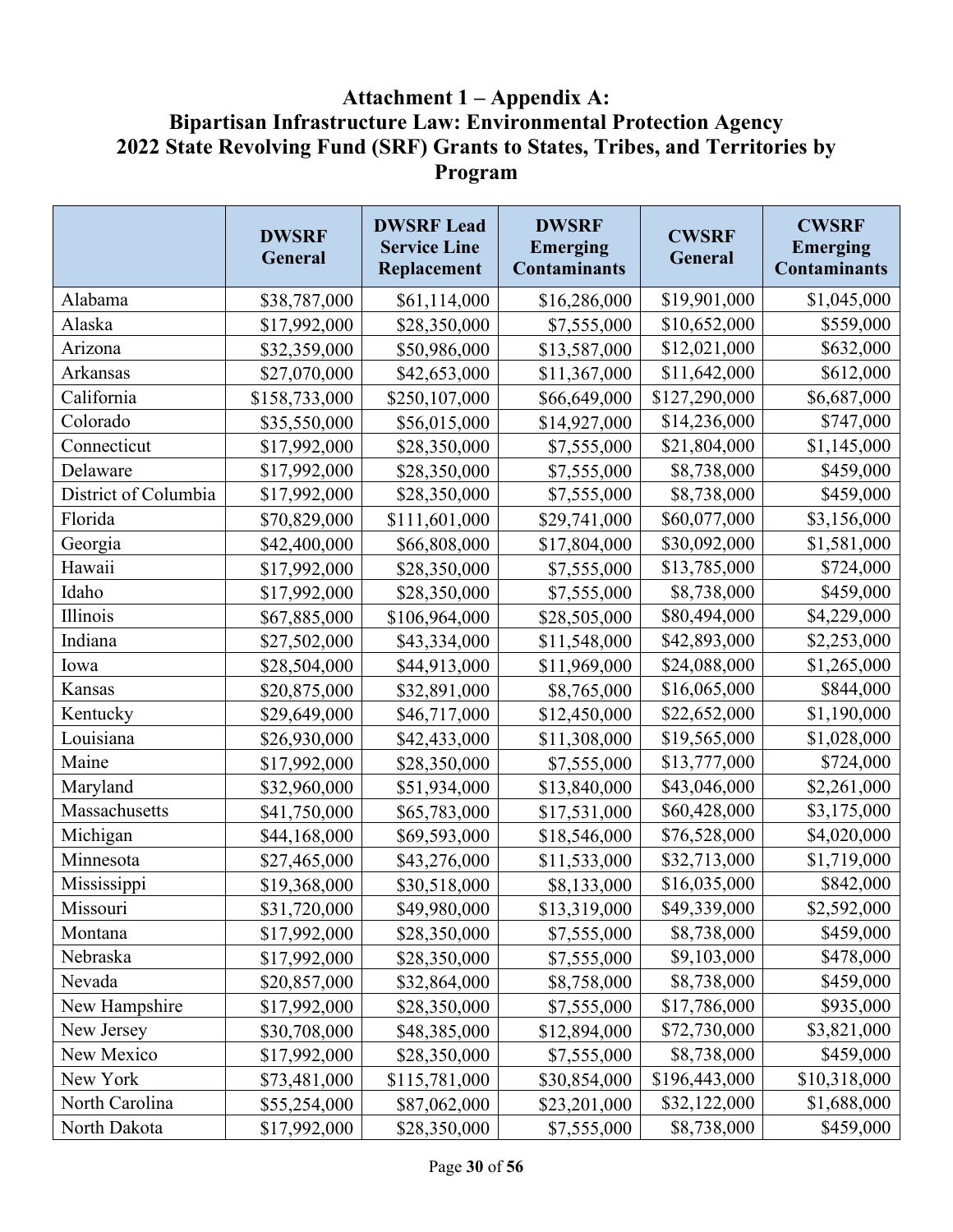|                          | <b>DWSRF</b><br>General | <b>DWSRF Lead</b><br><b>Service Line</b><br>Replacement | <b>DWSRF</b><br><b>Emerging</b><br><b>Contaminants</b> | <b>CWSRF</b><br>General | <b>CWSRF</b><br><b>Emerging</b><br><b>Contaminants</b> |
|--------------------------|-------------------------|---------------------------------------------------------|--------------------------------------------------------|-------------------------|--------------------------------------------------------|
| Ohio                     | \$45,251,000            | \$71,300,000                                            | \$19,001,000                                           | \$100,195,000           | \$5,264,000                                            |
| Oklahoma                 | \$25,508,000            | \$40,192,000                                            | \$10,711,000                                           | \$14,379,000            | \$755,000                                              |
| Oregon                   | \$23,673,000            | \$37,300,000                                            | \$9,940,000                                            | \$20,106,000            | \$1,056,000                                            |
| Pennsylvania             | \$55,403,000            | \$87,296,000                                            | \$23,264,000                                           | \$70,500,000            | \$3,704,000                                            |
| Puerto Rico              | \$17,992,000            | \$28,350,000                                            | \$7,555,000                                            | \$23,214,000            | \$1,220,000                                            |
| Rhode Island             | \$17,992,000            | \$28,350,000                                            | \$7,555,000                                            | \$11,950,000            | \$628,000                                              |
| South Carolina           | \$23,302,000            | \$36,716,000                                            | \$9,784,000                                            | \$18,233,000            | \$958,000                                              |
| South Dakota             | \$17,992,000            | \$28,350,000                                            | \$7,555,000                                            | \$8,738,000             | \$459,000                                              |
| Tennessee                | \$31,253,000            | \$49,243,000                                            | \$13,123,000                                           | \$25,855,000            | \$1,358,000                                            |
| Texas                    | \$140,993,000           | \$222,155,000                                           | \$59,202,000                                           | \$81,347,000            | \$4,274,000                                            |
| Utah                     | \$17,992,000            | \$28,350,000                                            | \$7,555,000                                            | \$9,378,000             | \$493,000                                              |
| Vermont                  | \$17,992,000            | \$28,350,000                                            | \$7,555,000                                            | \$8,738,000             | \$459,000                                              |
| Virginia                 | \$29,357,000            | \$46,256,000                                            | \$12,327,000                                           | \$36,424,000            | \$1,914,000                                            |
| Washington               | \$40,196,000            | \$63,336,000                                            | \$16,878,000                                           | \$30,951,000            | \$1,626,000                                            |
| West Virginia            | \$17,992,000            | \$28,350,000                                            | \$7,555,000                                            | \$27,745,000            | \$1,457,000                                            |
| Wisconsin                | \$30,666,000            | \$48,319,000                                            | \$12,877,000                                           | \$48,116,000            | \$2,527,000                                            |
| Wyoming                  | \$17,992,000            | \$28,350,000                                            | \$7,555,000                                            | \$8,738,000             | \$459,000                                              |
| <b>States Total</b>      | 1,772,254,000           | 2,792,475,000                                           | \$744,167,000                                          | \$1,753,080,000         | \$92,094,000                                           |
| American Samoa           | \$6,778,000             | \$10,680,000                                            | \$2,846,000                                            | \$9,997,000             | \$526,000                                              |
| Guam                     | \$6,301,000             | \$9,928,000                                             | \$2,646,000                                            | \$7,234,000             | \$380,000                                              |
| Northern Marianas        | \$5,305,000             | \$8,359,000                                             | \$2,228,000                                            | \$4,646,000             | \$245,000                                              |
| Virgin Islands           | \$8,605,000             | \$13,558,000                                            | \$3,613,000                                            | \$5,802,000             | \$305,000                                              |
| <b>Territories Total</b> | \$26,989,000            | \$42,525,000                                            | \$11,333,000                                           | \$27,679,000            | \$1,456,000                                            |
| <b>Tribes</b>            | \$38,040,000            | \$60,000,000                                            | \$16,000,000                                           | \$38,040,000            | \$2,000,000                                            |
| CWA 604(b) Total         | \$0                     | <b>SO</b>                                               | \$0                                                    | \$17,984,000            | \$950,000                                              |
| <b>EPA Admin</b>         | \$57,060,000            | \$90,000,000                                            | \$24,000,000                                           | \$57,060,000            | \$3,000,000                                            |
| <b>OIG</b> Oversight     | \$6,657,000             | \$15,000,000                                            | \$4,000,000                                            | \$6,657,000             | \$500,000                                              |
| AIS M & O                | \$1,000,000             | \$0                                                     | \$500,000                                              | \$1,500,000             | \$0                                                    |
| <b>Grand Total</b>       | \$1,902,000,000         | \$3,000,000,000                                         | \$800,000,000                                          | \$1,902,000,000         | \$100,000,000                                          |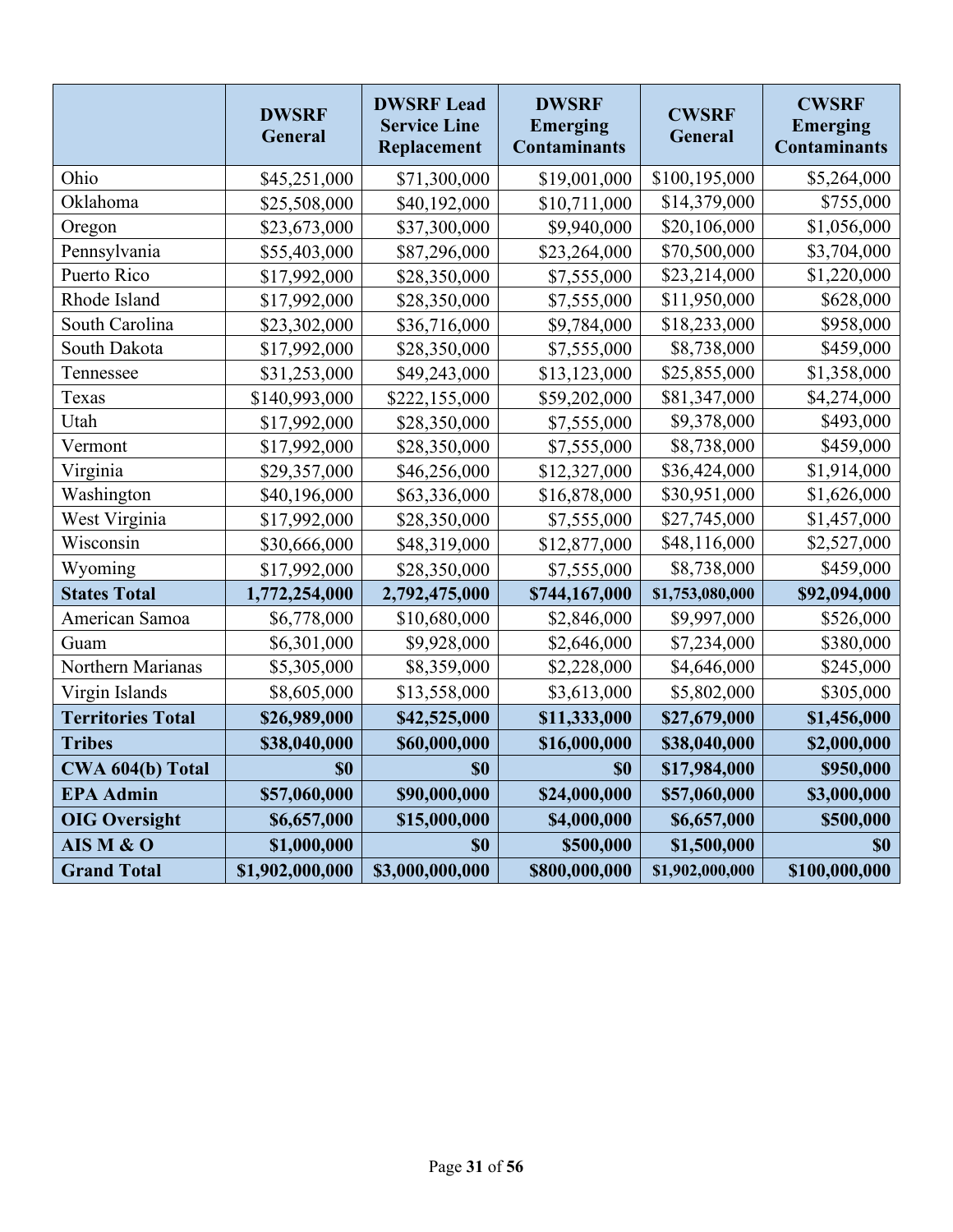#### **Bipartisan Infrastructure Law: Environmental Protection Agency 2022 Clean Water Act (CWA) 604(b) Grants to States and Territories by Program**

|                         | 604(b)      | 604(b)<br><b>Emerging</b><br><b>Contaminants</b> | 604(b)<br><b>BIL Total</b> |
|-------------------------|-------------|--------------------------------------------------|----------------------------|
| Alabama                 | \$201,000   | \$11,000                                         | \$212,000                  |
| Alaska                  | \$108,000   | \$6,000                                          | \$114,000                  |
| Arizona                 | \$121,000   | \$6,000                                          | \$127,000                  |
| Arkansas                | \$118,000   | \$6,000                                          | \$124,000                  |
| California              | \$1,286,000 | \$68,000                                         | \$1,354,000                |
| Colorado                | \$144,000   | \$8,000                                          | \$152,000                  |
| Connecticut             | \$220,000   | \$12,000                                         | \$232,000                  |
| Delaware                | \$88,000    | \$5,000                                          | \$93,000                   |
| District of<br>Columbia | \$88,000    | \$5,000                                          | \$93,000                   |
| Florida                 | \$607,000   | \$32,000                                         | \$639,000                  |
| Georgia                 | \$304,000   | \$16,000                                         | \$320,000                  |
| Hawaii                  | \$139,000   | \$7,000                                          | \$146,000                  |
| Idaho                   | \$88,000    | \$5,000                                          | \$93,000                   |
| Illinois                | \$813,000   | \$43,000                                         | \$856,000                  |
| Indiana                 | \$433,000   | \$23,000                                         | \$456,000                  |
| Iowa                    | \$243,000   | \$13,000                                         | \$256,000                  |
| Kansas                  | \$162,000   | \$9,000                                          | \$171,000                  |
| Kentucky                | \$229,000   | \$12,000                                         | \$241,000                  |
| Louisiana               | \$198,000   | \$10,000                                         | \$208,000                  |
| Maine                   | \$139,000   | \$7,000                                          | \$146,000                  |
| Maryland                | \$435,000   | \$23,000                                         | \$458,000                  |
| Massachusetts           | \$610,000   | \$32,000                                         | \$642,000                  |
| Michigan                | \$773,000   | \$41,000                                         | \$814,000                  |
| Minnesota               | \$330,000   | \$17,000                                         | \$347,000                  |
| Mississippi             | \$162,000   | \$9,000                                          | \$171,000                  |
| Missouri                | \$498,000   | \$26,000                                         | \$524,000                  |
| Montana                 | \$88,000    | \$5,000                                          | \$93,000                   |
| Nebraska                | \$92,000    | \$5,000                                          | \$97,000                   |
| Nevada                  | \$88,000    | \$5,000                                          | \$93,000                   |
| New Hampshire           | \$180,000   | \$9,000                                          | \$189,000                  |
| New Jersey              | \$735,000   | \$39,000                                         | \$774,000                  |
| New Mexico              | \$88,000    | \$5,000                                          | \$93,000                   |
| New York                | \$1,984,000 | \$104,000                                        | \$2,088,000                |
| North Carolina          | \$324,000   | \$17,000                                         | \$341,000                  |
| North Dakota            | \$88,000    | \$5,000                                          | \$93,000                   |
| Ohio                    | \$1,012,000 | \$53,000                                         | \$1,065,000                |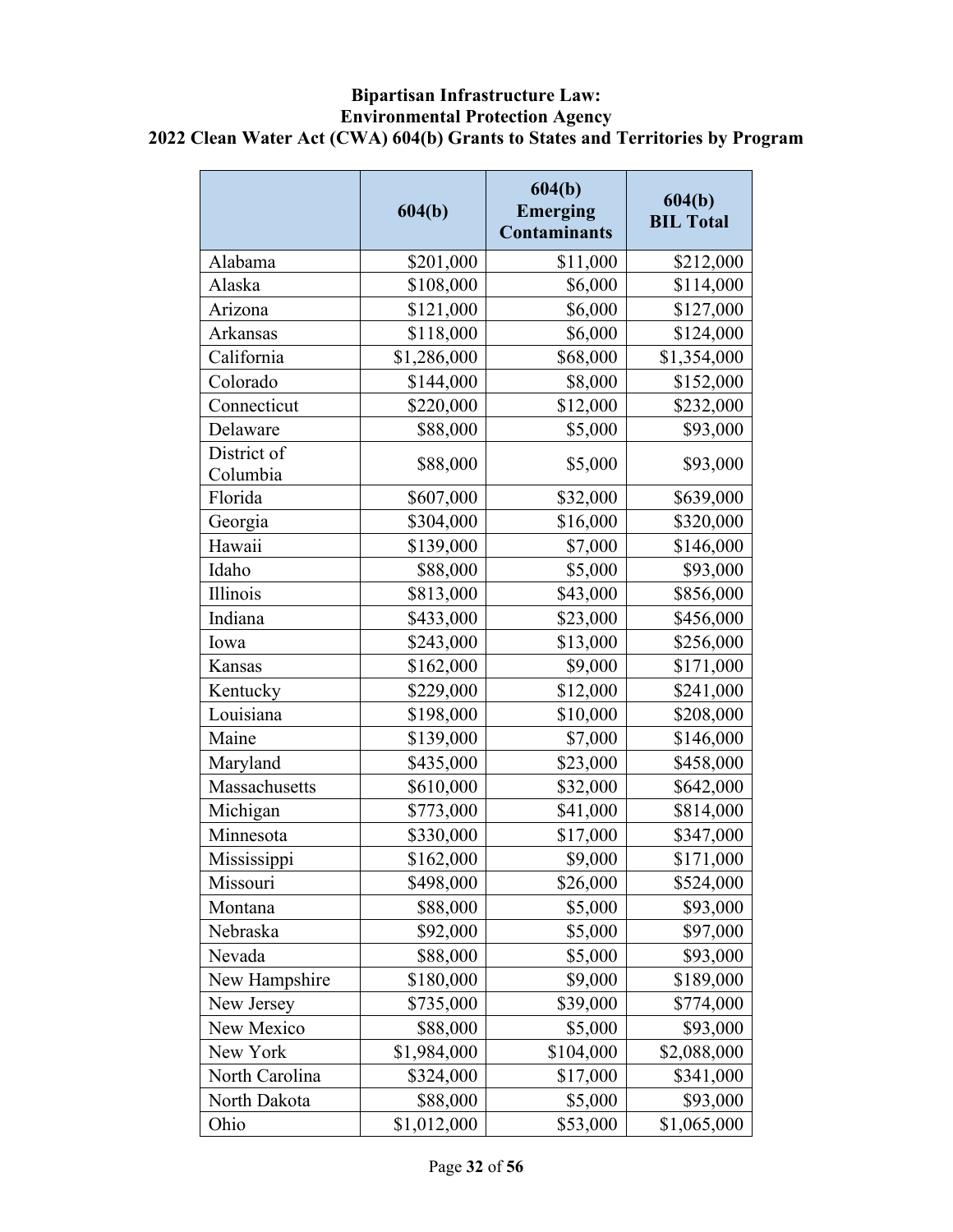|                          | 604(b)       | 604(b)<br><b>Emerging</b><br><b>Contaminants</b> | 604(b)<br><b>BIL Total</b> |
|--------------------------|--------------|--------------------------------------------------|----------------------------|
| Oklahoma                 | \$145,000    | \$8,000                                          | \$153,000                  |
| Oregon                   | \$203,000    | \$11,000                                         | \$214,000                  |
| Pennsylvania             | \$712,000    | \$37,000                                         | \$749,000                  |
| Puerto Rico              | \$234,000    | \$12,000                                         | \$246,000                  |
| Rhode Island             | \$121,000    | \$6,000                                          | \$127,000                  |
| South Carolina           | \$184,000    | \$10,000                                         | \$194,000                  |
| South Dakota             | \$88,000     | \$5,000                                          | \$93,000                   |
| Tennessee                | \$261,000    | \$14,000                                         | \$275,000                  |
| Texas                    | \$822,000    | \$43,000                                         | \$865,000                  |
| Utah                     | \$95,000     | \$5,000                                          | \$100,000                  |
| Vermont                  | \$88,000     | \$5,000                                          | \$93,000                   |
| Virginia                 | \$368,000    | \$19,000                                         | \$387,000                  |
| Washington               | \$313,000    | \$16,000                                         | \$329,000                  |
| West Virginia            | \$280,000    | \$15,000                                         | \$295,000                  |
| Wisconsin                | \$486,000    | \$26,000                                         | \$512,000                  |
| Wyoming                  | \$88,000     | \$5,000                                          | \$93,000                   |
| <b>States Total</b>      | \$17,704,000 | \$936,000                                        | \$18,640,000               |
| American Samoa           | \$101,000    | \$5,000                                          | \$106,000                  |
| Guam                     | \$73,000     | \$4,000                                          | \$77,000                   |
| Northern Marianas        | \$47,000     | \$2,000                                          | \$49,000                   |
| Virgin Islands           | \$59,000     | \$3,000                                          | \$62,000                   |
| <b>Territories Total</b> | \$280,000    | \$14,000                                         | \$294,000                  |
| <b>Grand Total</b>       | \$17,984,000 | \$950,000                                        | \$18,934,000               |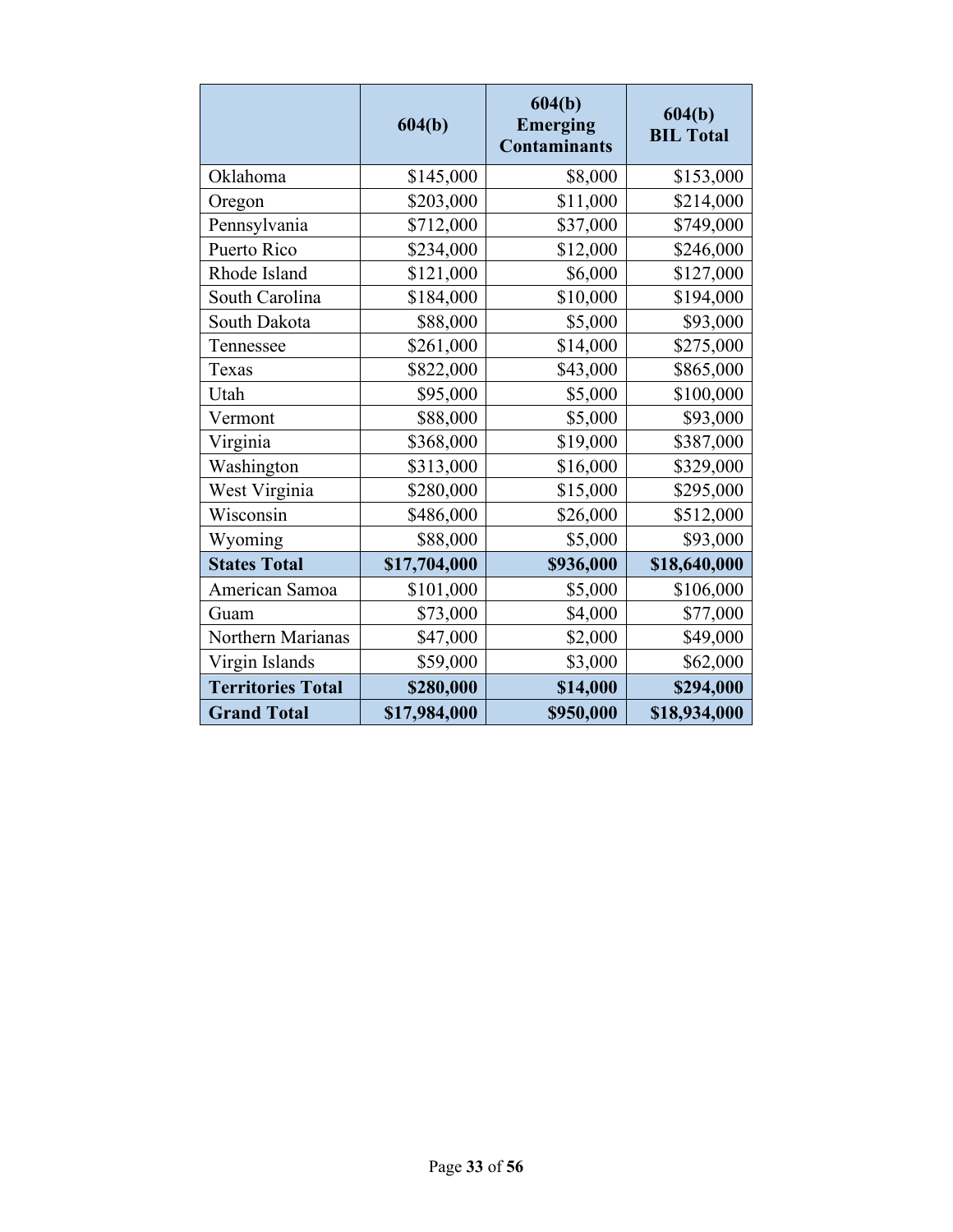#### **Bipartisan Infrastructure Law: Environmental Protection Agency 2022 State Revolving Fund (SRF) Additional Subsidy Amounts**

|               | <b>DWSRF</b><br>General <sup>21</sup> | <b>DWSRF Lead</b><br><b>Service Line</b><br>Replacement <sup>22</sup> | <b>DWSRF</b><br><b>Emerging</b><br>Contaminants <sup>23</sup> | <b>CWSRF</b><br>General <sup>24</sup> | <b>CWSRF</b><br><b>Emerging</b><br>Contaminants <sup>25</sup> |
|---------------|---------------------------------------|-----------------------------------------------------------------------|---------------------------------------------------------------|---------------------------------------|---------------------------------------------------------------|
| Alabama       | \$19,005,630                          | \$29,945,860                                                          | \$16,286,000                                                  | \$9,751,490                           | \$1,045,000                                                   |
| Alaska        | \$8,816,080                           | \$13,891,500                                                          | \$7,555,000                                                   | \$5,219,480                           | \$559,000                                                     |
| Arizona       | \$15,855,910                          | \$24,983,140                                                          | \$13,587,000                                                  | \$5,890,290                           | \$632,000                                                     |
| Arkansas      | \$13,264,300                          | \$20,899,970                                                          | \$11,367,000                                                  | \$5,704,580                           | \$612,000                                                     |
| California    | \$77,779,170                          | \$122,552,430                                                         | \$66,649,000                                                  | \$62,372,100                          | \$6,687,000                                                   |
| Colorado      | \$17,419,500                          | \$27,447,350                                                          | \$14,927,000                                                  | \$6,975,640                           | \$747,000                                                     |
| Connecticut   | \$8,816,080                           | \$13,891,500                                                          | \$7,555,000                                                   | \$10,683,960                          | \$1,145,000                                                   |
| Delaware      | \$8,816,080                           | \$13,891,500                                                          | \$7,555,000                                                   | \$4,281,620                           | \$459,000                                                     |
| Florida       | \$34,706,210                          | \$54,684,490                                                          | \$29,741,000                                                  | \$29,437,730                          | \$3,156,000                                                   |
| Georgia       | \$20,776,000                          | \$32,735,920                                                          | \$17,804,000                                                  | \$14,745,080                          | \$1,581,000                                                   |
| Hawaii        | \$8,816,080                           | \$13,891,500                                                          | \$7,555,000                                                   | \$6,754,650                           | \$724,000                                                     |
| Idaho         | \$8,816,080                           | \$13,891,500                                                          | \$7,555,000                                                   | \$4,281,620                           | \$459,000                                                     |
| Illinois      | \$33,263,650                          | \$52,412,360                                                          | \$28,505,000                                                  | \$39,442,060                          | \$4,229,000                                                   |
| Indiana       | \$13,475,980                          | \$21,233,660                                                          | \$11,548,000                                                  | \$21,017,570                          | \$2,253,000                                                   |
| Iowa          | \$13,966,960                          | \$22,007,370                                                          | \$11,969,000                                                  | \$11,803,120                          | \$1,265,000                                                   |
| Kansas        | \$10,228,750                          | \$16,116,590                                                          | \$8,765,000                                                   | \$7,871,850                           | \$844,000                                                     |
| Kentucky      | \$14,528,010                          | \$22,891,330                                                          | \$12,450,000                                                  | \$11,099,480                          | \$1,190,000                                                   |
| Louisiana     | \$13,195,700                          | \$20,792,170                                                          | \$11,308,000                                                  | \$9,586,850                           | \$1,028,000                                                   |
| Maine         | \$8,816,080                           | \$13,891,500                                                          | \$7,555,000                                                   | \$6,750,730                           | \$724,000                                                     |
| Maryland      | \$16,150,400                          | \$25,447,660                                                          | \$13,840,000                                                  | \$21,092,540                          | \$2,261,000                                                   |
| Massachusetts | \$20,457,500                          | \$32,233,670                                                          | \$17,531,000                                                  | \$29,609,720                          | \$3,175,000                                                   |
| Michigan      | \$21,642,320                          | \$34,100,570                                                          | \$18,546,000                                                  | \$37,498,720                          | \$4,020,000                                                   |
| Minnesota     | \$13,457,850                          | \$21,205,240                                                          | \$11,533,000                                                  | \$16,029,370                          | \$1,719,000                                                   |
| Mississippi   | \$9,490,320                           | \$14,953,820                                                          | \$8,133,000                                                   | \$7,857,150                           | \$842,000                                                     |

<span id="page-33-0"></span> $21$  States must provide 49% of the BIL DWSRF General capitalization grant amount as additional subsidization in the form of principal forgiveness or grants. This additional subsidization must be provided to eligible DWSRF assistance recipients that meet the state's disadvantaged community criteria as described in SDWA §1452(d).

<span id="page-33-1"></span> $22$  States must provide 49% of the BIL DWSRF Lead Service Line Replacement capitalization grant amount as additional subsidization in the form of principal forgiveness or grants. This additional subsidization must be provided to eligible DWSRF assistance recipients that meet the state's disadvantaged community criteria as described in SDWA §1452(d).

<span id="page-33-2"></span><sup>&</sup>lt;sup>23</sup> States must provide 100% of the BIL DWSRF Emerging Contaminants capitalization grant amount, net of set-asides taken, as additional subsidization in the form of principal forgiveness or grants. Per SDWA §1452(a)(2)(G)(ii)(I), at least 25% of these funds must be provided to eligible DWSRF assistance recipients that meet the state's disadvantaged community criteria as described in SDWA §1452(d) or to public water systems serving fewer than 25,000 persons.

<span id="page-33-3"></span><sup>&</sup>lt;sup>24</sup> States must provide 49% of the CWSRF general capitalization grant amount as additional subsidization in the form of principal forgiveness or grants. Additional subsidization must be provided to eligible CWSRF assistance recipients or project types as described in section 603(i) of the CWA.

<span id="page-33-4"></span> $25$  States must provide 100% of the emerging capitalization grant amount as additional subsidization in the form of principal forgiveness and/or grants. Additional subsidization may be provided to any eligible CWSRF assistance recipient for any project eligible under section  $603(c)$  of the CWA that addresses emerging contaminants.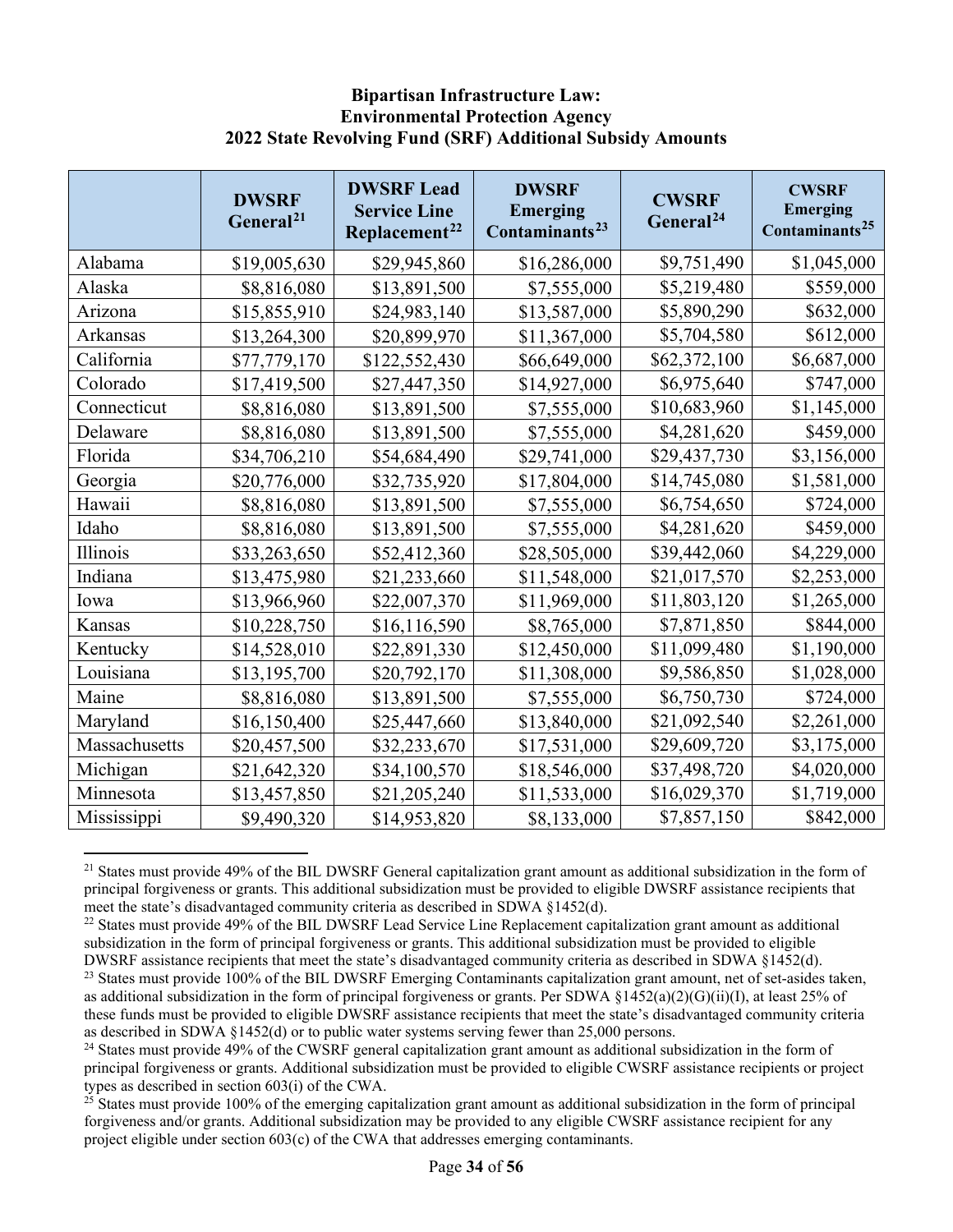|                     | <b>DWSRF</b><br>General <sup>21</sup> | <b>DWSRF Lead</b><br><b>Service Line</b><br>Replacement <sup>22</sup> | <b>DWSRF</b><br><b>Emerging</b><br>Contaminants <sup>23</sup> | <b>CWSRF</b><br>General <sup>24</sup> | <b>CWSRF</b><br><b>Emerging</b><br>Contaminants <sup>25</sup> |
|---------------------|---------------------------------------|-----------------------------------------------------------------------|---------------------------------------------------------------|---------------------------------------|---------------------------------------------------------------|
| Missouri            | \$15,542,800                          | \$24,490,200                                                          | \$13,319,000                                                  | \$24,176,110                          | \$2,592,000                                                   |
| Montana             | \$8,816,080                           | \$13,891,500                                                          | \$7,555,000                                                   | \$4,281,620                           | \$459,000                                                     |
| Nebraska            | \$8,816,080                           | \$13,891,500                                                          | \$7,555,000                                                   | \$4,460,470                           | \$478,000                                                     |
| Nevada              | \$10,219,930                          | \$16,103,360                                                          | \$8,758,000                                                   | \$4,281,620                           | \$459,000                                                     |
| New Hampshire       | \$8,816,080                           | \$13,891,500                                                          | \$7,555,000                                                   | \$8,715,140                           | \$935,000                                                     |
| New Jersey          | \$15,046,920                          | \$23,708,650                                                          | \$12,894,000                                                  | \$35,637,700                          | \$3,821,000                                                   |
| New Mexico          | \$8,816,080                           | \$13,891,500                                                          | \$7,555,000                                                   | \$4,281,620                           | \$459,000                                                     |
| New York            | \$36,005,690                          | \$56,732,690                                                          | \$30,854,000                                                  | \$96,257,070                          | \$10,318,000                                                  |
| North Carolina      | \$27,074,460                          | \$42,660,380                                                          | \$23,201,000                                                  | \$15,739,780                          | \$1,688,000                                                   |
| North Dakota        | \$8,816,080                           | \$13,891,500                                                          | \$7,555,000                                                   | \$4,281,620                           | \$459,000                                                     |
| Ohio                | \$22,172,990                          | \$34,937,000                                                          | \$19,001,000                                                  | \$49,095,550                          | \$5,264,000                                                   |
| Oklahoma            | \$12,498,920                          | \$19,694,080                                                          | \$10,711,000                                                  | \$7,045,710                           | \$755,000                                                     |
| Oregon              | \$11,599,770                          | \$18,277,000                                                          | \$9,940,000                                                   | \$9,851,940                           | \$1,056,000                                                   |
| Pennsylvania        | \$27,147,470                          | \$42,775,040                                                          | \$23,264,000                                                  | \$34,545,000                          | \$3,704,000                                                   |
| Puerto Rico         | \$8,816,080                           | \$13,891,500                                                          | \$7,555,000                                                   | \$11,374,860                          | \$1,220,000                                                   |
| Rhode Island        | \$8,816,080                           | \$13,891,500                                                          | \$7,555,000                                                   | \$5,855,500                           | \$628,000                                                     |
| South Carolina      | \$11,417,980                          | \$17,990,840                                                          | \$9,784,000                                                   | \$8,934,170                           | \$958,000                                                     |
| South Dakota        | \$8,816,080                           | \$13,891,500                                                          | \$7,555,000                                                   | \$4,281,620                           | \$459,000                                                     |
| Tennessee           | \$15,313,970                          | \$24,129,070                                                          | \$13,123,000                                                  | \$12,668,950                          | \$1,358,000                                                   |
| Texas               | \$69,086,570                          | \$108,855,950                                                         | \$59,202,000                                                  | \$39,860,030                          | \$4,274,000                                                   |
| Utah                | \$8,816,080                           | \$13,891,500                                                          | \$7,555,000                                                   | \$4,595,220                           | \$493,000                                                     |
| Vermont             | \$8,816,080                           | \$13,891,500                                                          | \$7,555,000                                                   | \$4,281,620                           | \$459,000                                                     |
| Virginia            | \$14,384,930                          | \$22,665,440                                                          | \$12,327,000                                                  | \$17,847,760                          | \$1,914,000                                                   |
| Washington          | \$19,696,040                          | \$31,034,640                                                          | \$16,878,000                                                  | \$15,165,990                          | \$1,626,000                                                   |
| West Virginia       | \$8,816,080                           | \$13,891,500                                                          | \$7,555,000                                                   | \$13,595,050                          | \$1,457,000                                                   |
| Wisconsin           | \$15,026,340                          | \$23,676,310                                                          | \$12,877,000                                                  | \$23,576,840                          | \$2,527,000                                                   |
| Wyoming             | \$8,816,080                           | \$13,891,500                                                          | \$7,555,000                                                   | \$4,281,620                           | \$459,000                                                     |
| <b>States Total</b> | \$859,588,380                         | \$1,354,421,250                                                       | \$736,612,000                                                 | \$854,727,580                         | \$91,635,000                                                  |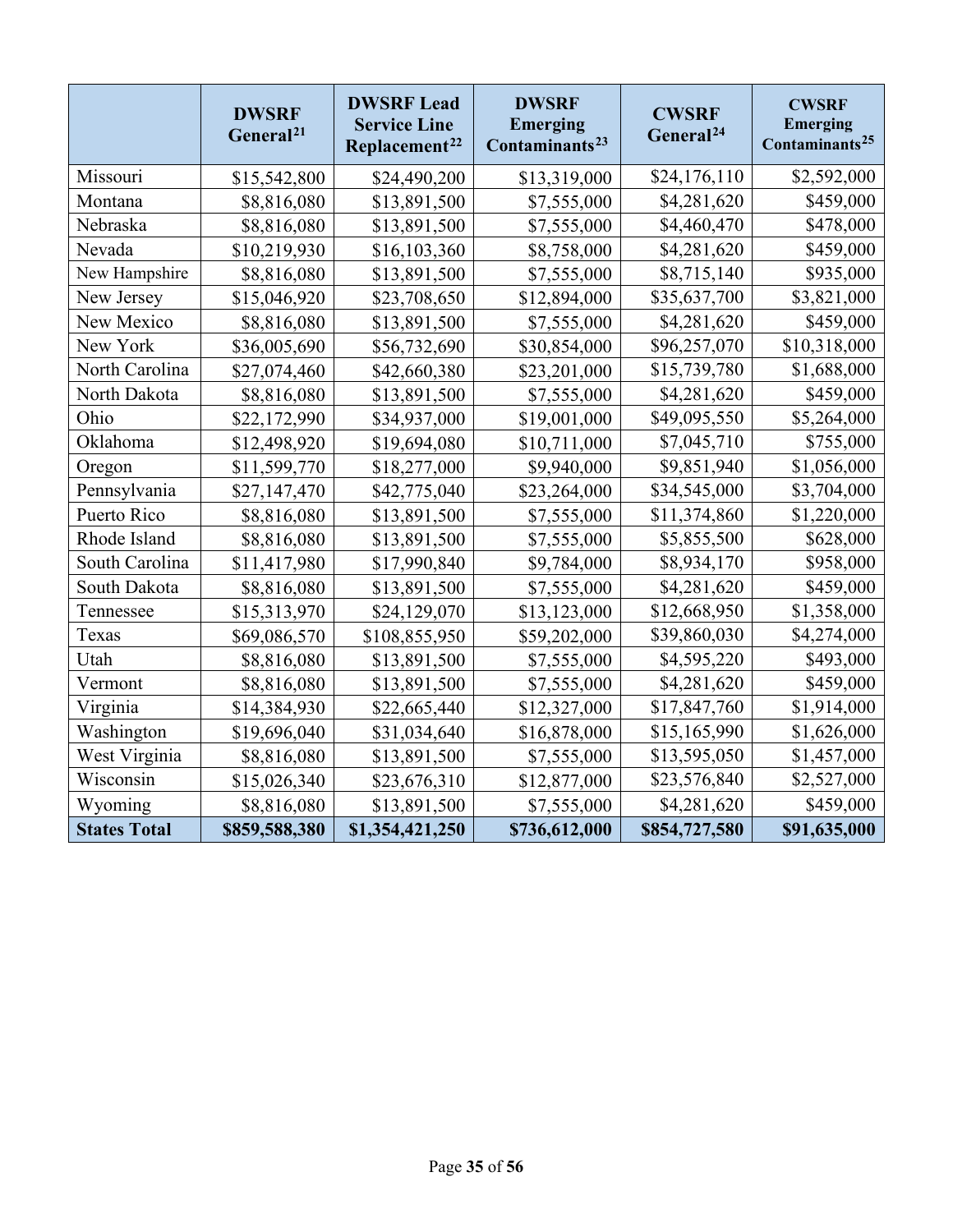# **Attachment 1 – Appendix B: CWSRF Definition of Emerging Contaminants**

Emerging contaminants refer to substances and microorganisms, including manufactured or naturally occurring physical, chemical, biological, radiological, or nuclear materials, which are known or anticipated in the environment, that may pose newly identified or re-emerging risks to human health, aquatic life, or the environment.<sup>[26](#page-35-0)</sup> These substances, microorganisms or materials can include many different types of natural or manufactured chemicals and substances – such as those in some compounds of personal care products, pharmaceuticals, industrial chemicals, pesticides, and microplastics.<sup>[27](#page-35-1),[28](#page-35-2)</sup>

The main categories of emerging contaminants include but are not limited to:

- **Perfluoroalkyl and polyfluoroalkyl substances (PFAS) and other persistent organic pollutants (POPs)** such as polybrominated diphenyl ethers (PBDEs; used in flame retardants, furniture foam, plastics, etc.) and other persistent organic contaminants such as perfluorinated organic acids, PFAS free foam flame retardants;
- **Biological contaminants and microorganisms**, such as antimicrobial resistant bacteria, biological materials, and pathogens**;**
- **Some compounds of pharmaceuticals and personal care products (PPCPs)**, including a wide suite of human prescribed drugs (e.g., antidepressants, blood pressure medications, hormones), over-the-counter medications (e.g., ibuprofen), bactericides, fragrances, UV filters (sunscreen agents), detergents, preservatives, and repellents;  $^{29}$  $^{29}$  $^{29}$ 
	- o Insect Repellents, Cosmetics and UV filters: DEET, Methylparabens, Benzophenone $30$
	- o Fragrances: HHCB and AHTN (7-acetyl-1,1,3,4,4,6-hexamethyl-1,2,3,4 tetrahydronaphthalene; CAS 21145-77-7; Tonalide) $31$
	- o Cosmetic and food preservatives: BHA (butylated hydroxyanisole) and BHT (butylated hydroxytoluene) $32$
	- o Veterinary medicines such as antimicrobials, antibiotics, anti-fungals, growth promoters, investigational new animal drugs, and hormones;
	- $\circ$  Substances that illicit endocrine-disrupting chemicals (EDCs), including synthetic estrogens (e.g.,  $17\alpha$ ethynylestradiol, which also is a PCPP) and androgens (e.g., trenbolone, a veterinary drug), naturally occurring estrogens (e.g.,17ß-estradiol, testosterone), as well as many others (e.g., organochlorine pesticides, alkylphenols)
- **Nanomaterials** such as carbon nanotubes or nano-scale particulate titanium dioxide, of which little is known about either their environmental fate or effects.

<span id="page-35-2"></span><sup>28</sup> White Paper Aquatic Life Criteria for Contaminants of Emerging Concern 2008

<span id="page-35-4"></span><sup>30</sup> Diana Montes-Grajales, Mary Fennix-Agudelo, Wendy Miranda-Castro,

<span id="page-35-0"></span> $26$  2020 White House Office of Science & Technology Policy document which focused on drinking water/human health

<span id="page-35-1"></span><sup>&</sup>lt;sup>27</sup> Contaminants of Emerging Concern under the Clean Water Act 2019, Congressional Research Services

<span id="page-35-3"></span> $^{29}$  Peck, A.M. Analytical methods for the determination of persistent ingredients of personal care products in environmental matrices. *Anal Bioanal Chem* **386,** 907–939 (2006).<https://doi.org/10.1007/s00216-006-0728-3>

Occurrence of personal care products as emerging chemicals of concern in water resources: A review, Science of The Total Environment, Volume 595, 2017, Pages 601-614, ISSN 0048-9697,

[https://doi.org/10.1016/j.scitotenv.2017.03.286.](https://doi.org/10.1016/j.scitotenv.2017.03.286) (https://www.sciencedirect.com/science/article/pii/S0048969717308161)

<span id="page-35-5"></span> $31$  J Environ Eng (New York). Author manuscript; available in PMC 2010 Feb 1. Published in final edited form as: J Environ Eng (New York). 2009 Nov 1; 135(11): 1192. doi: 10.1061/(ASCE)EE.1943-7870.0000085

<span id="page-35-6"></span><sup>&</sup>lt;sup>32</sup> Soliman, Mary A., et al. "Human Pharmaceuticals, Antioxidants, and Plasticizers in Wastewater Treatment Plant and Water Reclamation Plant Effluents." Water Environment Research, vol. 79, no. 2, 2007, pp. 156–167., https://doi.org/10.2175/106143006x111961.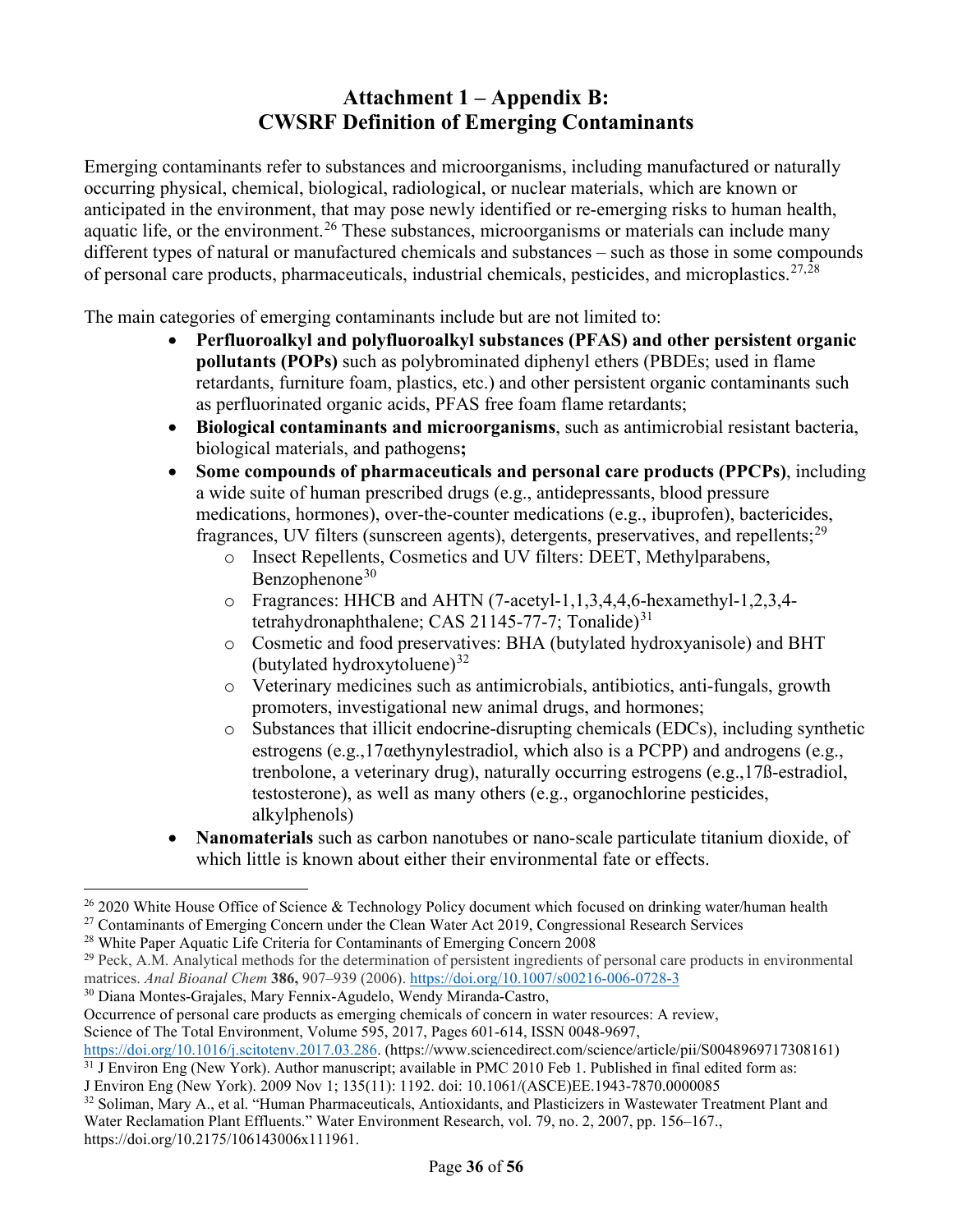• **Microplastics/Nanoplastics:** synthetic solid particle or polymeric matrix, with regular or irregular shape and with size smaller than 5 mm, of either primary or secondary manufacturing origin, or larger plastic materials that degrade into smaller pieces, including from tire wear (such as  $6PPD$ ), which are insoluble in water.<sup>[33](#page-36-0)</sup> Primary microplastics include particles produced intentionally of this very small dimension, like pre-production pellets used as intermediate in plastic production, microbeads for abrasive functions or microfibers that form from synthetic textiles.<sup>[34](#page-36-1)</sup>

Projects that address contaminants with [water quality criteria established by EPA](https://www.epa.gov/wqc/national-recommended-water-quality-criteria-tables) under CWA section 304(a), except for PFAS are not eligible for CWSRF Emerging Contaminants funds.

<span id="page-36-0"></span><sup>&</sup>lt;sup>33</sup> J.P.G.L. Frias, Roisin Nash, Microplastics: Finding a consensus on the definition, Marine Pollution Bulletin, Volume 138, 2019, Pages 145-147, ISSN 0025-326X, [https://doi.org/10.1016/j.marpolbul.2018.11.022.](https://doi.org/10.1016/j.marpolbul.2018.11.022)

<sup>(</sup>https://www.sciencedirect.com/science/article/pii/S0025326X18307999)

<span id="page-36-1"></span><sup>&</sup>lt;sup>34</sup> Silvia Galafassi, Luca Nizzetto, Pietro Volta, Plastic sources: A survey across scientific and grey literature for their inventory and relative contribution to microplastics pollution in natural environments, with an emphasis on surface water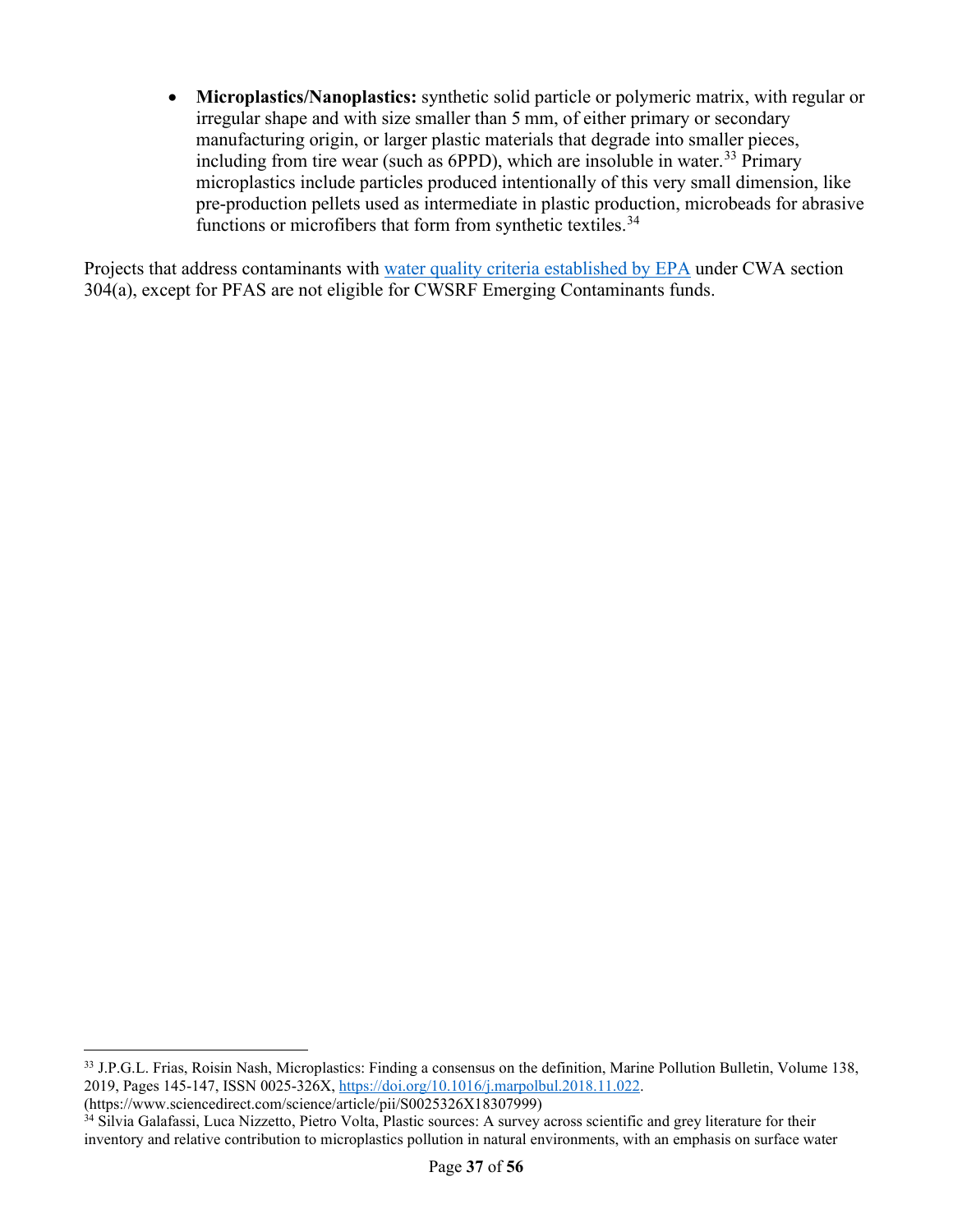### **Attachment 1 – Appendix C: Detailed List of DWSRF Emerging Contaminants Project and Activity Examples**

Below are non-exhaustive lists of DWSRF-eligible projects and activities under the BIL DWSRF Emerging Contaminants capitalization grants. For a project or activity to be eligible for funding under this appropriation, it must be otherwise DWSRF eligible, and the primary purpose must be to address emerging contaminants in drinking water with a focus on perfluoroalkyl and polyfluoroalkyl substances (PFAS) Projects that address any contaminant listed on any of EPA's [Contaminant Candidate Lists](https://www.epa.gov/ccl) are eligible (i.e., CCL1 – draft CCL5).

#### **From the DWSRF Infrastructure Fund:**

- Emerging contaminants costs associated with the construction of a new treatment facility or upgrade to an existing treatment facility that addresses emerging contaminants.
- Development of a new source (i.e., new/replacement well or intake for a public water system) that addresses an emerging contaminant issue [Note: water rights purchases must still meet the criteria in the [Class Deviation for Water Rights\]](https://www.epa.gov/sites/default/files/2020-01/documents/dwsrf_class_deviation_for_water_rights_2019.pdf).
- Consolidation with another water system that does not have emerging contaminants present or has removal capability.
- Costs for planning and design and associated pre-project costs.
- Infrastructure related to pilot testing for treatment alternatives.
- Creation of a new community water system to address unsafe drinking water provided by individual (i.e., privately-owned) wells or surface water sources.

#### **From the DWSRF Set-asides:**

- Direct technical assistance to public water systems (of any size) with emerging contaminants and treatment problems which could lead to a loan application.
- PFAS and other emerging contaminants project pre-development activities (such as determining if and where there is a problem).
- Technical assistance for eligible systems to diagnose emerging contaminants problems at their water systems.
- Project planning, preliminary engineering, and design.
- Funding state PWSS staff who are working on PFAS and emerging contaminants oversight.
- Incorporating training on PFAS and emerging contaminants into state operator certification materials.
- Obtain test kits/laboratory equipment for systems to test for newly recognized contaminants of concern and training to use that equipment.
- Pilot testing and studies on improving public water system operation.
- Source water protection activities (e.g., developing source water protection plans, well abandonment, etc.).
- Conducting initial, special (non-routine/non-compliance) monitoring to establish a baseline understanding of a contaminant of concern or operation of newly-used technology.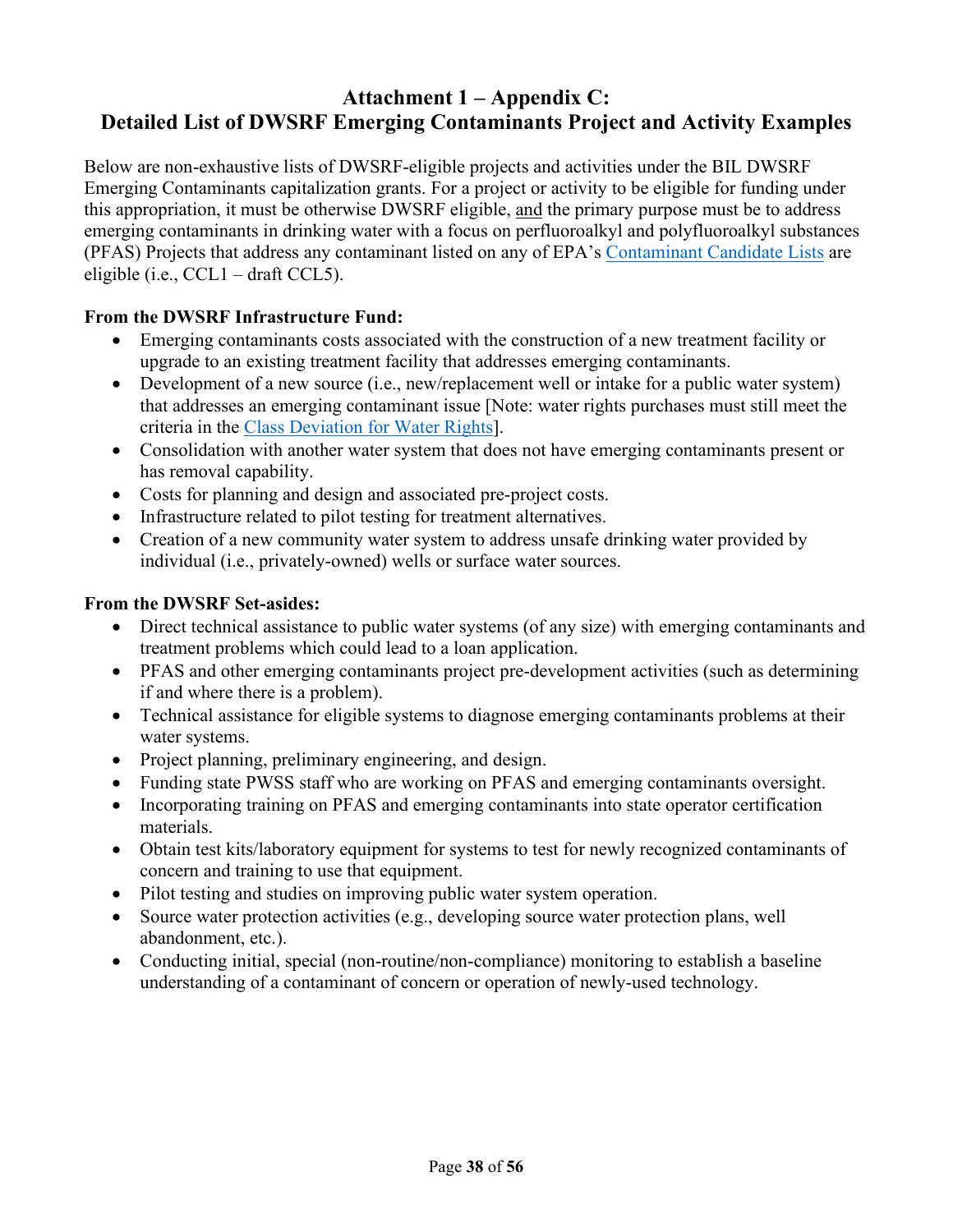## **Attachment 1 – Appendix D: Detailed List of DWSRF Lead Service Line Replacement Project and Activity Examples**

Below are non-exhaustive lists of DWSRF-eligible projects and activities under the BIL DWSRF Lead Service Line Replacement (LSLR) capitalization grants. For a project or activity to be eligible for funding under this appropriation, it must be otherwise DWSRF eligible and be a LSLR project or associated activity *directly connected* to the identification, planning, design, and replacement of lead service lines. Any project funded under this appropriation involving the replacement of a lead service line must replace the entire lead service line, not just a portion, unless a portion has already been replaced.

#### **From the DWSRF Infrastructure Fund:**

- Complete removal of lead service lines (public and privately owned portion) or service lines made of galvanized iron or galvanized steel (that are currently or have previously been downstream of lead components) and replacement with a pipe that meets the requirements established under 40 CFR 143 and which complies with state and local plumbing codes and or building codes.
- Removal of lead or galvanized goosenecks, pigtails, and connectors, and replacement with an acceptable material that meets the requirements established under 40 CFR 143 and which complies with state and local plumbing codes and or building codes.
- Replacement of curb stops, curb stop boxes, and other service line appurtenances that are removed as part of full LSLR.
- Site restoration, including landscaping, sidewalks, driveways, etc. if the removal was necessary to replace the lead service line.
- Permit fees if the fees are normal, required, and specific to the LSLR. It is recommended that communities waive these fees.
- Temporary pitcher filters or point-of-use (POU) devices certified by an American National Standards Institute accredited certifier to reduce lead during or for a short time period after LSLR projects.
- Development or updating of lead service line inventories, including locating and mapping lead service lines.
	- o Methods of investigation to develop inventories could include visual observation, water quality sampling (non-compliance), excavation, vacuum or hydro-excavation, statistical analysis, or other emerging technologies.
- Planning and design for infrastructure projects listed above.
- Non-routine lead sampling (if not for compliance purposes) as part of a LSLR project.

#### **From the DWSRF Set-asides:**

- Planning and design for LSLR infrastructure projects.
- Developing or updating lead service line inventories, including locating and mapping lead service lines.
- Providing technical assistance to small water systems undertaking lead service line inventories or construction projects.
- Funding state staff and contractors to work on LSLR education and outreach and inventory plans, etc.
- Non-routine lead sampling (if not for compliance purposes).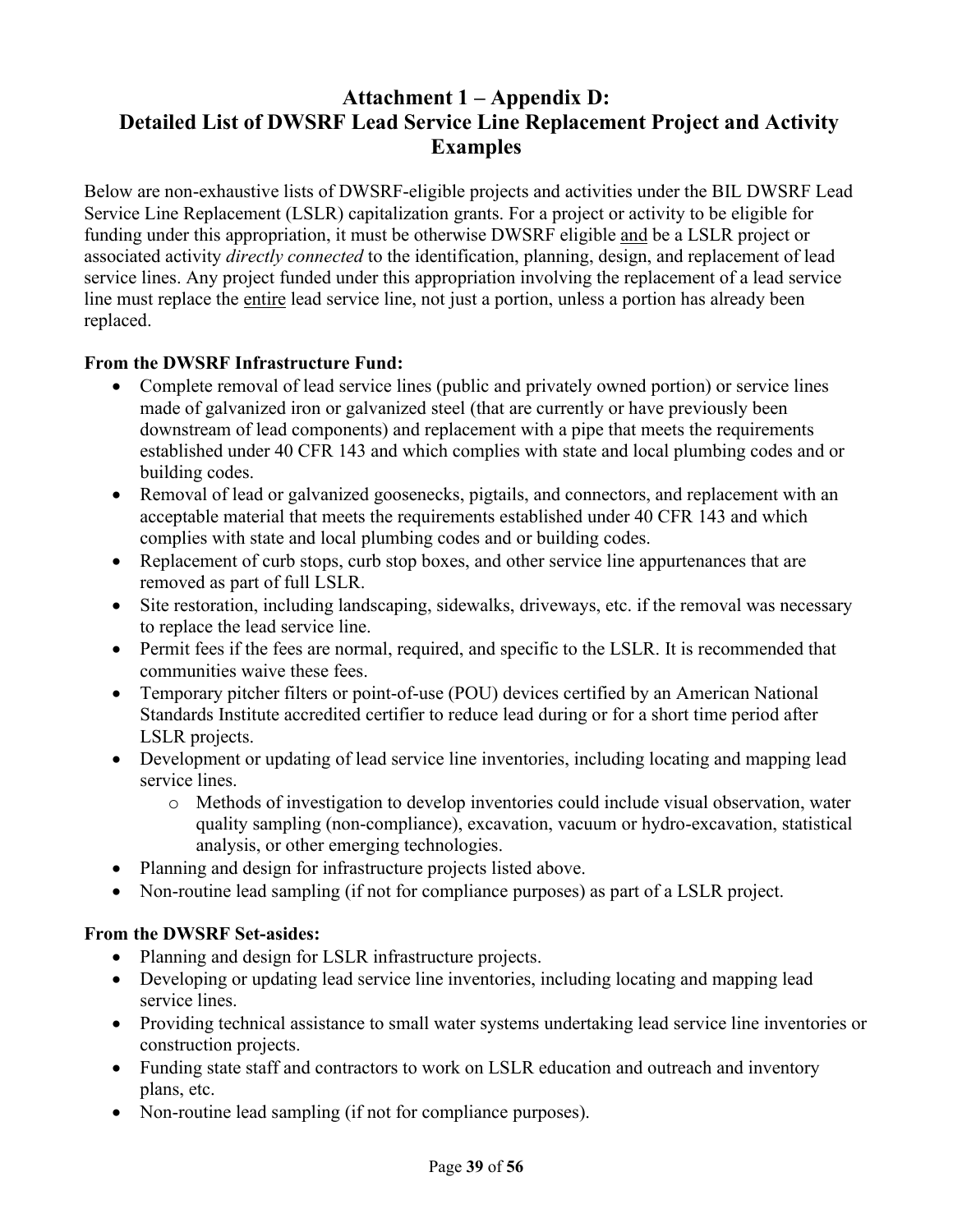### **Attachment 1 – Appendix E: Additional Information to Assist States with Developing a Disadvantaged Community Definition and Affordability Criteria**

Congress established that 49% of funding allocated to the SRF programs through the General Supplemental and Lead Service Line Replacement (LSLR) capitalization grants must be provided as additional subsidization for eligible CWSRF assistance recipients or project types as described in section 603(i) of the Clean Water Act (CWA) and water systems that meet the state's disadvantaged community criteria as described in section 1452(d) of the Safe Drinking Water Act (SDWA) for the DWSRF. Also, for the DWSRF Emerging Contaminants funding, states must direct at least 25% of these funds to disadvantaged communities (as defined by the state under SDWA 1452(d)) or public water systems serving fewer than 25,000 persons.

Under Section 50216 of the BIL, EPA must conduct an analysis of programs under CWA title VI and SDWA section 1452 to identify historical distribution of funds to small and disadvantaged communities and new opportunities and methods to improve the distribution of funds under those programs to lowincome, rural, minority, and indigenous communities. A report must be submitted to the congressional committees upon completion of the analysis by November 15, 2023.

There is significant variation across the country in the amount of assistance directed to disadvantaged communities and the characteristics of communities that qualify for this assistance. The CWA and the SDWA both state that the Administrator may publish information to assist states in establishing affordability criteria. The information in this memo is one step in an ongoing EPA effort to analyze criteria and adjust them as needed to ensure that the definitions used are compliant with the CWA and SDWA as well as meet the community affordability needs within states. Some key considerations are described below for evaluating how different affordability criteria can capture communities in need. EPA will work with states to strengthen their criteria for distributing additional subsidization. EPA may also provide additional information identified as part of Justice 40. Any criteria or thresholds should be modified by SRF programs to reflect state conditions and considerations.

Examples of criteria within affordability and disadvantaged community definitions that can be barriers include:

- Definitions solely based or contingent upon an "unaffordable" rate. Some state rate considerations serve to assist in affordability determinations, but others do so in a way that can be a barrier to systems with low capacity and a poor rate structure.
- Definitions that include a low cap on additional subsidy (e.g.,  $30\%$ ) are a barrier to communities that need a higher amount of additional subsidization to be able to take the loan.
- Definitions based solely on population or definitions that include population as a determining factor.

EPA strongly encourages states to amend their affordability and disadvantaged community definitions if they currently utilize any of these three criteria.

#### **CWSRF Affordability Criteria**

Section  $603(i)(2)$  of the CWA states:

*AFFORDABILITY CRITERIA.— (A) ESTABLISHMENT.—*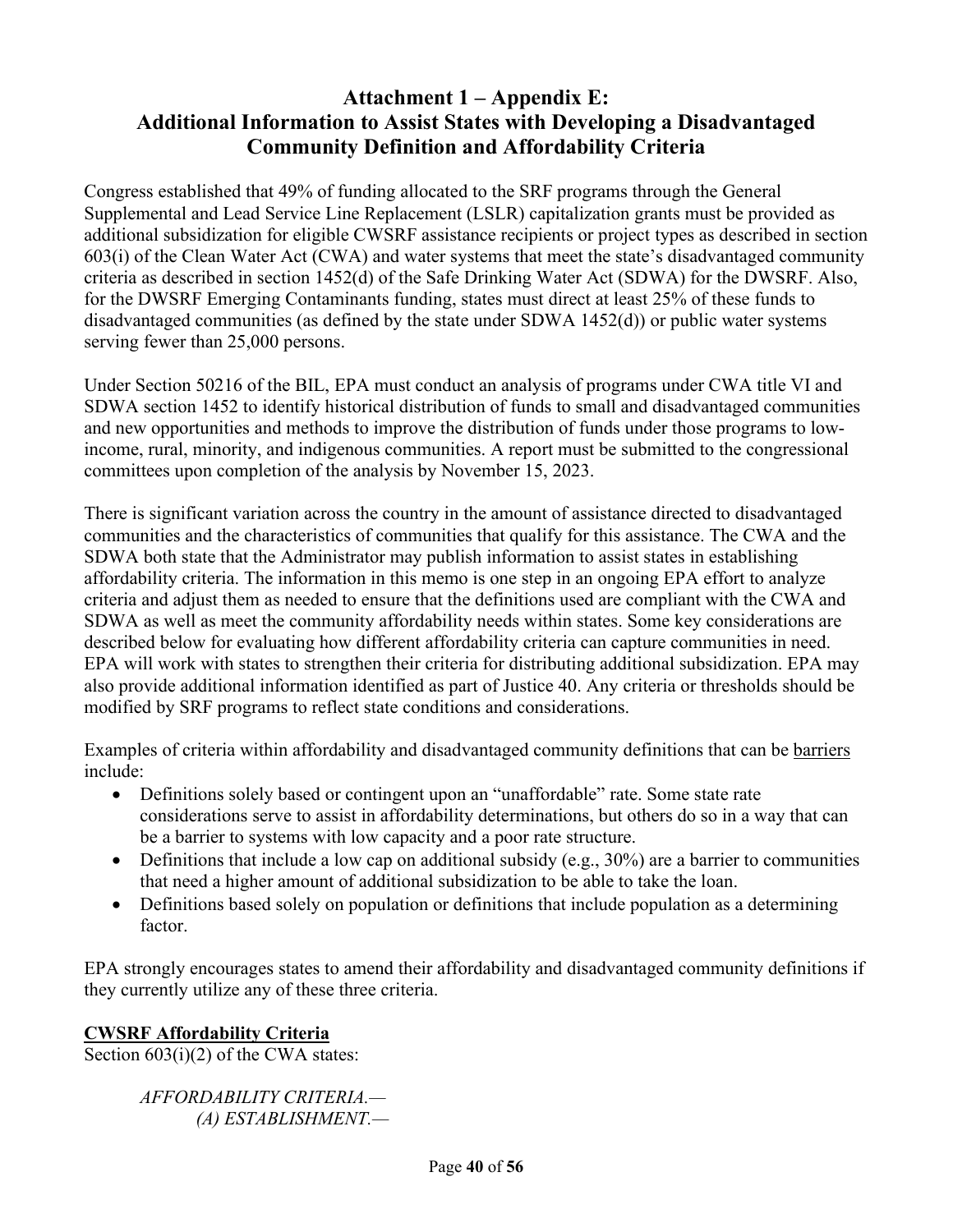*(i) IN GENERAL.—Not later than September 30, 2015, and after providing notice and an opportunity for public comment, a State shall establish affordability criteria to assist in identifying municipalities that would experience a significant hardship raising the revenue necessary to finance a project or activity eligible for assistance under subsection (c)(1) if additional subsidization is not provided. (ii) CONTENTS.—The criteria under clause (i) shall be based on income and unemployment data, population trends, and other data determined relevant by the State, including whether the project or 16 activity is to be carried out in an economically distressed area, as described in section 301 of the Public Works and Economic Development Act of 1965 (42 U.S.C. 3161).* 

*(B) EXISTING CRITERIA.—If a State has previously established, after providing notice and an opportunity for public comment, affordability criteria that meet the requirements of subparagraph (A)—*

*(i) the State may use the criteria for the purposes of this subsection; and (ii) those criteria shall be treated as affordability criteria established under this paragraph.* 

*(C) INFORMATION TO ASSIST STATES.—The Administrator may publish information to assist States in establishing affordability criteria under subparagraph (A).*

The CWA section 603(i)(2) requires states to develop affordability criteria that will assist them in identifying applicants that would have difficulty financing projects without additional subsidization. The CWA section  $603(i)(2)(A)$  requires that criteria be based on:

- income:
- unemployment data;
- population trends; and
- other data determined relevant by the state.

Income, unemployment data, and population trends must be reflected in state affordability criteria; however, the statute does not prescribe the weight that must be given to each type of criteria. States have the flexibility to determine which of the required criteria are most relevant to their CWSRF programs and may structure their program's criteria accordingly. States should periodically review and update their criteria to ensure that is it still appropriate for economic conditions in the state and that they are utilizing the most current data.

#### **Additional Information to Assist States in Establishing Affordability Criteria**

Per section 603(i)(2) of the CWA, the CWSRF affordability criteria must include income, unemployment data, and population trends. As demonstrated by the wide range of criteria developed by the states, there are many factors to consider within each criterion. The following are examples of metrics that EPA suggests states consider when reviewing their affordability criteria. States have the flexibility to use different percentages based on demographics and other state-specific factors. The metrics may be set numbers for a state or tiered numbers to address specific yet diverse state needs. States should also consider how a mix of affordability criteria may be used to meet community needs. States should periodically review their affordability criteria to ensure that it is still appropriate for the socioeconomic conditions in the state and uses the most current available data.

Income:

- Community MHI is less than 80% of State MHI
- Communities with \$25,766 or less upper limit of Lowest Quintile Income
- Communities with  $\geq 30.9\%$  Population Living Under 200% of Poverty Level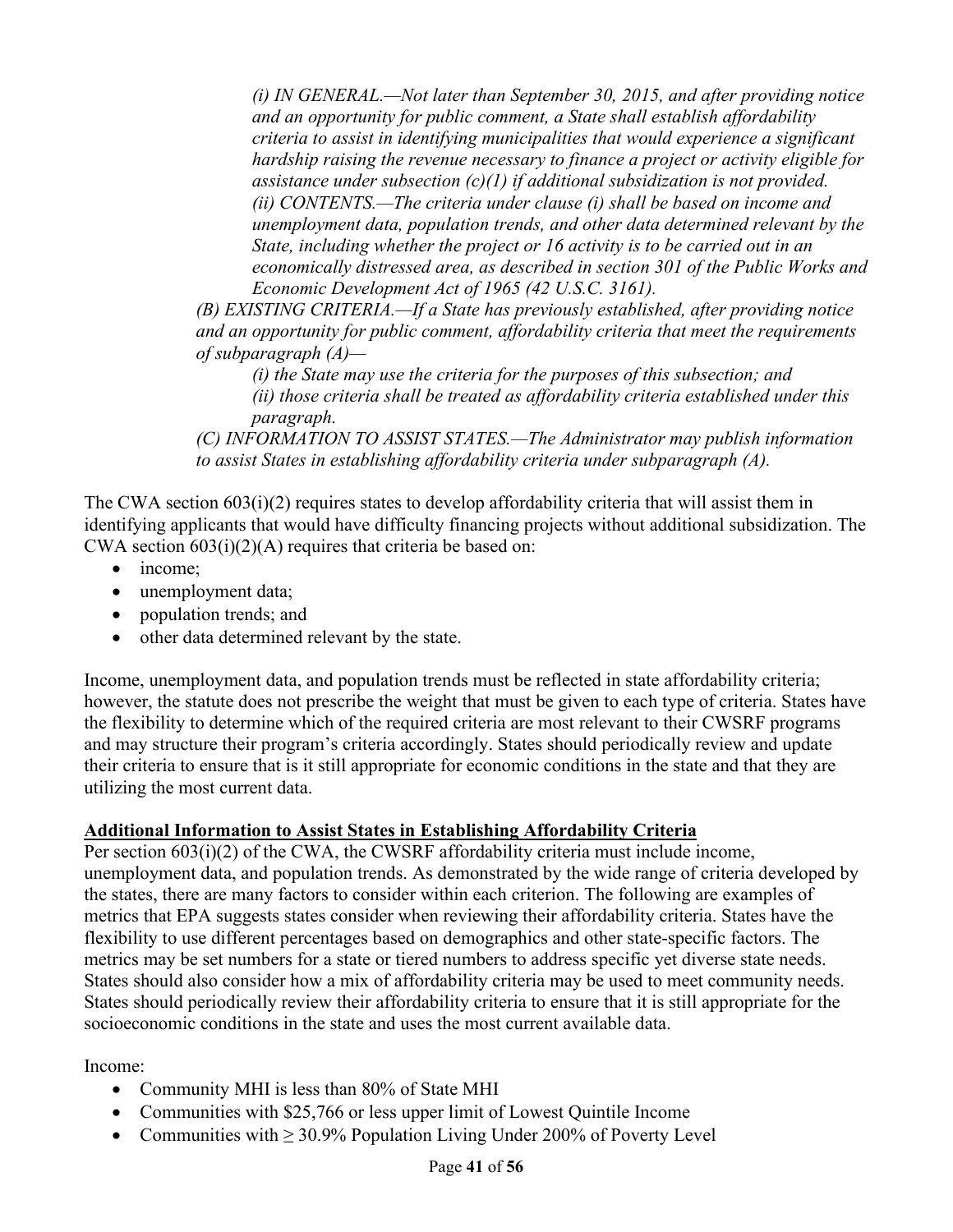• Community with census tracts that have a poverty rate greater than or equal to  $20\%$ <sup>[35](#page-41-0)</sup>

Unemployment Data:

• Communities with  $\geq 3.4\%$  Unemployed Population  $\geq 16$  years in Civilian Labor Force

Population Trends:

• Communities with  $\geq 12.1\%$  Vacant Households

Other Data Determined Relevant by the State:

- Community in a county with a Social Vulnerability Index score higher than  $0.80^{36}$  $0.80^{36}$  $0.80^{36}$
- Combined sewer and drinking water costs are greater than 2% of the 20th percentile household income (i.e., the Lowest Quintile of Income for the Service Area)
- Communities with 10% of failing decentralized systems
- Communities with  $\geq 11.7\%$  Population Receiving Food Stamps/SNAP Benefits
- Communities with Lagoon systems not achieving water quality standards

### **DWSRF Disadvantaged Communities**

Section 1452 (d) of the SDWA states:

*Assistance for disadvantaged communities* 

*(3) "Disadvantaged community" defined* 

*In this subsection, the term "disadvantaged community" means the service area of a public water system that meets affordability criteria established after public review and comment by the State in which the public water system is located. The Administrator may publish information to assist States in establishing affordability criteria.*

#### **Additional Information to Assist States in Establishing a Disadvantaged Community Definition**

The following are examples of criteria that states are currently using or may want to consider using. Note that some states define a disadvantaged community to include a large public water system where a particular project within the system addresses a sub-set of the service area that meets affordability criteria. States may use different percentages and thresholds based on demographics and other statespecific factors. The metrics may be set numbers for a state or tiered numbers to address specific state needs to best address the health protection objectives of SDWA. States should also consider how a mix of affordability criteria may be used to meet community needs. States should periodically review their affordability criteria and disadvantaged community definition to ensure that it is still appropriate for the economic conditions in the state and uses the most current available data.

- Communities with census tracts that have [X poverty indicator] are eligible for lead service line additional subsidy if the recipient uses those funds for the direct benefit of those residents
- Community MHI is less than 80% of State MHI
- Communities with \$25,766 or less upper limit of Lowest Quintile Income
- Communities with  $\geq 30.9\%$  Population Living Under 200% of Poverty Level
- Community with census tracts that have a poverty rate greater than or equal to  $20\%^{37}$  $20\%^{37}$  $20\%^{37}$
- Communities with  $\geq 3.4\%$  Unemployed Population  $\geq 16$  years in Civilian Labor Force
- Communities with ≥ 12.1% Vacant Households

<span id="page-41-1"></span><span id="page-41-0"></span><sup>&</sup>lt;sup>35</sup> Using the Census Bureau's official poverty measure (OPM).<br><sup>36</sup> Using the most recent SVI score calculated by the Centers for Disease Control and Prevention (CDC) using the American Community Survey (ACS).<https://svi.cdc.gov/map.html>

<span id="page-41-2"></span><sup>&</sup>lt;sup>37</sup> Using the Census Bureau's official poverty measure (OPM).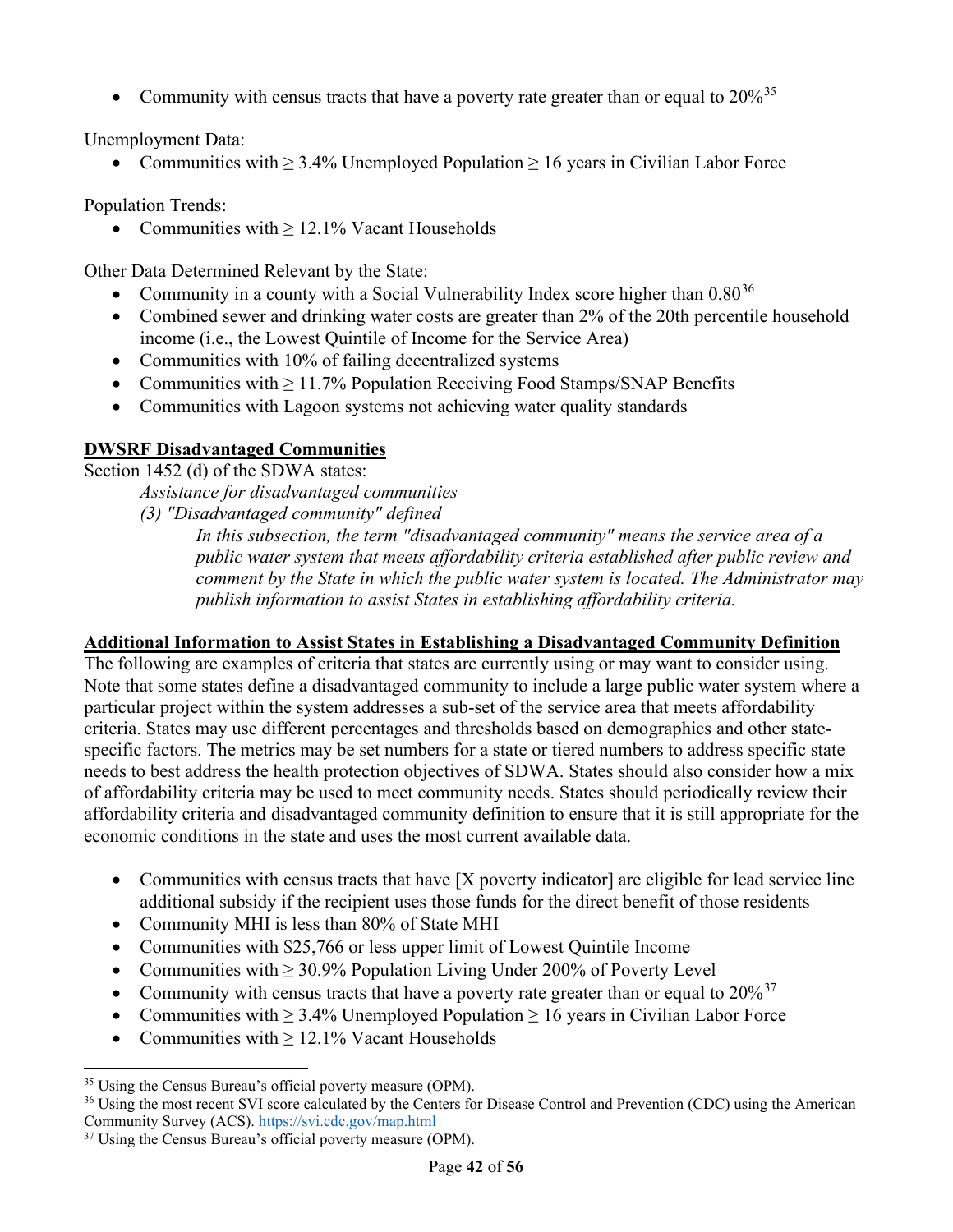- Community in a county with a Social Vulnerability Index score higher than  $0.80^{38}$  $0.80^{38}$  $0.80^{38}$
- Combined sewer and drinking water costs are greater than 2% of the 20th percentile household income (i.e., the Lowest Quintile of Income for the Service Area)
- Communities with  $\geq 11.7\%$  Population Receiving Food Stamps/SNAP Benefits

<span id="page-42-0"></span><sup>&</sup>lt;sup>38</sup> Using the most recent SVI score calculated by the Centers for Disease Control and Prevention (CDC) using the American Community Survey (ACS).<https://svi.cdc.gov/map.html>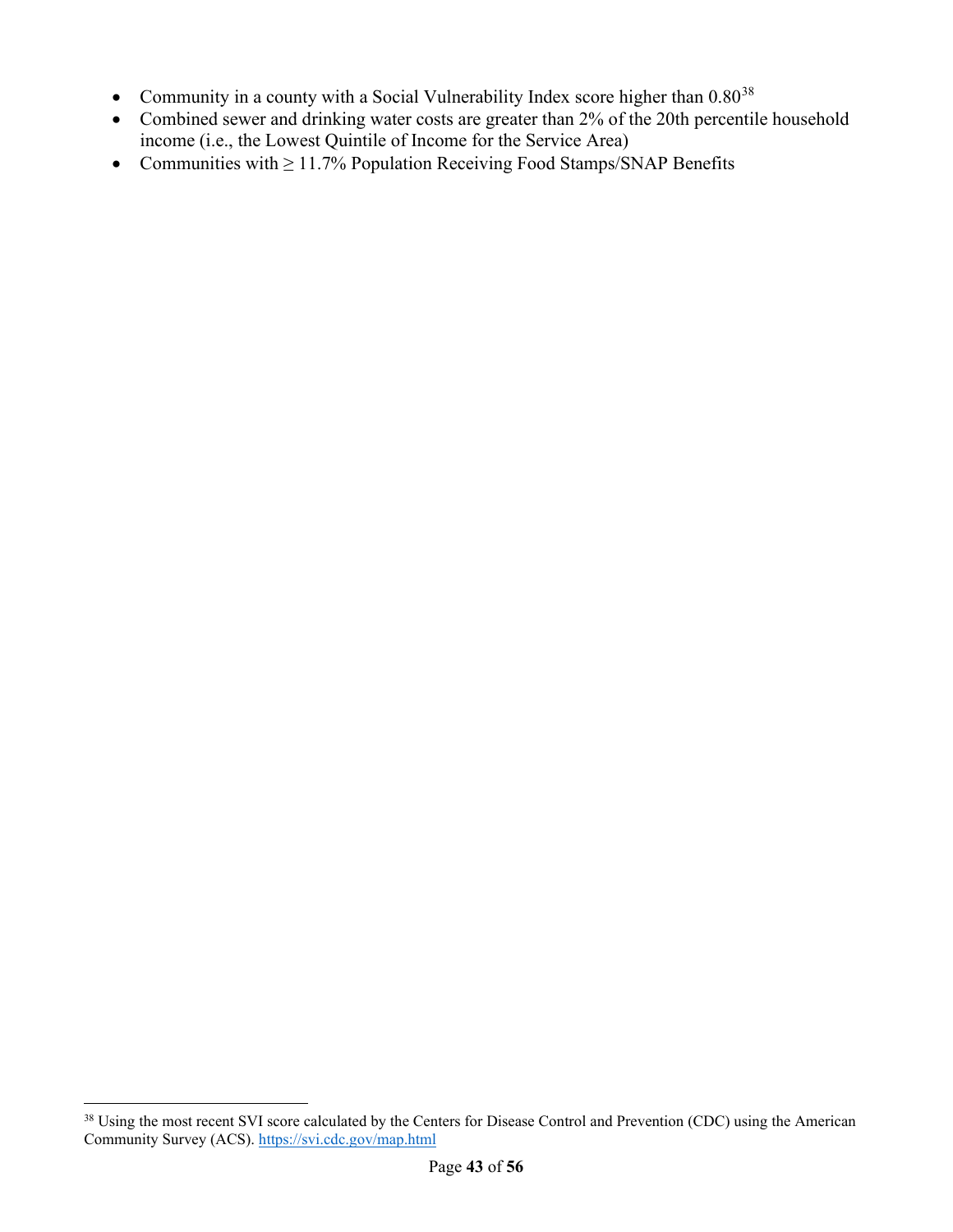# **Attachment 2: Implementation of CWSRF-Related Amendments in the Bipartisan Infrastructure Law**

On November 15, 2021, President Biden signed the Bipartisan Infrastructure Law (BIL) into law. Among its provisions are amendments to Title VI the Clean Water Act (CWA) that make changes to the base CWSRF program. This document summarizes the key changes and provides the relevant legislative text. These changes apply to all capitalization grants awarded after November 15, 2021.

# **Summary of Changes to Base CWSRF**

• **Reauthorization of CWSRF:** The BIL reauthorized the CWSRF from federal fiscal years 2022 through 2026. The funding levels will be set by through the annual appropriations process. Authorized levels are provided in the table below.

| H Y 22        | FY 23   | W 24   | KY ZS   | 26      |
|---------------|---------|--------|---------|---------|
| <b>\$2.4B</b> | \$2.75B | \$3.0B | \$3.25B | \$3.25B |

- **Additional Authorization:** The BIL authorizes additional appropriations of \$1,639,000,000 for each fiscal year 2022 through 2026. The funding levels will be set by through the annual appropriations process.
- **Additional Subsidization:** The BIL amended requirements related to additional subsidization. States are required to use at least 10% (an increase from 0%), but no more than 30%, of the capitalization grant amount to provide additional subsidy to the following:
	- o municipalities that meet the state's affordability criteria;
	- o municipalities that do not meet the state's affordability criteria but seek additional subsidization to benefit individual ratepayers in the residential user rate class;
	- o entities that implement a process, material, technique, or technology that addresses water or energy efficiency goals; mitigates stormwater runoff; or encourages sustainable project planning, design, and construction.

The BIL also expands the eligible uses of additional subsidy to include:

- o grants;
- o buying, refinancing, or restructuring of debt; and
- o other loan forgiveness.
- **Technical Assistance Funding:** The BIL includes a provision that allows states to use up to an amount equal to 2% of their annual CWSRF capitalization grant for the purpose of hiring staff, nonprofit organizations, or regional, interstate, or municipal entities to assist rural, small, and tribal publicly owned treatment works.
- **Analysis of Fund Distribution to Disadvantaged Communities:** The BIL included a provision that directs EPA to conduct an analysis of fund distributions to small and disadvantaged communities by November 15, 2023. EPA Headquarters and Regions will work collaboratively with states in this analysis.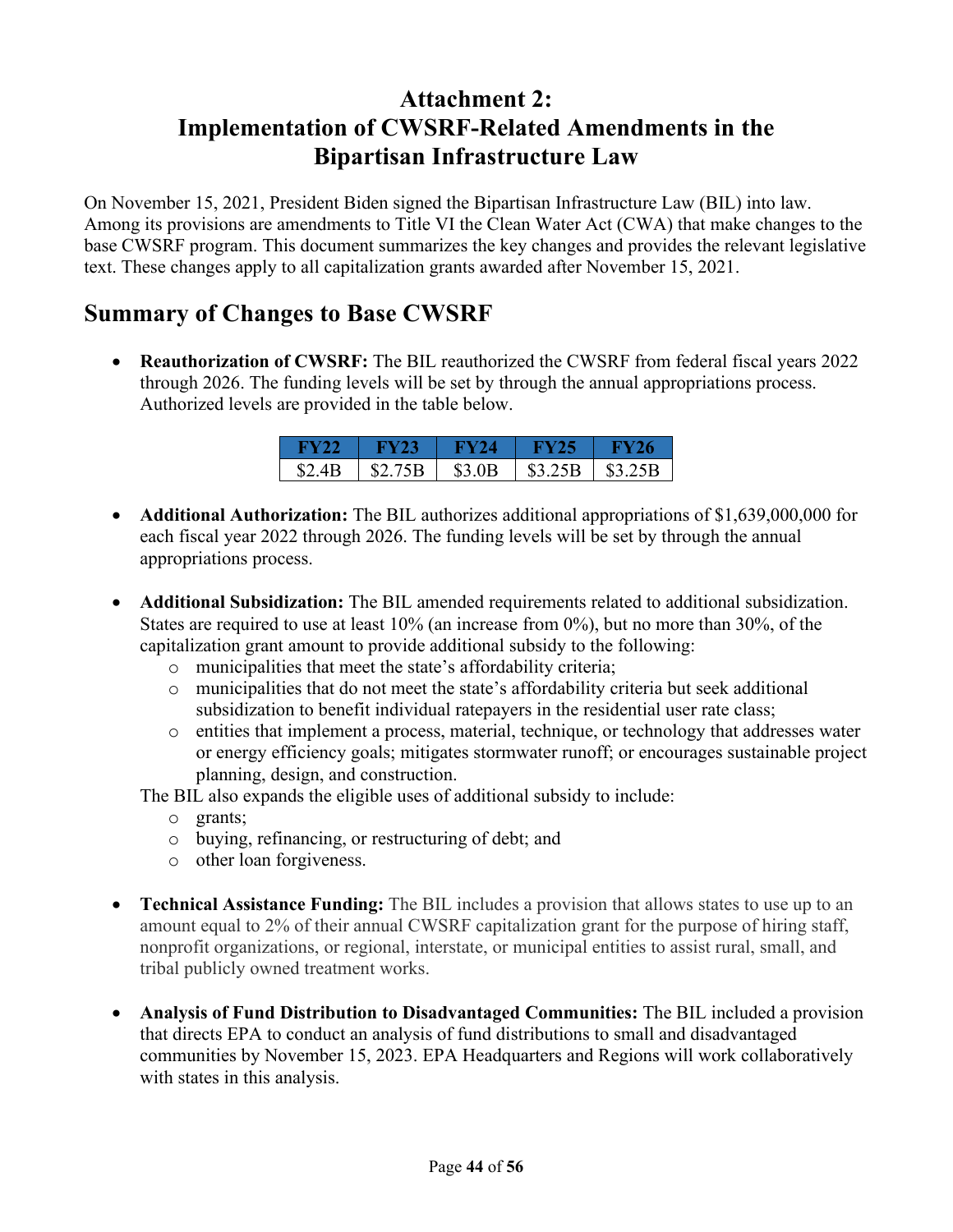- **Build America, Buy America:** The BIL established the Build America, Buy America (BABA) Act domestic sourcing requirements for federal financial assistance programs for infrastructure, including the SRF programs. EPA water infrastructure programs must comply with the BABA provision. EPA will be issuing BABA guidance for all water infrastructure programs upon publication of Office of Management and Budget agency-wide guidance.
- **Clean Watersheds Needs Survey:** The BIL expands the Clean Watersheds Needs Survey to include all capital projects eligible for CWSRF funding. It also authorizes \$5 million for implementing the Clean Watershed Needs Survey.

# **Amended Legislative Text and Explanation**

Text in *italics* is new and text in strikethrough was deleted.

#### **BIL §50210(a)(1)(A): Types of Assistance**

Section 603(d) As amended, CWA section 603(d) now states:

> (d) TYPES OF ASSISTANCE.—Except as otherwise limited by State law *and provided in subsection (k),* a water pollution control revolving fund of a State under this section may be used only—

**Explanation:** The CWA now incorporates an additional type of CWSRF assistance, as described in subsection (k). See below for additional information about this type of assistance.

#### **BIL §50210(a)(1)(B): Additional Subsidization**

Section 603(i) As amended, the CWA section 603(i) now states:

#### (i) ADDITIONAL SUBSIDIZATION.—

(1) IN GENERAL.—In any case in which a State provides assistance to an eligible recipient under subsection (d), the State may provide additional subsidization *(including forgiveness of principal, grants, negative interest loans, other loan forgiveness, and through buying, refinancing, or restructuring debt)*including forgiveness of principal and negative interest loans—

- (A) to benefit a municipality that—
	- (i) meets the affordability criteria of the State established under paragraph (2); or
	- (ii) does not meet the affordability criteria of the State if the recipient—

(I) seeks additional subsidization to benefit individual ratepayers in the residential user rate class;

(II) demonstrates to the State that such ratepayers will experience a significant hardship from the increase in rates necessary to finance the project or activity for which assistance is sought; and

(III) ensures, as part of an assistance agreement between the State and the recipient, that the additional subsidization provided under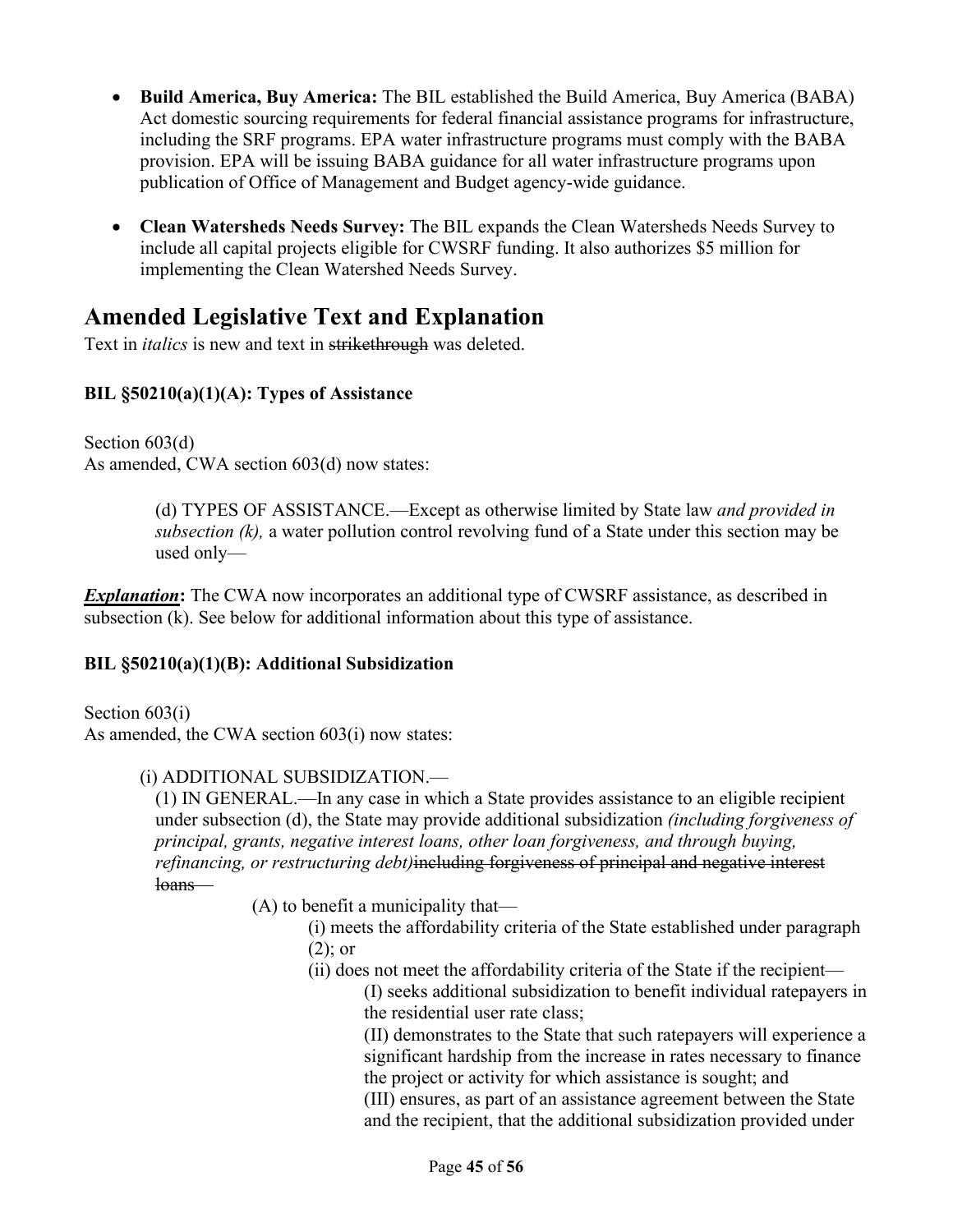this paragraph is directed through a user charge rate system (or other appropriate method) to such ratepayers; or

(B) to implement a process, material, technique, or technology—

(i) to address water-efficiency goals;

(ii) to address energy-efficiency goals;

(iii) to mitigate stormwater runoff; or

(iv) to encourage sustainable project planning, design, and construction. (2) AFFORDABILITY CRITERIA.—

(A) ESTABLISHMENT.—

(i) IN GENERAL.—Not later than September 30, 2015, and after providing notice and an opportunity for public comment, a State shall establish affordability criteria to assist in identifying municipalities that would experience a significant hardship raising the revenue necessary to finance a project or activity eligible for assistance under subsection  $(c)(1)$ if additional subsidization is not provided.

(ii) CONTENTS.—The criteria under clause (i) shall be based on income and unemployment data, population trends, and other data determined relevant by the State, including whether the project or activity is to be carried out in an economically distressed area, as described in section 301 of the Public Works and Economic Development Act of 1965 (42 U.S.C. 3161).

(B) EXISTING CRITERIA.—If a State has previously established, after providing notice and an opportunity for public comment, affordability criteria that meet the requirements of subparagraph (A)—

(i) the State may use the criteria for the purposes of this subsection; and

(ii) those criteria shall be treated as affordability criteria established under this paragraph.

(C) INFORMATION TO ASSIST STATES.—The Administrator may publish information to assist States in establishing affordability criteria under subparagraph (A).

(3) LIMITATIONS.—

(A) IN GENERAL.—A State may provide additional subsidization in a fiscal year under this subsection only if the total amount appropriated for making capitalization grants to all States under this title for the fiscal year exceeds \$1,000,000,000.

*(B) TOTAL AMOUNT OF SUBSIDIZATION.—*

*(i) In general.--For each fiscal year, of the amount of the capitalization grant received by the State under this title, the total amount of additional subsidization made available by a State under paragraph (1)—*

*(I) may not exceed 30 percent; and*

*(II) to the extent that there are sufficient applications for* 

*assistance to communities described in that paragraph, may not be less than 10 percent.*

*(ii) Exclusion.--A loan from the water pollution control revolving fund of a State with an interest rate equal to or greater than 0 percent shall not be considered additional subsidization for purposes of this subparagraph.*

(B) ADDITIONAL LIMITATION.—

(i) GENERAL RULE.—Subject to clause (ii), a State may use not more than 30 percent of the total amount received by the State in capitalization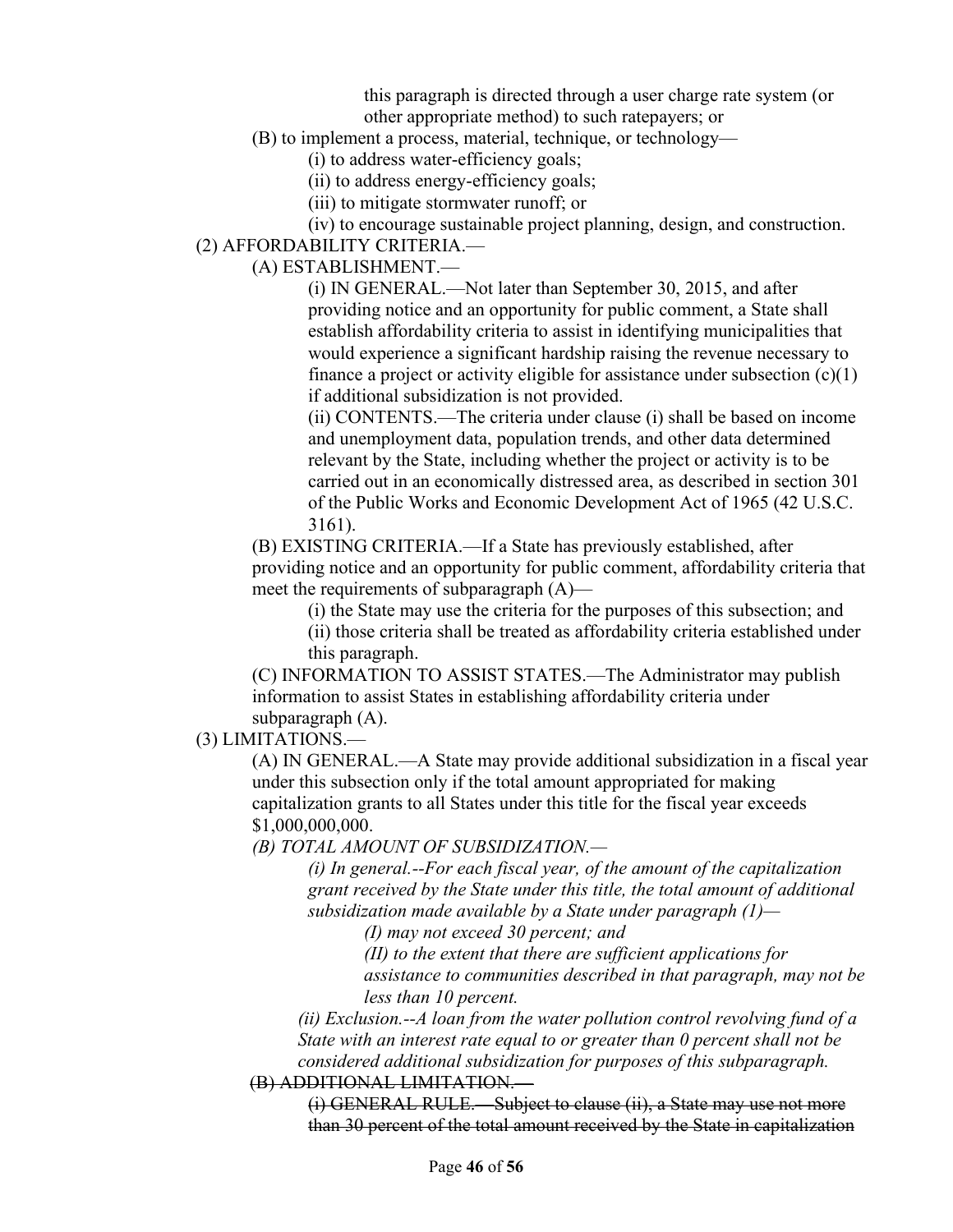grants under this title for a fiscal year for providing additional subsidization under this subsection.

(ii) EXCEPTION.—If, in a fiscal year, the amount appropriated for making capitalization grants to all States under this title exceeds \$1,000,000,000 by a percentage that is less than 30 percent, clause (i) shall be applied by substituting that percentage for 30 percent.

(C) APPLICABILITY.—The authority of a State to provide additional subsidization under this subsection shall apply to amounts received by the State in capitalization grants under this title for fiscal years beginning after September 30, 2014.

(D) CONSIDERATION.—If the State provides additional subsidization to a municipality or intermunicipal, interstate, or State agency under this subsection that meets the criteria under paragraph  $(1)(A)$ , the State shall take the criteria set forth in section 602(b)(5) into consideration.

*Explanation*: Section 603(i) of the CWA now requires states to provide between 10% and 30% of their capitalization grant as additional subsidization whenever the annual appropriation is greater than \$1,000,000,000, "to the extent there are sufficient applications for assistance." States unable to find sufficient eligible projects should explain in their Intended Use Plan (IUP) and Annual Report why the provision was not met and what they are doing to ensure that this provision is met in future years (e.g., marketing, outreach, technical assistance).

Additional subsidization may only be provided for the following:

- to benefit a municipality that meets the state's affordability criteria as established under the CWA section  $603(i)(2)$ ;
- to benefit a municipality that does not meet the state's affordability criteria but seeks additional subsidization to benefit individual ratepayers in the residential user rate class; or
- to any eligible recipient to implement a process, material, technique, or technology that addresses water or energy efficiency goals; mitigates stormwater runoff; or encourages sustainable project planning, design, and construction.

If additional subsidization is being used to benefit individual ratepayers in the residential user rate class of a municipality that does not meet the affordability criteria, then the recipient must demonstrate to the CWSRF's satisfaction that these ratepayers would otherwise experience a significant hardship from the increase in rates necessary to finance the project or activity for which assistance is being sought. Additionally, the assistance agreement between the CWSRF and the recipient must include language indicating that the additional subsidization would be provided to these ratepayers through a user charge rate system or other appropriate method.

This section has also been amended by BIL to expand the eligible types of additional subsidy that states may offer to assistance recipients. Prior to the passage of BIL, CWA authorized additional subsidies explicitly in the form of a *loan* (e.g., loans which include principal forgiveness and/or a negative interest rate).

As amended by BIL, CWA section 603(i) now explicitly adds grants as an eligible form of additional subsidy.<sup>[39](#page-46-0)</sup> States should be aware that "grant" recipients are legally considered "subrecipients" for the purposes of OMB's grant regulations at 2 CFR Part 200 *et. seq*. In other words, assistance recipients

<span id="page-46-0"></span><sup>&</sup>lt;sup>39</sup> Though not explicitly mentioned, states could still provide additional subsidy as grants under CWA section 603(i)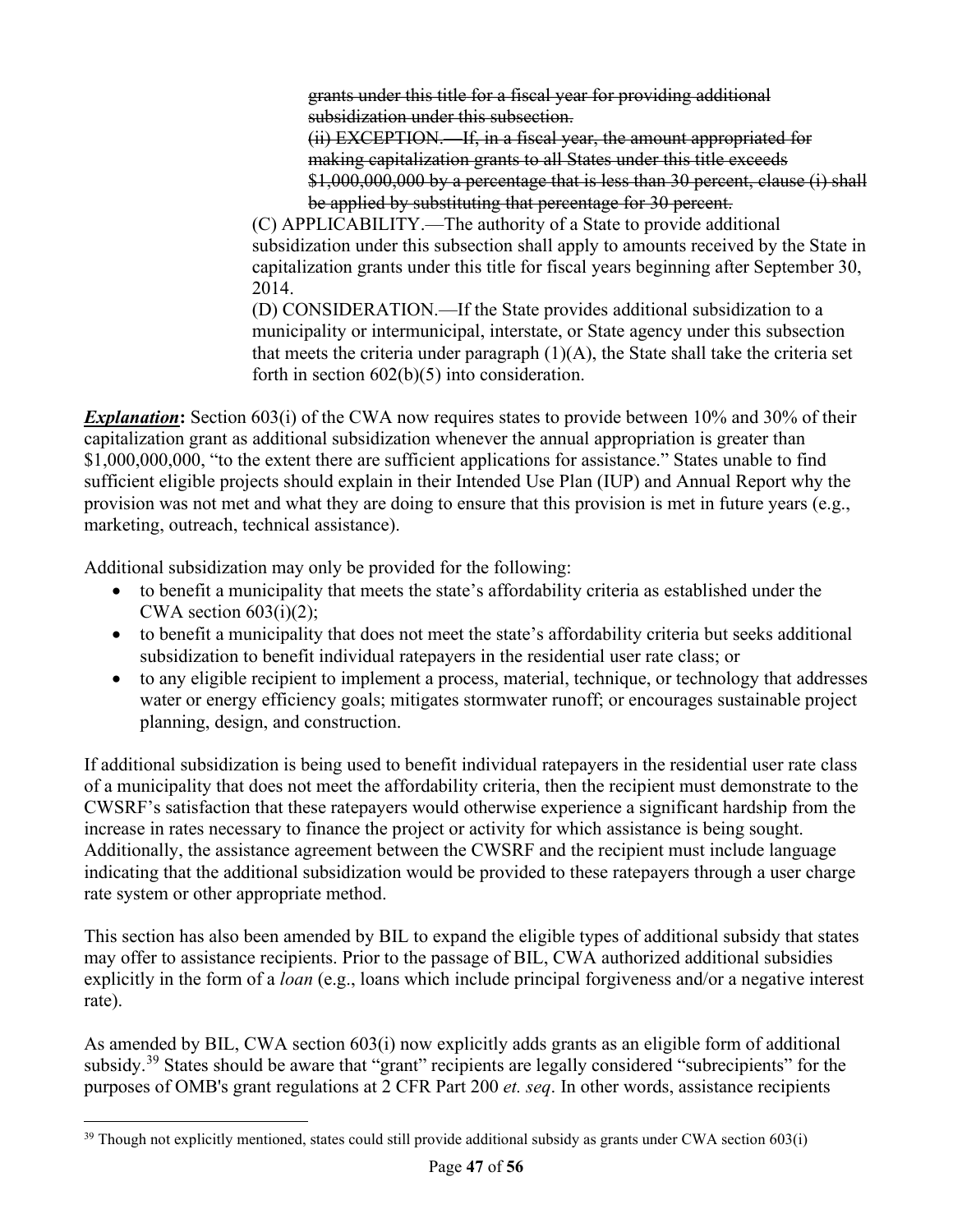receiving additional subsidy in the form of a grant are subject to additional cross-cutting federal requirements not applicable to those receiving other forms of additional subsidy. EPA's [subaward policy](https://www.epa.gov/sites/default/files/2020-11/documents/gpi-16-01-subaward-policy_attachments.pdf?VersionId=Gpyn6th6aI5b8IUFE.nf8Zw4cBEoZNHY) establishes the requirements and procedures for Grants Management Offices and Program Offices in making determinations regarding subrecipient eligibility, overseeing pass-through entity monitoring and management of subawards, and authorizing fixed amount subawards under 2 CFR 200.331, 200.332, and 200.333 ("the applicable regulations").

As amended by BIL section 603(i) also adds "buying, refinancing, or restructuring of debt" as options for offering additional subsidy to eligible assistance recipients. States may only purchase, refinance, or restructure debt that was associated with a CWSRF-eligible project. It is not necessary for the debt to have originated with the state's CWSRF program. However, the projects must still have been CWSRFeligible and met all applicable CWSRF requirements. It is important to note that BIL codifies that an assistance agreement with a 0% or higher interest rate is not considered to be additional subsidy. In other words, the monetary savings to an assistance recipient for a loan with, for example, a 2% interest rate versus a 4% interest rate is not considered additional subsidization.

Finally, CWA section 603(i) allows states to provide additional subsidy in the form of other loan forgiveness. Any state intending to offer other loan forgiveness must provide sufficient documentation within the Intended Use Plan, showing that such assistance is consistent with the other eligible forms of additional subsidy by resulting in a permanent reduction in principal that must be repaid.

### **BIL §50210(a)(1)(C): Technical Assistance**

Section 603(k)

As amended, the CWA now includes section 603(k), which states:

*(k) Additional Use of Funds.--A State may use an additional 2 percent of the funds annually awarded to each State under this title for nonprofit organizations (as defined in section 104(w)) or State, regional, interstate, or municipal entities to provide technical assistance to rural, small, and tribal publicly owned treatment works (within the meaning of section 104(b)(8)(B)) in the State.*

*Explanation*: States may use up to an amount equal to 2% of their annual capitalization grant to provide  $\overline{a}$  assistance to nonprofit organizations<sup>[40](#page-47-0)</sup> or State, regional, interstate, or municipal entities to provide technical assistance to rural, small, and tribal publicly owned treatment works. Examples of such assistance include, but are not limited to, retaining circuit riders to provide technical assistance; contracting with technical assistance providers; contracting with engineering firms directly to help develop projects; retaining certified public accountants or financial institutions to help recipients

<span id="page-47-0"></span><sup>40</sup> Consistent with the definition of *Nonprofit organization* at 2 CFR § 200.1, the term nonprofit organization means any corporation, trust, association, cooperative, or other organization that is operated mainly for scientific, educational, service, charitable, or similar purpose in the public interest and is not organized primarily for profit; and uses net proceeds to maintain, improve, or expand the operation of the organization. The term includes nonprofit colleges, universities, other educational institutions and tax-exempt nonprofit neighborhood and labor organizations. Nonprofit organizations that are not exempt from taxation under section 501 of the Internal Revenue Code must submit other forms of documentation of nonprofit status; such as certificates of incorporation as nonprofit under state or tribal law. Nonprofit organizations exempt from taxation under section  $501(c)(4)$  of the Internal Revenue Code that lobby are not eligible for EPA funding as provided in the Lobbying Disclosure Act, 2 U.S.C. 1611.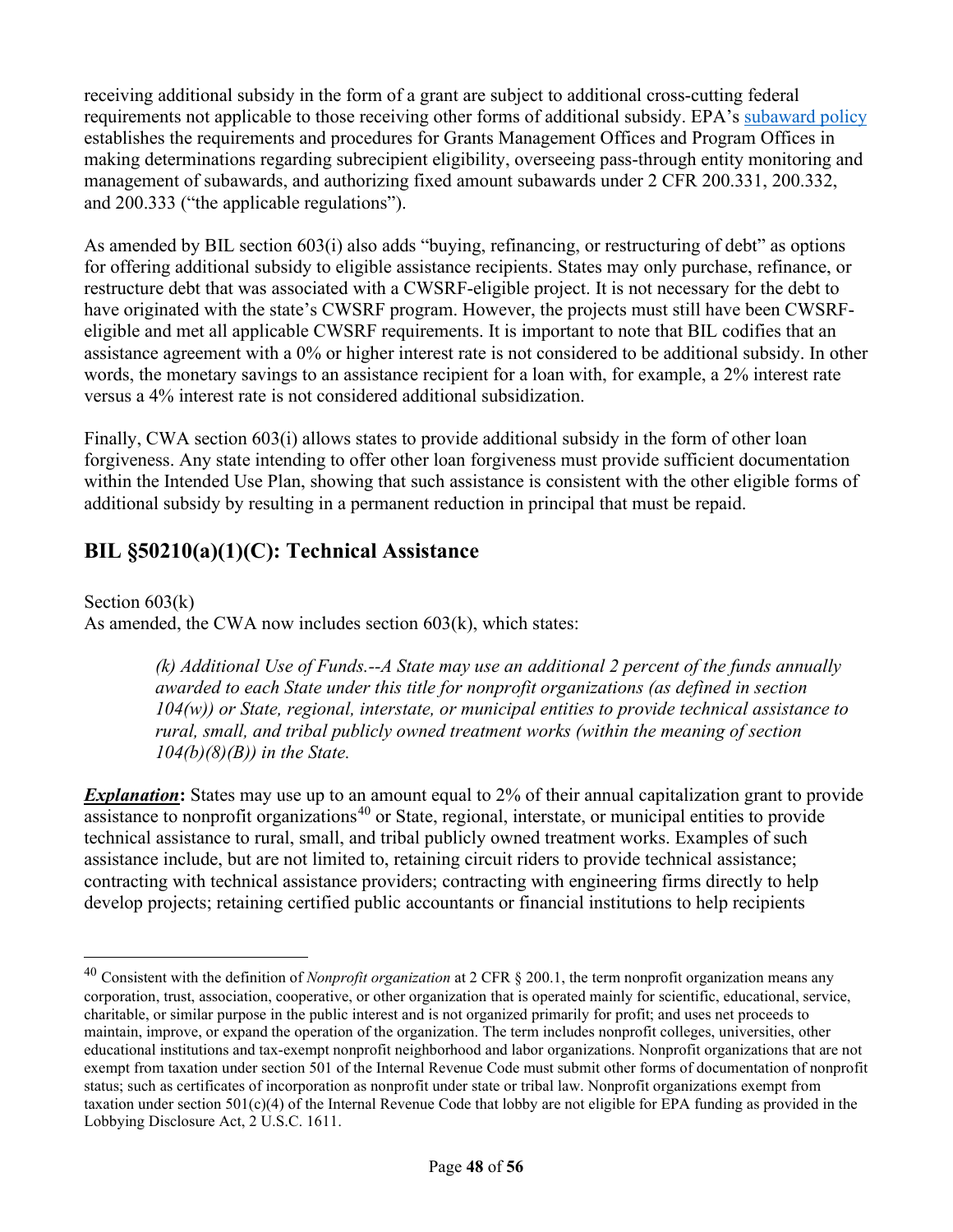complete the financial portions of SRF application packages; and retaining entities to complete Davis-Bacon related acts and/or AIS/BABAA compliance for recipients.

The maximum amount of CWSRF money that may be used to provide technical assistance consistent with section  $603(k)$  of the CWA is an amount equal to 2% of all grant awards received by a state CWSRF after November 15, 2021. If a state does not utilize the full amount of the technical assistance funds allowed under a capitalization grant, they may reserve the right to utilize the unused portion at a later date.

States must include in the Intended Use Plan the amount of the technical assistance funds they plan to use as well as a description of the activities they plan to fund. In the Annual Report and the SRF Reporting System, states must provide a detailed accounting of the use of the funds.

# **BIL §50210(b): Capitalization Grant Reauthorization**

Section 607 As amended, CWA section 607 now states:

#### **SEC. 607. AUTHORIZATION OF APPROPRIATIONS.—**

There is authorized to be appropriated to carry out the purposes of this title the following sums: (1) \$1,200,000,000 per fiscal year for each of fiscal year 1989 and 1990;

(2) \$2,400,000,000 for fiscal year 1991;

(3) \$1,800,000,000 for fiscal year 1992;

(4) \$1,200,000,000 for fiscal year 1993; and

(5) \$600,000,000 for fiscal year 1994.

*(1) \$2,400,000,000 for fiscal year 2022;*

*(2) \$2,750,000,000 for fiscal year 2023;*

*(3) \$3,000,000,000 for fiscal year 2024; and*

*(4) \$3,250,000,000 for each of fiscal years 2025 and 2026.*

*Explanation***:** This section reauthorizes the CWSRF from federal fiscal years 2022 through 2026. The funding levels will be set through the annual appropriations process.

## **BIL §50220: Clean Watersheds Needs Survey**

As amended, the CWA now includes section 609, which states:

#### *SEC. 609. CLEAN WATERSHEDS NEEDS SURVEY.*

*(a) Requirement.--Not later than 2 years after the date of enactment of this section, and not less frequently than once every 4 years thereafter, the Administrator shall---*

*(1) conduct and complete an assessment of capital improvement needs for all projects that are eligible under section 603(c) for assistance from State water pollution control revolving funds; and* 

*(2) submit to Congress a report describing the results of the assessment completed under paragraph (1).*

*(b) Authorization of Appropriations.--There is authorized to be appropriated to carry out the initial needs survey under subsection (a) \$5,000,000, to remain available until expended.*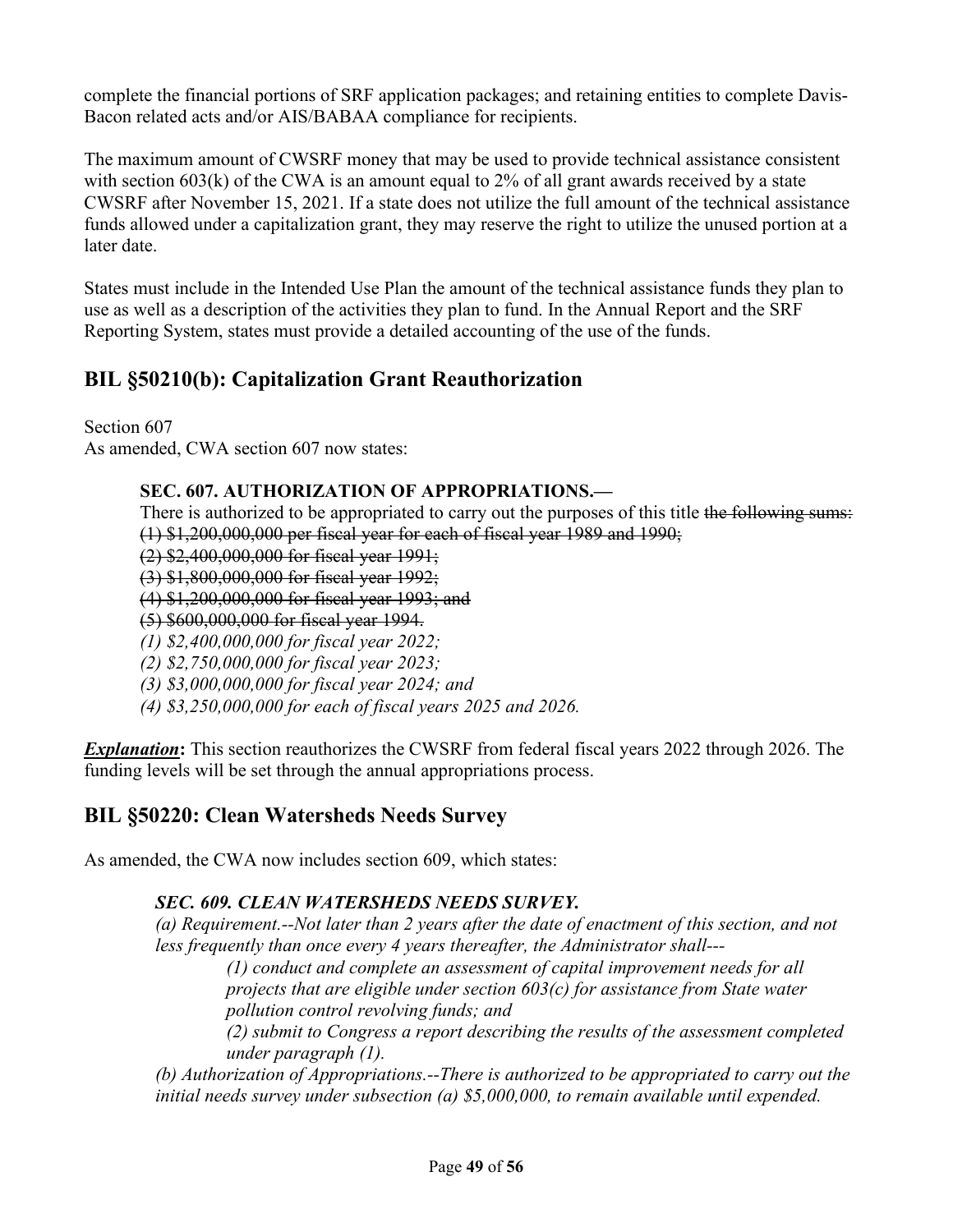*Explanation***:** This section expands the Clean Watersheds Needs Survey to include all capital projects eligible for CWSRF funding under CWA section 603(c). It also authorizes \$5 million for implementing the Clean Watershed Needs Survey.

## **Other BIL sections involving the CWSRF**

### **BIL §50216: Small and Disadvantaged Community Analysis**

This section is part of BIL and relates to the CWSRF but is not a new section of the CWA.

*(a) ANALYSIS.—Not later than 2 years after the date of enactment of this Act, using environmental justice data of the Environmental Protection Agency, including data from the environmental justice mapping and screening tool of the Environmental Protection Agency, the Administrator shall carry out an analysis under which the Administrator shall assess the programs under title VI of the Federal Water Pollution Control Act (33 U.S.C. 1381 et seq.) and section 1452 of the Safe Drinking Water Act (42 U.S.C. 300j–12) to identify historical distributions of funds to small and disadvantaged communities and new opportunities and methods to improve on the distribution of funds under those programs to low income communities, rural communities, minority communities, and communities of indigenous peoples, in accordance with Executive Order 12898 (42 U.S.C. 4321 note; 60 Fed. Reg. 6381; relating to Federal actions to address environmental justice in minority populations and low-income populations).*

*(b) REQUIREMENT.—The analysis under subsection (a) shall include an analysis, to the extent practicable, of communities in the United States that do not have access to drinking water or wastewater services.* 

*(c) REPORT.—On completion of the analysis under subsection (a), the Administrator shall submit to the Committee on Environment and Public Works of the Senate and the Committees on Energy and Commerce and Transportation and Infrastructure of the House of Representatives a report describing—*

*(1) the results of the analysis; and*

*(2) the criteria the Administrator used in carrying out the analysis.*

**Explanation:** This section directs EPA to conduct an analysis of fund distributions to small and disadvantaged communities by November 15, 2023.

## **BIL §70901: Build America, Buy America Act**

Title IX of BIL creates the Build America, Buy America (BABA) Act domestic sourcing requirements for Federal financial assistance programs for infrastructure, including the SRF programs. See Title IX language beginning on page 866 of [the BIL.](https://www.congress.gov/117/plaws/publ58/PLAW-117publ58.pdf) For more specific information on BABA implementation, please refer to the upcoming Office of Management and Budget's Build America, Buy America Act Implementation Guidance. EPA will issue a separate memorandum for BABA after OMB publishes its guidance.

## **EPA General Provisions Section 614: CWSRF Additional Authorization**

This section is part of the EPA General Provisions in BIL: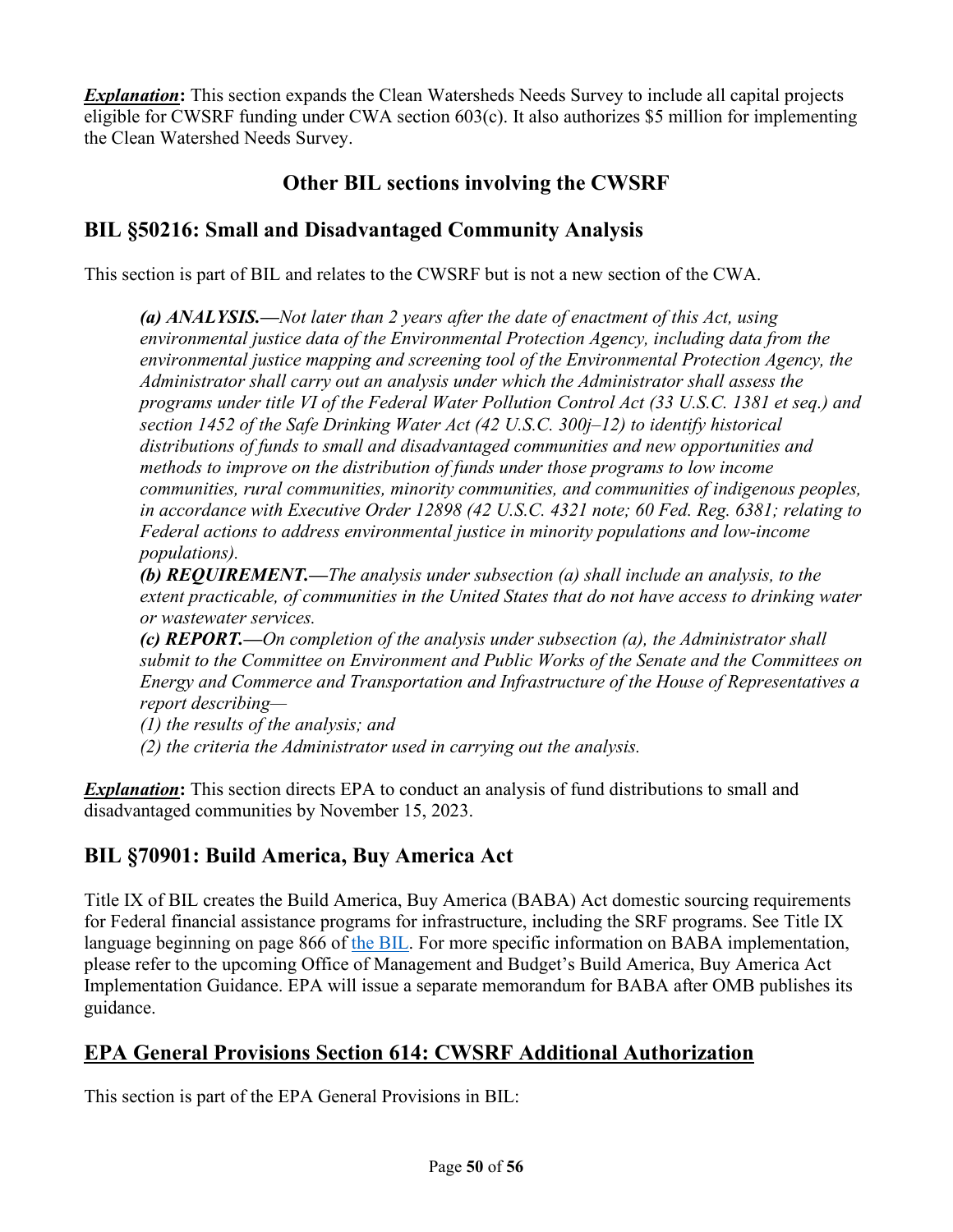*SEC. 614. (b) Clean Water.—There is authorized to be appropriated to carry out the purposes of title VI of the Federal Water Pollution Control Act (33 U.S.C. 1381 et seq.), in addition to amounts otherwise authorized to be appropriated for those purposes, an additional \$1,639,000,000 for each of fiscal years 2022 through 2026.*

**Explanation:** This section authorizes additional appropriations from federal fiscal years 2022 through 2026. The funding levels will be set by through the annual appropriations process.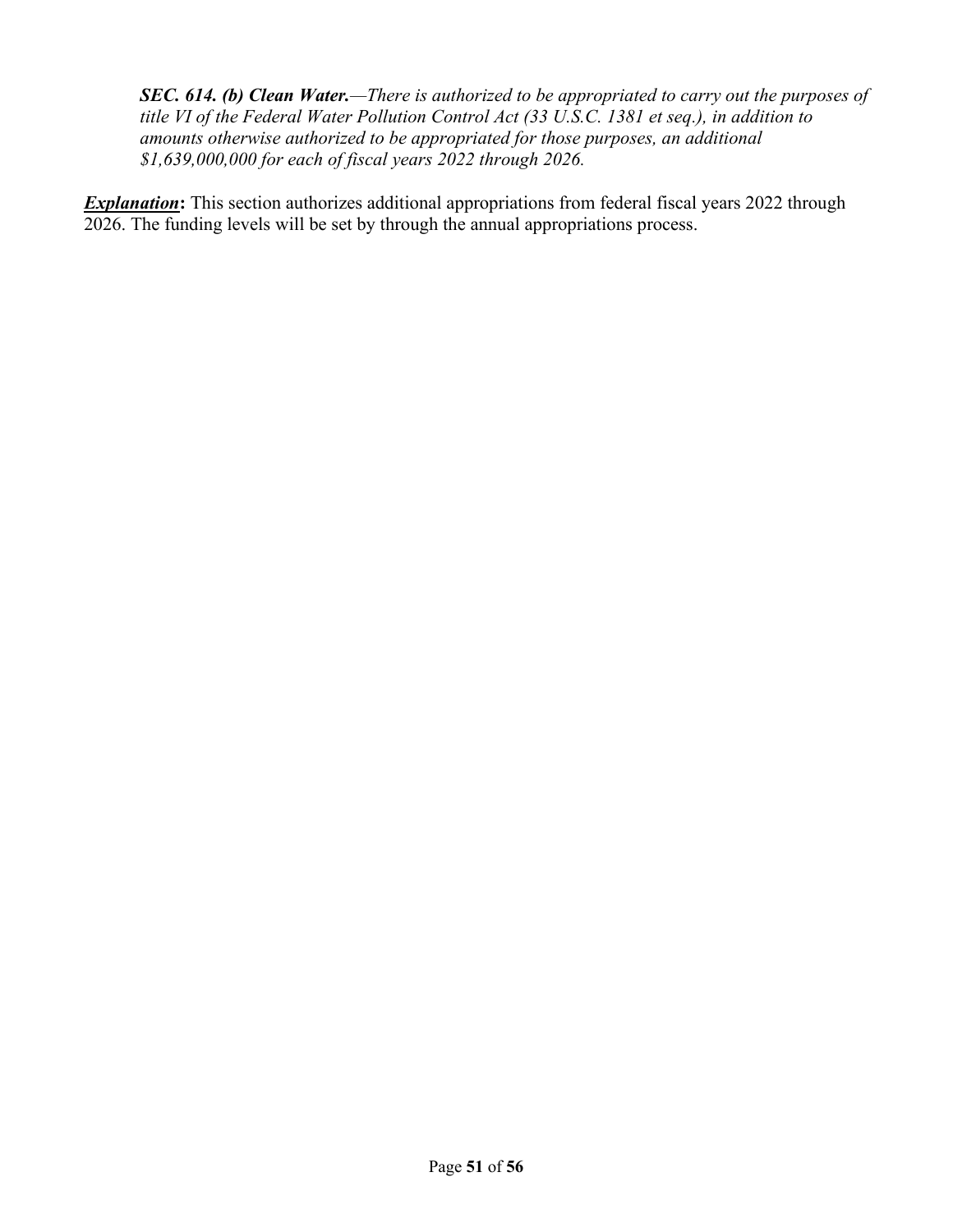# **Attachment 3: Implementation of DWSRF-Related Amendments in the Bipartisan Infrastructure Law**

On November 15, 2021, President Biden signed the Bipartisan Infrastructure Law (BIL) into law. Among its provisions are amendments to the Safe Drinking Water Act §1452 (42 U.S.C. 300j-12) that make changes to the base DWSRF program. This document summarizes the key changes and provides the relevant legislative text. These changes apply to all capitalization grants awarded after November 15, 2021.

# **Summary of Changes to Base DWSRF**

• **Reauthorization of DWSRF:** The BIL reauthorized the DWSRF from federal fiscal years 2022 through 2026. The funding levels will be set through the annual appropriations process. Authorized levels are provided in the table below.

| <b>FY22</b> | <b>FY23</b> | <b>FY24</b> | <b>FY25</b> | <b>FY26</b> |
|-------------|-------------|-------------|-------------|-------------|
| \$2.4B      | \$2.75B     | \$3.0B      | \$3.25B     | \$3.25B     |

- **Additional Authorization:** The BIL authorizes additional appropriations of \$1,126,000,000 for each fiscal year 2022 through 2026 for the DWSRF. The funding levels will be set through the annual appropriations process.
- **Assistance for Disadvantaged Communities:** The BIL amended requirements related to additional subsidy assistance for disadvantaged communities. States are required to use at least 12% (an increase from 6%), but no more than 35%, of the capitalization grant amount for additional subsidy for state-defined Disadvantaged Communities. The BIL also expands the eligible uses of additional subsidy to include:
	- o grants;
	- o buying, refinancing, or restructuring debt; and
	- o other loan forgiveness.
- **Technical Assistance Set-Aside:** The EPA Administrator is authorized to take a portion of DWSRF appropriations for the small system technical assistance national set-aside. The authorized set side is up to 2% and is taken prior to the calculation of the state allotments. This authorization lasts through federal fiscal year 2026. This authorization has existed since the 1996 SDWA Amendments.
- **Analysis of Fund Distribution to Disadvantaged Communities:** The BIL directs EPA to conduct an analysis of fund distributions to small and disadvantaged communities by November 15, 2023. EPA Headquarters and Regions will work collaboratively with states in this analysis.
- **Build America, Buy America:** The BIL established the Build America, Buy America (BABA) Act domestic sourcing requirements for federal financial assistance programs for infrastructure, including the SRF programs. EPA water infrastructure programs must comply with the BABA provision. EPA will be issuing BABA guidance for all water infrastructure programs upon publication of Office of Management and Budget agency-wide guidance.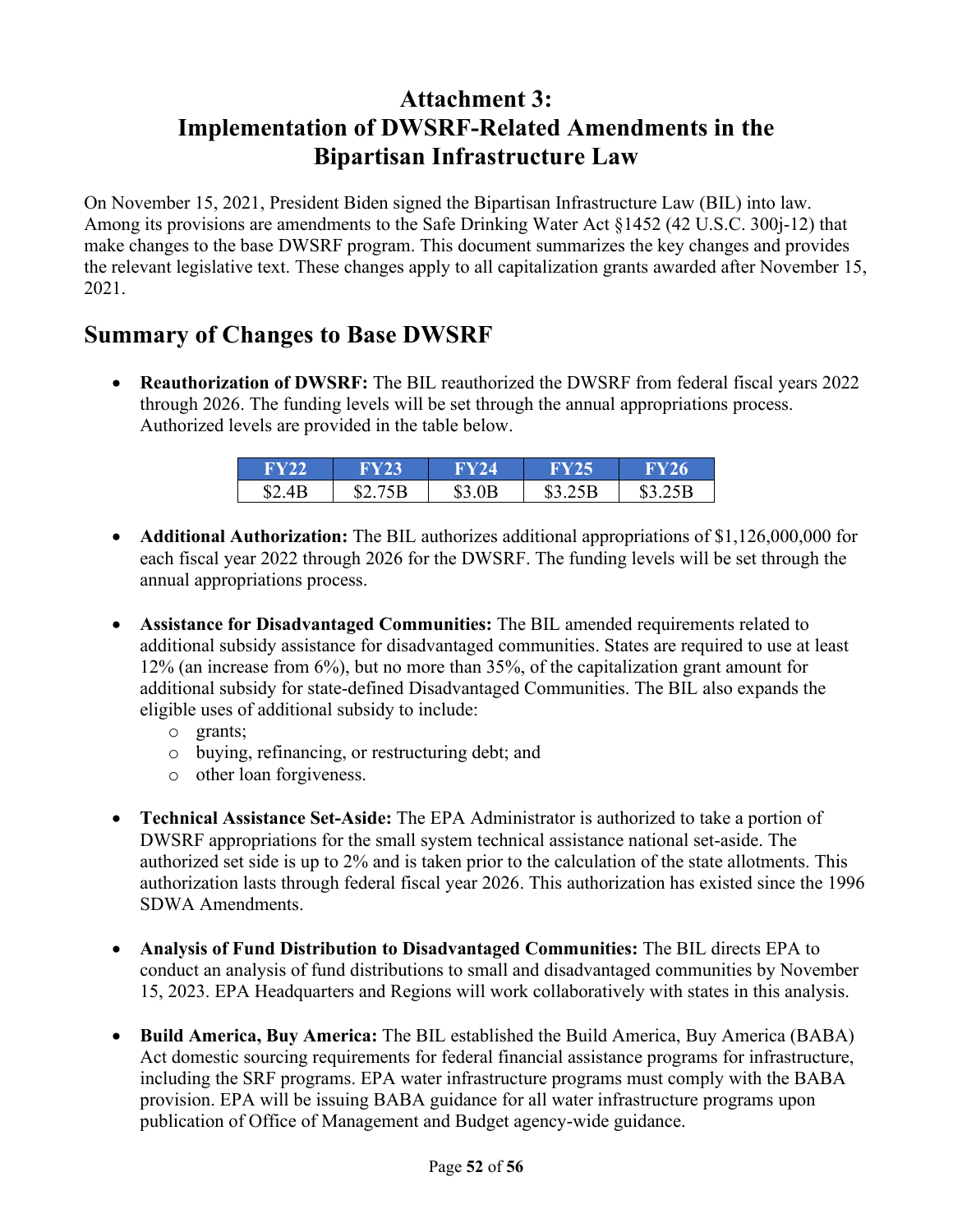• **American Iron and Steel (AIS):** AIS is now permanent for all DWSRF-funded projects.

# **Amended Legislative Text and Explanation**

Text in *italics* is new and text in strikethrough was deleted.

## **BIL §50102(a): American Iron and Steel Requirement**

As amended, the SDWA  $\S1452(a)(4)(A)$  now states:

#### **(4) American iron and steel products**

#### **(A)In general**

During fiscal years 2019 through 2023, funds *Funds* made available from a State loan fund established pursuant to this section may not be used for a project for the construction, alteration, or repair of a public water system unless all of the iron and steel products used in the project are produced in the United States.

*Explanation***:** This section makes the American Iron and Steel (AIS) provision permanent for DWSRFfunded projects.

## **BIL §50102(a): Authorization of Appropriations**

As amended, the SDWA §1452(m) now states:

#### **(m) Authorization of appropriations**

**(1)** There are authorized to be appropriated to carry out the purposes of this section, except for subsections  $(a)(2)(G)$  and  $(t)$ -

- (A) \$1,174,000,000 for fiscal year 2019;
- (B) \$1,300,000,000 for fiscal year 2020; and
- (C) \$1,950,000,000 for fiscal year 2021. *; and*
- *(D) \$2,400,000,000 for fiscal year 2022;*
- *(E) \$2,750,000,000 for fiscal year 2023;*
- *(F) \$3,000,000,000 for fiscal year 2024; and*
- *(G) \$3,250,000,000 for each of fiscal years 2025 and 2026.*
- **(2)** To the extent amounts authorized to be appropriated under this subsection in any fiscal year are not appropriated in that fiscal year, such amounts are authorized to be appropriated in a subsequent fiscal year. Such sums shall remain available until expended.

*Explanation***:** This section reauthorizes the DWSRF from federal fiscal years 2022 through 2026. The funding levels will be set through the annual appropriations process.

## **BIL §50102(a): Authorization of Small System Technical Assistance Set-aside**

As amended, the SDWA  $\S 1452(q)$  now states:

#### **(q) Small system technical assistance**

The Administrator may reserve up to 2 percent of the total funds made available to carry out this section for each of fiscal years 2016 through 2021 *2022 through 2026* to carry out the provisions of section 300j–1(e) of this title (relating to technical assistance for small systems), except that the total amount of funds made available for such purpose in any fiscal year through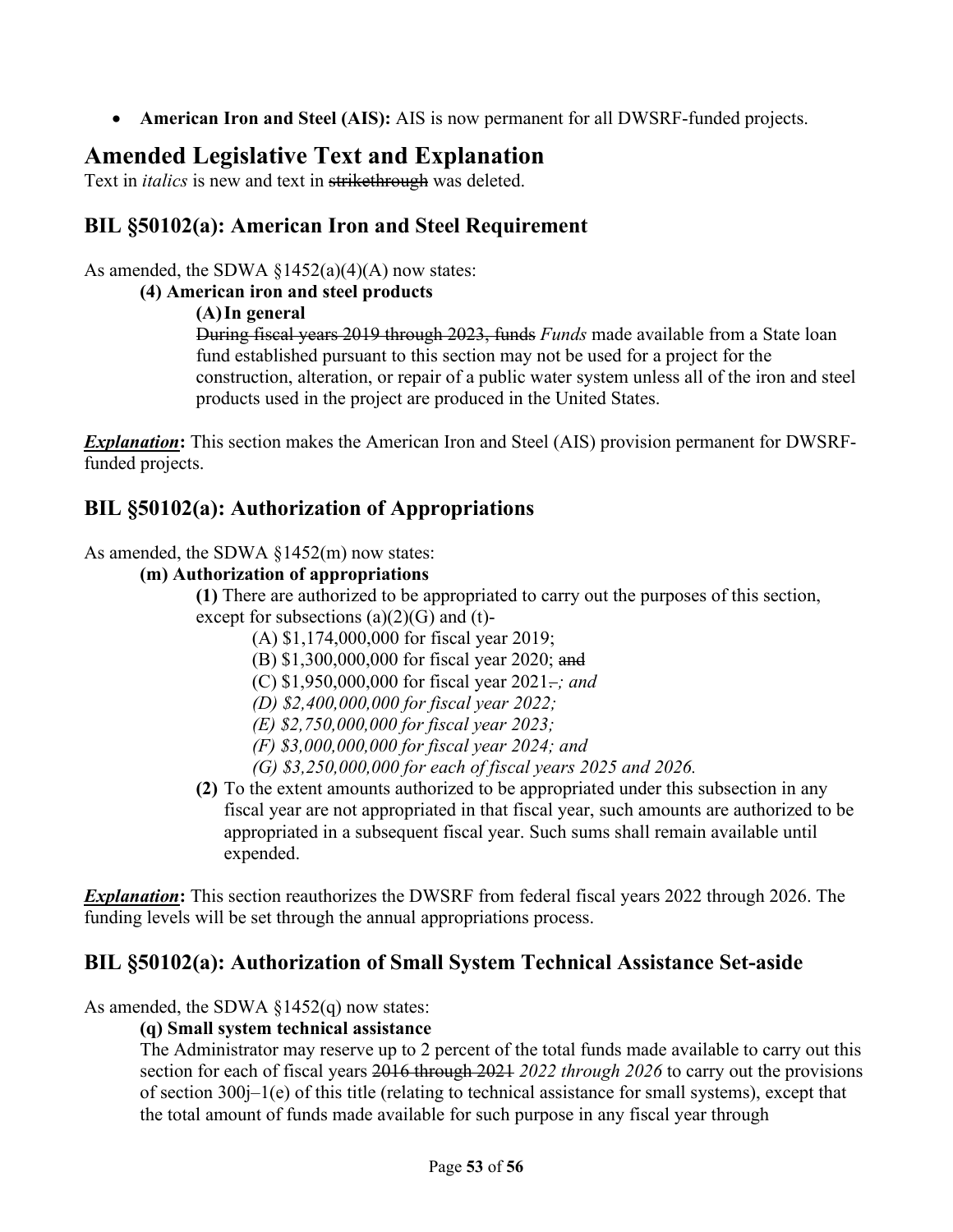appropriations (as authorized by section  $300j-1(e)$  of this title) and reservations made pursuant to this subsection shall not exceed the amount authorized by section  $300j-1(e)$  of this title.

*Explanation***:** This section reauthorizes the EPA Administrator to take up to 2% of the Congressional DWSRF appropriation, prior to the calculation of the state allotments, for the small system technical assistance national set-aside. This authorization lasts through federal fiscal year 2026. This authorization has existed since the 1996 SDWA Amendments.

### **BIL §50102(b): Assistance for Disadvantaged Communities**

#### As amended, the SDWA §1452(d) now states:

#### **(d) Assistance for disadvantaged communities**

#### **(1) Loan subsidy**

Notwithstanding any *(A) IN GENERAL.—Notwithstanding any* other provision of this section, in any case in which the State makes a loan pursuant to subsection (a)(2) to a disadvantaged community or to a community that the State expects to become a disadvantaged community as the result of a proposed project, the State may provide additional subsidization (including forgiveness of principal)*, grants, negative interest loans, other loan forgiveness, and through buying, refinancing, or restructuring debt)*.

*(B) EXCLUSION.—A loan from a State loan fund with an interest rate equal to or greater than 0 percent shall not be considered additional subsidization for purposes of this subsection.*

#### **(2) Total amount of subsidies**

For each fiscal year, of the amount of the capitalization grant received by the State for the year, the total amount of loan subsidies made by a State pursuant to paragraph (1)-

(A) may not exceed 35 percent; and

(B) to the extent that there are sufficient applications for loans to communities described in paragraph (1), may not be less than 6 percent.

*(B) to the extent that there are sufficient applications for loans to communities described in paragraph (1), may not be less than 12 percent.*

#### **(3) "Disadvantaged community" defined**

In this subsection, the term "disadvantaged community" means the service area of a public water system that meets affordability criteria established after public review and comment by the State in which the public water system is located. The Administrator may publish information to assist States in establishing affordability criteria.

*Explanation***:** This section requires states to use at least 12%, but no more than 35%, of the capitalization grant amount for additional subsidy for state-defined Disadvantaged Communities. Before BIL, the floor was 6%. This requirement pertains to capitalization grants awarded by EPA to states after November 15, 2021. For most states, this is the Federal Fiscal Year 2022 capitalization grant. Note that the Disadvantaged Community Additional Subsidy authority is distinct from the additional subsidy authority Congress provided under recent appropriations acts.

States must continue to implement a Disadvantaged Community Program and solicit applications from water systems. EPA encourages states to maximize the use of this authority to help address affordability of drinking water in disadvantaged communities.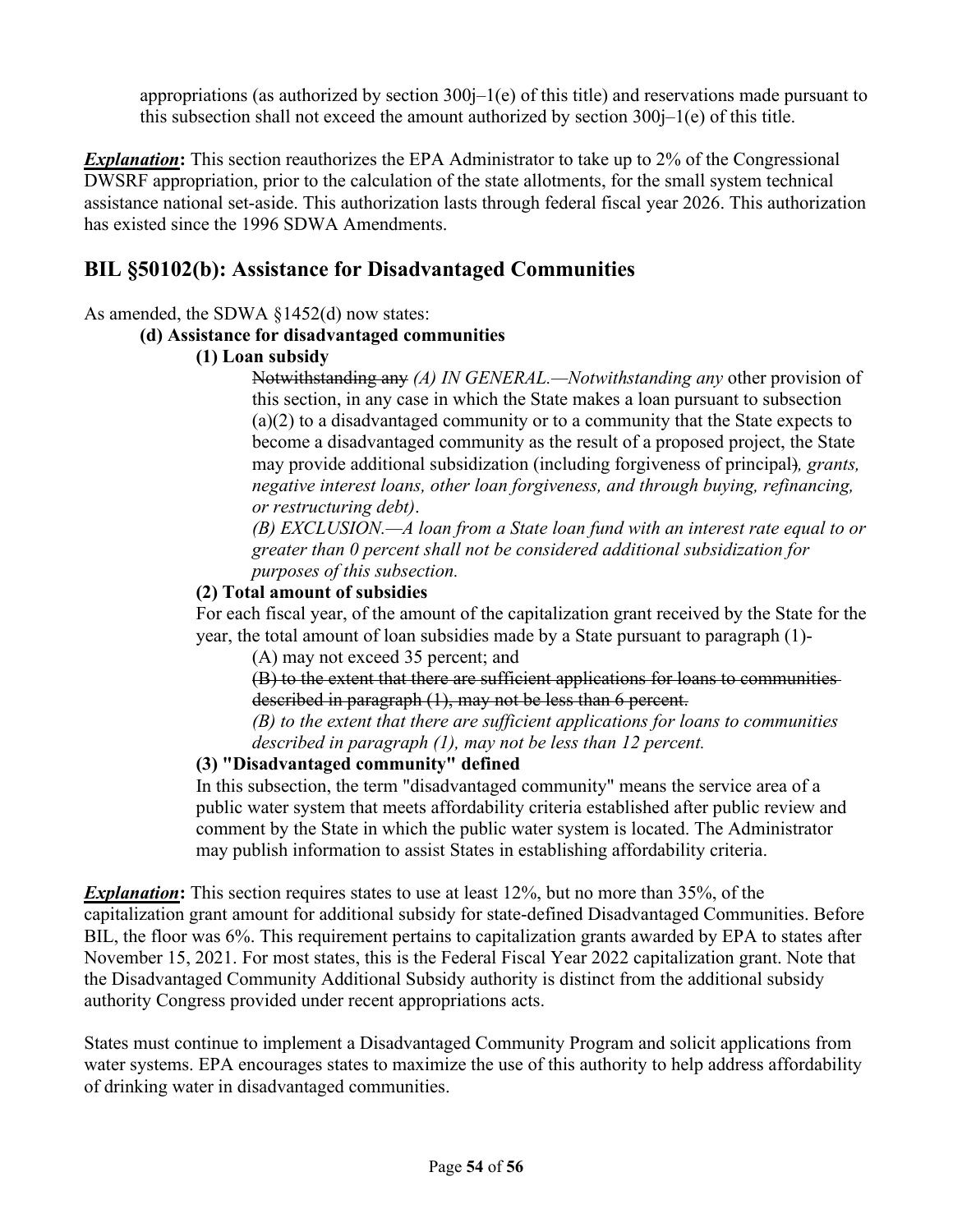This section also expands the eligible types of Disadvantaged Community Additional Subsidy that states may offer to assistance recipients. Prior to the passage of BIL, SDWA authorized additional subsidies exclusively in the form of a *loan* (e.g., loans which include principal forgiveness and/or a negative interest rate).

States may now offer additional subsidization under this authority to assistance recipients in the form of grants. States should be aware that "grant" recipients are legally considered "subrecipients" for the purposes of OMB's grant regulations at 2 CFR Part 200 *et. seq.* In other words, assistance recipients receiving additional subsidy in the form of a grant are subject to additional cross-cutting federal requirements not applicable to those receiving other forms of additional subsidy, including a *loan* with principal forgiveness or a negative interest rate. EPA's [subaward policy](https://www.epa.gov/sites/default/files/2020-11/documents/gpi-16-01-subaward-policy_attachments.pdf?VersionId=Gpyn6th6aI5b8IUFE.nf8Zw4cBEoZNHY) establishes the requirements and procedures for Grants Management Offices and Program Offices in making determinations regarding subrecipient eligibility, overseeing pass-through entity monitoring and management of subawards, and authorizing fixed amount subawards under 2 CFR 200.331, 200.332, and 200.333 ("the applicable regulations").

BIL also adds "other loan forgiveness" and "buying, refinancing, or restructuring of debt" as additional subsidization options for states to consider offering to assistance recipients. States may only purchase, refinance, or restructure debt and provide "other loan forgiveness" for projects that were DWSRFeligible and met DWSRF requirements. It is not necessary for the debt to have originated with the state's DWSRF program. Like all DWSRF projects, these assistance agreements must be scored and ranked amongst all other projects and have met all DWSRF requirements.

BIL codifies that a loan with a 0% or higher interest rate is not considered to be additional subsidy. In other words, the monetary savings to an assistance recipient for a loan with, for example, a 2% interest rate versus a 4% interest rate is not considered additional subsidization. This affirms what is written in the current DWSRF regulations.<sup>[41](#page-54-0)</sup>

As a reminder, fees included as principal in a loan cannot be assessed on a disadvantaged community receiving additional subsidy under the Disadvantaged Community Additional Subsidy authority.<sup>[42](#page-54-1)</sup>

EPA Regions must verify whether a state satisfies the mandate to use between 12% and 35% of the capitalization grant amount for the Disadvantaged Community Additional Subsidy at the time of grant application and during reviews.

## **Other BIL Sections Involving the DWSRF**

### **BIL §50216: Small and Disadvantaged Community Analysis**

This section is part of BIL and relates to the DWSRF but is not a new section of SDWA.

*(a) ANALYSIS.—Not later than 2 years after the date of enactment of this Act, using environmental justice data of the Environmental Protection Agency, including data from the environmental justice mapping and screening tool of the Environmental Protection Agency, the Administrator shall carry out an analysis under which the Administrator shall assess the programs under title VI of the Federal Water Pollution Control Act (33 U.S.C. 1381 et seq.) and section 1452 of the Safe Drinking Water Act (42* 

<span id="page-54-0"></span><sup>41</sup> 40 CFR §35.3525(b)

<span id="page-54-1"></span> $42$  40 CFR §35.3530(b)(3)